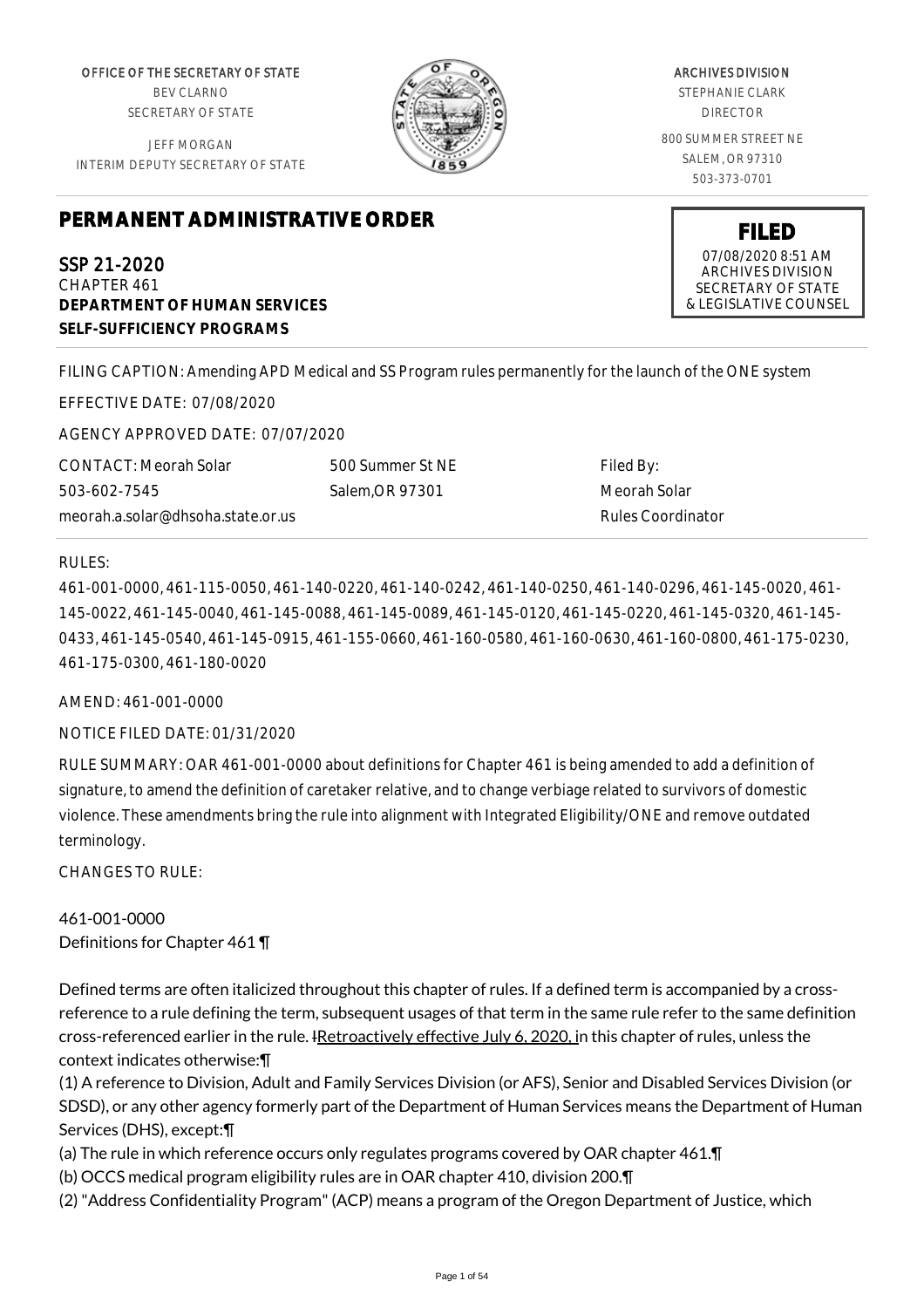provides a substitute mailing address and mail forwarding service for ACP participants who are victims of domestic violence (see section (25) of this rule), sexual assault, or stalking.¶

(3) "Adjusted income" means the amount determined by subtracting income deductions from countable (see section (19) of this rule) income (see OAR 461-140-0010). Specific rules on the deductions are in OAR chapter 461, division 160.¶

(4) "Adoption assistance" means financial assistance provided to families adopting children with special needs.

"Adoption assistance" may be state or federally funded. Federal adoption assistance is authorized by the Adoption Assistance and Child Welfare Act of 1980 (Pub. L. No. 96-272, 94 Stat. 500 (1980)). State adoption assistance is authorized by ORS 418.330 to 418.335.¶

(5) "Assets" mean income and resources.¶

(6) "Basic decision notice" means a decision notice (see section (21) of this rule) mailed no later than the date of action given in the notice.¶

(7) "Blind Work Expenses" has the meaning given in OAR 461-001-0035.¶

(8) "Branch office" means any Department or AAA (Area Agency on Aging) office serving a program covered by this chapter of rules.¶

(9) "Budgeting" means the process of calculating the benefit level.¶

(10) "Budget month" means the calendar month from which nonfinancial and financial information is used to determine eligibility (see section (28) of this rule) and benefit level for the payment month (see section (52) of this rule).¶

(11) "Cafeteria plan" means a written benefit plan offered by an employer in which:¶

(a) All participants are employees; and¶

(b) Participants may choose, cafeteria-style, from a menu of two or more cash or qualified benefits. In this context, qualified benefits are benefits other than cash that the Internal Revenue Service does not consider part of an employee's gross income. Qualified benefits include, but are not limited to:¶

(A) Accident and health plans (including medical plans, vision plans, dental plans, accident and disability insurance);¶

(B) Group term life insurance plans (up to \$50,000);¶

(C) Dependent care assistance plans; and¶

(D) Certain stock bonus plans under section 401(k)(2) of the Internal Revenue Code (but not 401(k)(1) plans).¶ (12) "Capital asset" means property that contributes toward earning self-employment income, including selfemployment income from a microenterprise (see section (45) of this rule), either directly or indirectly. A "capital asset" generally has a useful life of over one year and a value, alone or in combination, of \$100 or more.¶

(13) "Caretaker" means an individual who is responsible for the care, control, and supervision of a child (see section (16) of this rule). The status of "caretaker" ends once the individual no longer exercises care, control, and supervision of the child for 30 days.¶

(14) "Caretaker relative" means a caretakern individual with whom the dependent child (see section  $43(23)$  of this rule) who meets the requirements of one of the following subsections:¶

 $(a)$  Iis living, who assumes primary responsibility for the care of the dependent child, and who is one of the following:¶

 $(a)$  A relatives of the dependent child (see section (23) of this rule) as follows:  $\P$ 

(A) Any blood relative, including those of half-blood, and includ who is a parent (see section (51) of this rule), sibl ing, first cousins, nephews, or nieces, and individuals; including those of preceding generations as denoted by prefixes of grand, great, or great-great.¶

(B) Stepfather, stepmother, stepbrother, and stepsister.¶

(C) An individual who legally adopts the dependent child and any individual related to the individual adopting the

# child, either naturally or through adoption.¶

(b) Is or was adependent child.¶

(b) The spouse (see section (645) of this rule) of an individual listed in relative (see subsection  $(14)(a)$  of this section .¶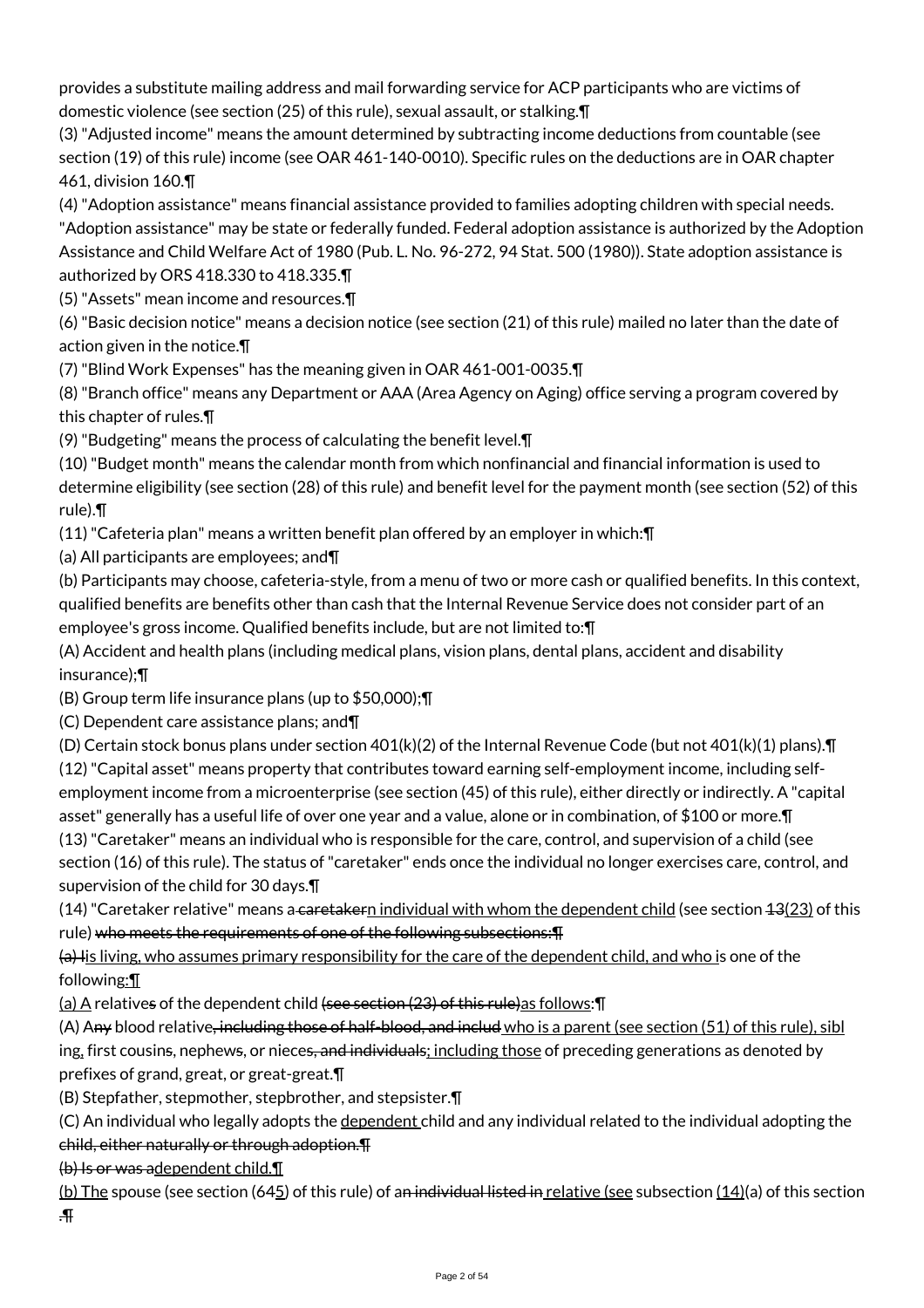# (c) Met the definition of "caretaker relative" under subsection (a) or (b) of this section before the child was adopted (notwithstanding the subsequent adoption of the child)) of the dependent child, even after the marriage is terminated by death or divorce.¶

(15) "Certification period" means the period for which an individual is certified eligible for a program.¶

(16) "Child" includes natural, step, and adoptive children. The term "child" does not include an unborn.¶

(a) In the ERDC program, a "child" need not have a biological or legal relationship to the caretaker but must be in

the care and custody of the caretaker, must meet the citizenship or alien status requirements of OAR 461-120-

# 0110, and must be:¶

(A) Under the age of 18; or¶

(B) Under the age of 19 and in secondary school or vocational training at least half time.¶

(b) In the GA and OSIP programs, a "child" is an individual under the age of 18.¶

(c) In the OSIPM and QMB programs, "child" means an unmarried individual who:¶

(A) Is not considered a decision-maker in the household;¶

(B) Is under the age of 18; and¶

(C) Has at least one natural or adoptive parent in the same household.¶

(d) In the REF and REFM programs, a "child" is an individual who is not an emancipated minor and is under the age of 18.¶

(17) "Community based care" is any of the following:¶

(a) Adult foster care - Room and board and 24 hour care and services for the elderly or for people with disabilities 18 years of age or older. The care is contracted to be provided in a home for five or fewer clients. In

(b) Assisted living facility - A program approach, within a physical structure, which provides or coordinates a range of services, available on a 24-hour basis, for support of resident independence in a residential setting.¶ (c) In-home Services - Individuals living in their home receiving services determined necessary by the

### Department.¶

(d) Residential care facility - A facility that provides residential care in one or more buildings on contiguous property for six or more individuals who have physical disabilities or are socially dependent.¶

(e) Specialized living facility - Identifiable services designed to meet the needs of individuals in specific target groups which exist as the result of a problem, condition, or dysfunction resulting from a physical disability or a behavioral disorder and require more than basic services of other established programs.¶

(f) Independent choices - In-Home Services program wherein the participant is given cash benefits to purchase self-directed personal assistance services or goods and services provided pursuant to a written service plan (see OAR 411-030-0020).¶

(18) "Continuing benefit decision notice" means a decision notice that informs the client of the right to continued benefits and is mailed in time to be received by the date benefits are, or would be, received.¶

(19) "Countable" means that an available asset (either income or a resource) is not excluded and may be considered by some programs to determine eligibility.¶

(20) "Custodial parents" mean parents who have physical custody of a child. "Custodial parents" may be receiving benefits as dependent children or as caretaker relatives for their own children.¶

(21) "Decision notice" means a written notice of a decision by the Department regarding an individual's eligibility for benefits in a program.¶

(22) "Department" means the Department of Human Services (DHS).¶

(23) "Dependent child" in the TANF program means an individual who has not been legally emancipated and who is one of the following:¶

(a) An individual who is not a caretaker relative (see section (14) of this rule) of a child in the household, is unmarried or married but separated, and is under the age of 18, or 18 years of age and a full time student in secondary school or the equivalent level of vocational or technical training; or¶

(b) A minor parent (see section (46) of this rule) whose parents have chosen to apply for benefits for the minor parent. This does not apply to a minor parent who is married and living with his or her spouse.¶ (24) "Disability" means:¶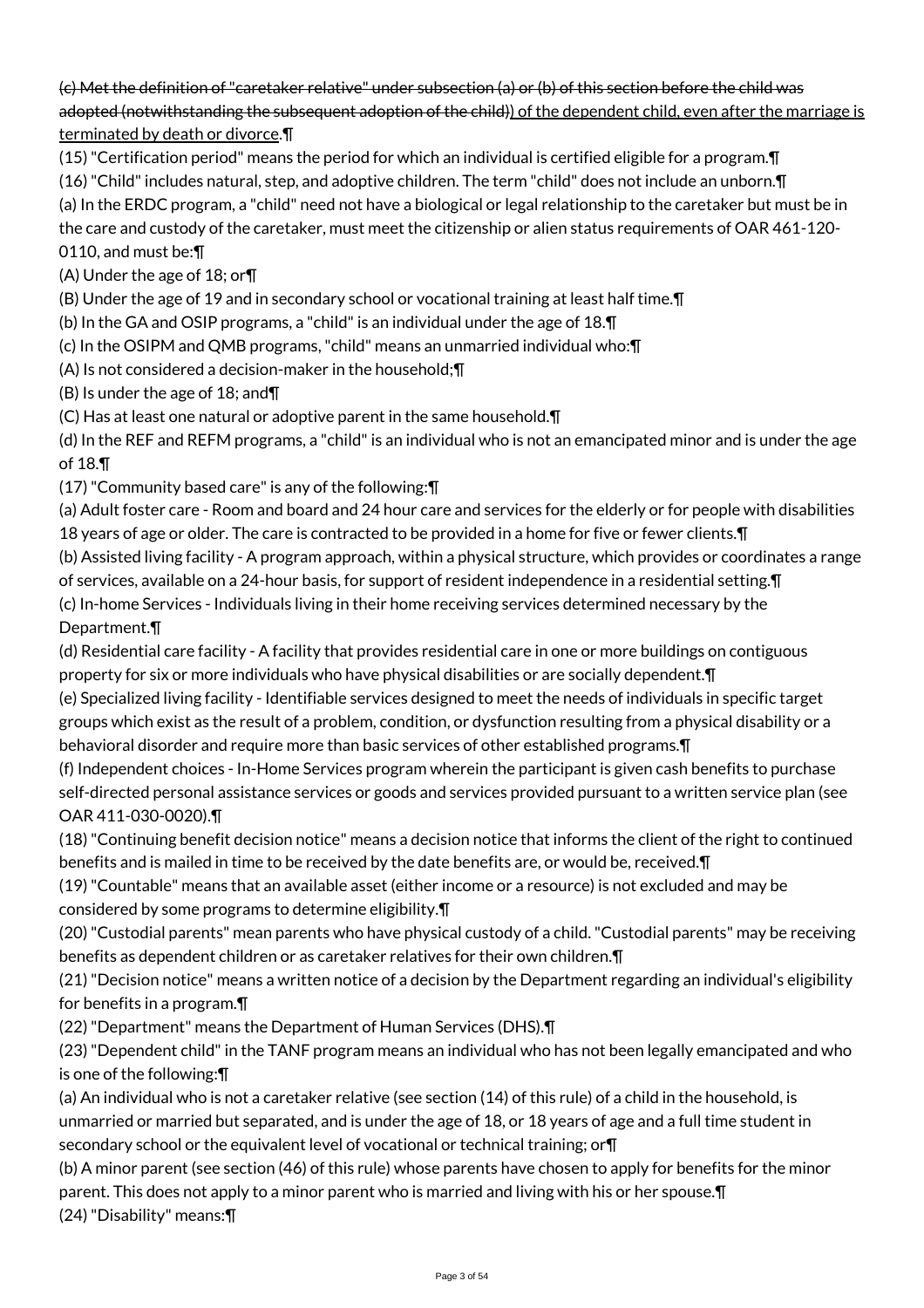(a) In the SNAP program, see OAR 461-001-0015.¶

(b) In the REF, SFPSS, TA-DVS, and TANF programs, for purposes other than determining eligibility:¶

(A) An individual with a physical or mental impairment that substantially limits the individual's ability to meet the requirements of the program; or¶

(B) An individual with a physical or mental impairment that substantially limits one or more major life activities, a record of such impairment, or who is regarded as having such an impairment as defined by the Americans with Disabilities Act (42 USC 12102; 28 CFR 35.104).¶

(25) "Domestic violence" means the occurrence of one or more of the acts described in subsections (a) to (d) of this section between family members, intimate partners, or household members:¶

(a) Attempting to cause or intentionally, knowingly, or recklessly causing physical injury or emotional, mental, or verbal abuse.¶

(b) Intentionally, knowingly, or recklessly placing another in fear of imminent serious physical injury.¶

(c) Committing sexual abuse in any degree as defined in ORS 163.415, 163.425 and 163.427.¶

(d) Using coercive or controlling behavior.¶

(e) As used in this section, "family members" and "household members" mean any of the following:¶ (A) Spouse;¶

(B) Former spouse;¶

(C) Individuals related by blood, marriage (see section (44) of this rule), or adoption;¶

(D) Individuals who are cohabitating or have cohabited with each other;¶

(E) Individuals who have been involved in a sexually intimate or dating relationship; or¶

(F) Unmarried parents of a child.¶

(26) "Domestic violence shelters" are public or private nonprofit residential facilities providing services to victim survivors of domestic violence. If the facility serves other people, a portion must be used solely for victimsurvivors of domestic violence.¶

(27) "Electronic application" is an application electronically signed and submitted through the Internet.¶

(28) "Eligibility" means the decision as to whether an individual qualifies, under financial and nonfinancial requirements, to receive program benefits.¶

(29) "Equity value" means fair market value (see section (30) of this rule) minus encumbrances.¶

(30) "Fair market value" means the amount an item is worth on the open market.¶

(31) "Family stability" in the JOBS, Pre-TANF, Post-TANF, SFPSS, TA-DVS, and TANF programs means the characteristics of a family that support healthy child development, including parental mental health, drug and alcohol free environment, stable relationships, and a supportive, flexible, and nurturing home environment.¶ (32) "Family stability activity" in the JOBS, Pre-TANF, Post-TANF, SFPSS, TA-DVS, and TANF programs means an action or set of actions taken by an individual, as specified in a case plan, intended to promote the ability of one or both parents to achieve or maintain family stability (see section (31) of this rule).¶

(33) "Financial institution" means a bank, credit union, savings and loan association, investment trust, or other organization held out to the public as a place receiving funds for deposit, savings, checking, or investment.¶ (34) "Homeless" in the ERDC program means lacking a fixed regular and adequate nighttime residence and

includes living in an emergency shelter, shared housing with others due to loss of housing or economic hardship, staying in motels, cars, parks, public places, tents, trailers, or other similar settings.¶

(35) "Impairment-Related Work Expenses" have the meaning found in OAR 461-001-0035.¶

(36) "Income producing property" means:¶

(a) In all programs except OSIP, OSIPM, and QMB, real or personal property that generates income for the financial group (see OAR 461-110-0530). Examples of "income producing property" are:¶

(A) Livestock, poultry, and other animals.¶

(B) Farmland, rental homes (including a room or other space in the home or on the property of a member of the financial group), vacation homes, and condominiums.¶

(b) In the OSIP, OSIPM, and QMB programs, "income-producing property" means any real or personal property not used in self-employment (see OAR 461-145-0600 and 461-145-0915) that produces income for the financial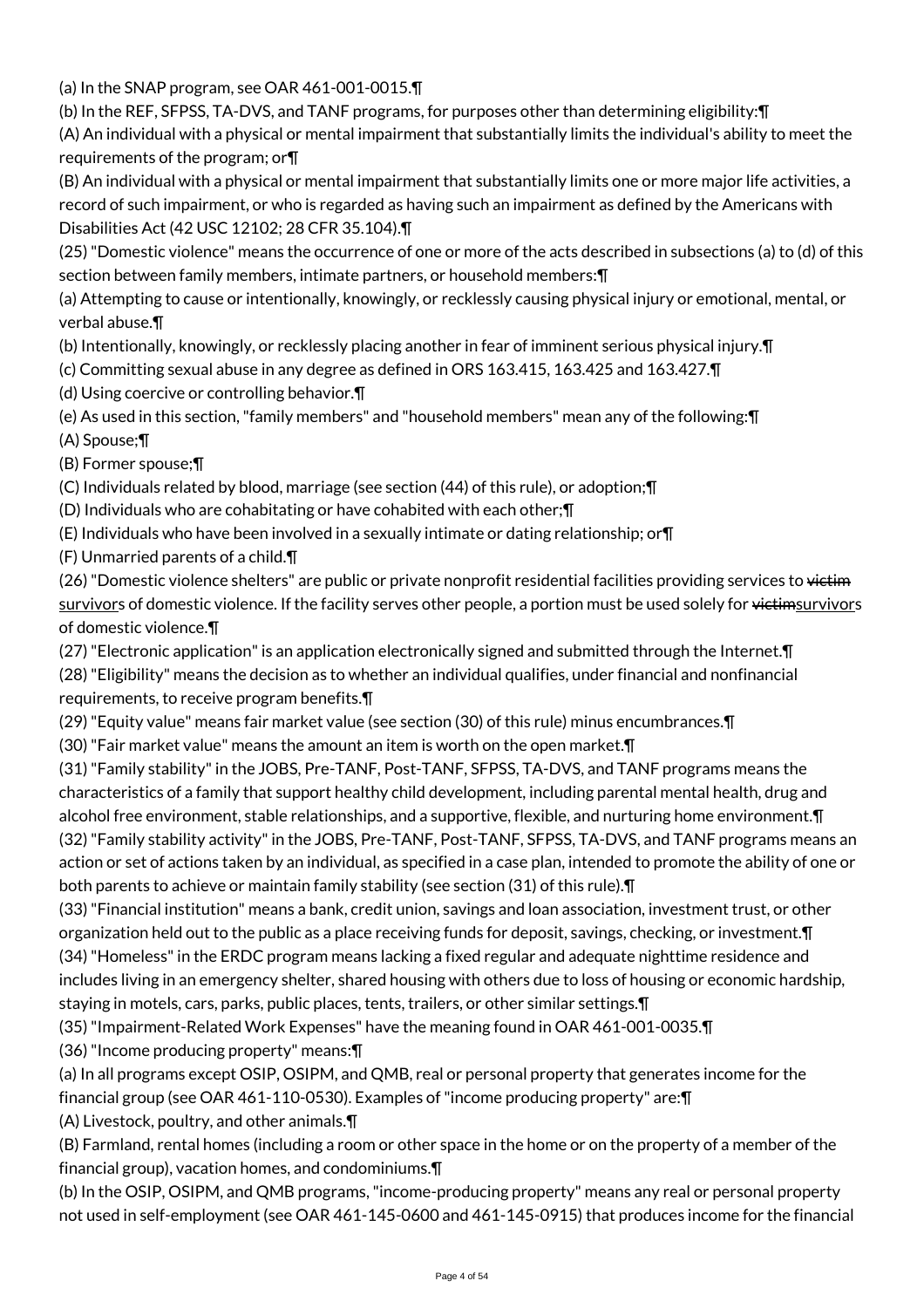group. "Income-producing property" includes:¶

(A) Livestock, poultry, or other animals that produce marketable products sold by the financial group.¶ (B) Farmland not excluded under OAR 461-145-0220 that is farmed or rented out by the financial group.¶

(C) Real property other than the home (including vacation homes and condominiums), that is rented out.¶

(c) In the OSIP, OSIPM, and QMB programs, "income-producing property" does not include:¶

(A) Rooms or other space for rent in the home (see OAR 461-145-0220).¶

(B) Livestock, poultry, or other animals kept for resale (see OAR 461-145-0010).¶

(37) "Initial month" of eligibility means any of the following:¶

(a) In all programs, the first month a benefit group (see OAR 461-110-0750) is eligible for a program benefit in Oregon after a period during which the group is not eligible.¶

(b) In all programs except the SNAP program, the first month a benefit group is eligible for a program benefit after there has been a break in the program benefit of at least one full calendar month. If benefits are suspended for one month, that is not considered a break.¶

(c) In the SNAP program:¶

(A) The first month for which the benefit group is certified following any period during which they were not certified to participate, except for migrant and seasonal farm workers (see OAR 461-001-0015).¶

(B) For migrant and seasonal farmworkers, the first month for which the benefit group is certified following any period of one month or more during which they were not certified to participate.¶

(d) For a new applicant to the OSIP or OSIPM program applying for care in a nonstandard living arrangement (see section (47) of this rule), for the purposes of calculating the correct divisor in OAR 461-140-0296, the month in which the individual would have been eligible had it not been for the disqualifying transfer of assets (see section (5) of this rule).¶

(e) For a current recipient of the OSIP or OSIPM program receiving or applying for care in a nonstandard living arrangement, for the purpose of calculating the correct divisor in OAR 461-140-0296, the later of the following:¶ (A) The month the disqualifying transfer occurred.¶

(B) The month of application for long-term care (see section (40) of this rule) services if the individual would have been eligible had it not been for the disqualifying transfer of assets.¶

(38) "In-kind income" means income in a form other than money (such as food, clothing, cars, furniture, and payments made to a third party).¶

(39) "Legally married" means a marriage uniting two individuals according to:¶

(a) The statutes of the state where the marriage occurred;¶

(b) Except in the SNAP program, the common law of the state in which the two individuals previously resided while meeting the requirements for common law marriage in that state; or¶

(c) The laws of a country in which the two individuals previously resided while meeting the requirements for legal or cultural marriage in that country.¶

(40) "Life estate" means the right to property limited to the lifetime of the individual holding it or the lifetime of some other individual. In general, a "life estate" enables the owner of the "life estate" to possess, use, and obtain profits from property during the lifetime of a designated individual while actual ownership of the property is held by another individual. A "life estate" is created when an individual owns property and then transfers ownership to another individual while retaining, for the rest of the individual's life, certain rights to that property. In addition, a "life estate" is established when a member of the financial group purchases a "life estate" interest in the home of another individual.¶

(41) "Lodger" means an individual, living with a Department client, who --¶

(a) Is not a member of the filing group (see OAR 461-110-0310) of the Department client; and¶

(b) Pays the filing group:¶

(A) In all programs except the OSIP, OSIPM, and QMB programs, for room and board.¶

(B) In the OSIP, OSIPM, and QMB programs, for room with or without board.¶

(42) "Long term care" means the system through which the Department provides a broad range of social and health services for extended periods of time to eligible adults who are aged, blind, or have disabilities. This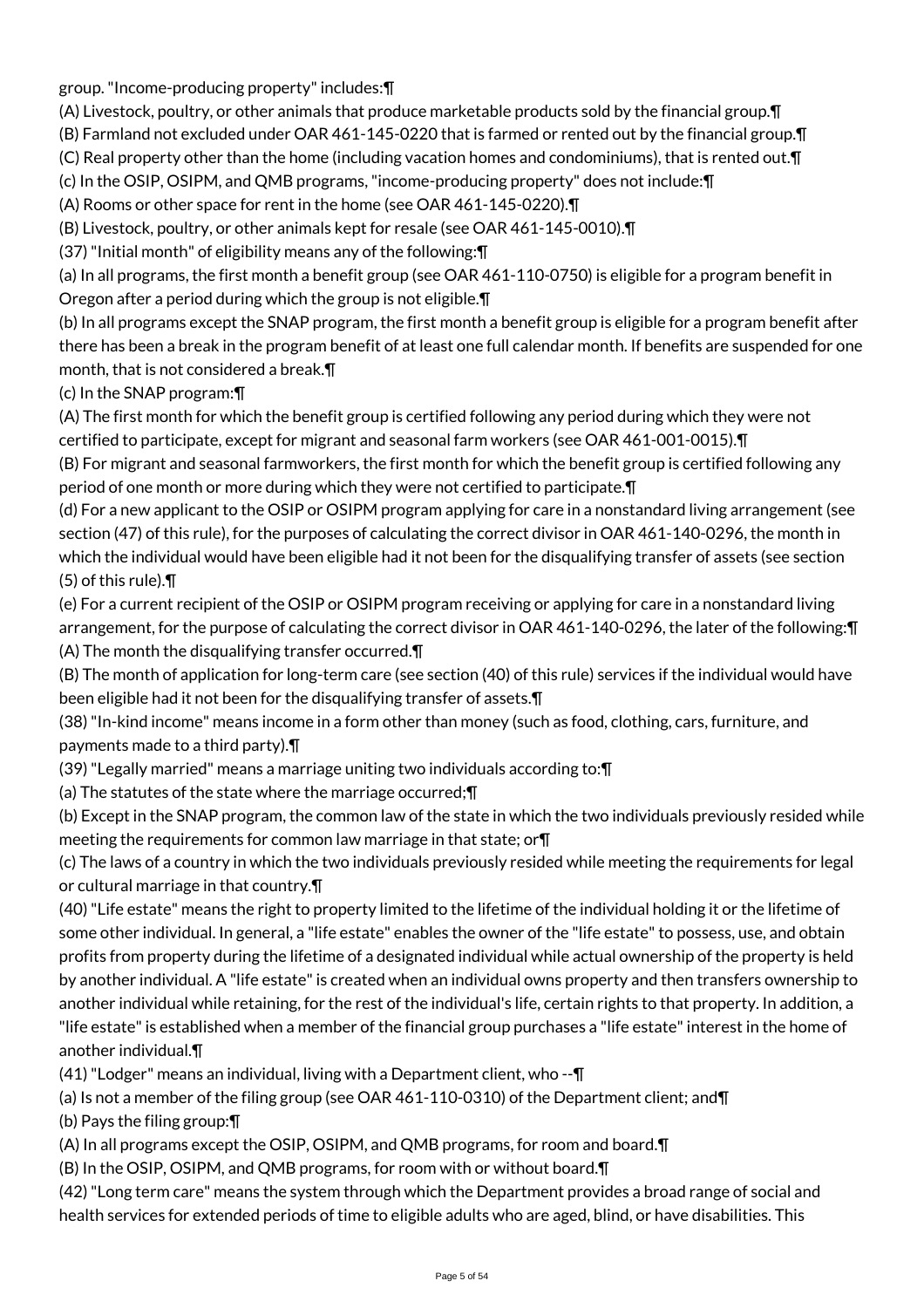includes nursing facilities and the Oregon State Hospital.¶

- (43) "Lump-sum income" means earned or unearned income received too infrequently or irregularly to be reasonably anticipated, or received as a one-time payment. "Lump-sum income" includes but is not limited to:¶ (a) Retroactive benefits covering more than one month, whether received in a single payment or several payments.¶
- (b) Income from inheritance, gifts, winnings, and personal injury claims.¶
- (c) Income received less frequently than annually.¶
- (44) "Marriage" means the union of two individuals who are legally married (see section (39) of this rule).¶
- (45) "Microenterprise" means a sole proprietorship, partnership, or family business with fewer than five employees and capital needs no greater than \$35,000.¶
- (46) "Minor parent" in the ERDC and TANF programs means a parent under the age of 18.¶
- (47) "Nonstandard living arrangement" is defined as follows:¶
- (a) In the GA, OSIP, OSIPM, and QMB programs, an individual is considered to be in a "nonstandard living arrangement" when the individual is applying for or receiving services in any of the following locations:¶
- (A) A nursing facility in which the individual receives long-term care services paid with Medicaid funding, except this subsection does not apply to a Medicare client in a skilled-stay nursing facility.¶
- (B) An intermediate care facility for individuals with intellectual disabilities (ICF/ID).¶
- (C) A psychiatric institution, if the individual is not yet 21 years of age or has reached the age of 65.¶
- (D) A community based care (see section (17) of this rule) setting, except a State Plan Personal Care (SPPC) setting is not considered a "nonstandard living arrangement".¶
- (b) In all programs except GA, OSIP, OSIPM, and QMB, "nonstandard living arrangement" means each of the following locations:¶
- (A) Foster care.¶
- (B) Residential Care facility.¶
- (C) Drug or alcohol residential treatment facility.¶
- (D) Homeless or domestic violence shelter.¶
- (E) Lodging house if paying for room and board.¶
- (F) Correctional facility.¶
- (G) Medical institution.¶
- (48) "OCCS" is the Office of Client and Community Services, part of the Medical Assistance Programs under the Oregon Health Authority responsible for OCCS medical program eligibility policy, community outreach, OCCS Medical Program eligibility determinations, and the OHA Customer Service Call Center.¶
- (49) "OCCS Medical Programs" refers to programs for which eligibility policy can be found in OAR chapter 410, division 200, and includes CEC, CEM, MAA, MAF, EXT, OHP, Substitute Care, BCCTP, and MAGI Medicaid/CHIP programs, including:¶
- (a) MAGI Adult;¶
- (b) MAGI Child;¶
- (c) MAGI Parent or Other Caretaker Relative;¶
- (d) MAGI Pregnant Woman; and¶
- (e) MAGI CHIP.¶
- (50) "Ongoing month" means one of the following:¶
- (a) For all programs except the SNAP program, any month following the initial month (see section (37) of this rule) of eligibility, if there is no break in the program benefit of one or more calendar months.¶
- (b) For the SNAP program, any month in the certification period (see section (15) of this rule) following the initial month of eligibility.¶
- (51) "Parent" for all programs except JPI (see OAR 461-135-1260) and the SNAP program means the biological or legal mother or father of an individual or unborn. For JPI and the SNAP program, "parent" means the biological or legal mother or father of an individual.¶
- (a) If the mother lives with a male and either she or the male claims that he is the father of the child or unborn, and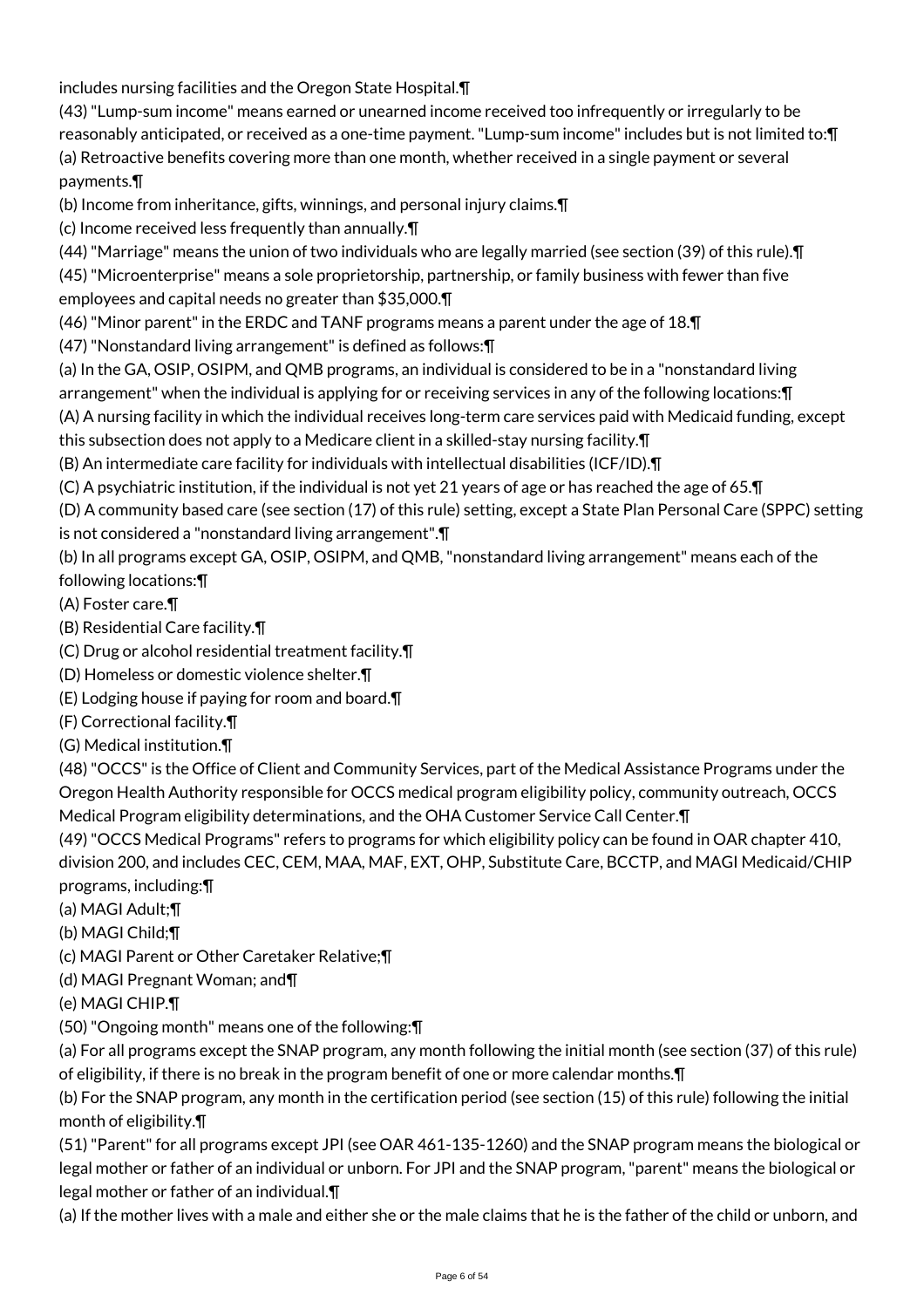no one else claims to be the father, he is treated as the father even if paternity has not been legally established.¶ (b) A stepparent relationship exists if:¶

(A) The individual is legally married to the child's biological or adoptive parent; and¶

(B) The marriage has not been terminated by legal separation, divorce, or death.¶

(c) A legal adoption erases all prior legal and blood relationships and establishes the adoptive parent as the legal parent. However, the biological parent is also considered a "parent" if both of the following are true:¶

(A) The child lives with the biological parent; and¶

(B) The legal parent has given up care, control, and supervision of the child.¶

(52) "Payment month" means, for all programs except EA, the calendar month for which benefits are issued.¶

(53) "Payment period" means, for EA, the 30-day period starting with the date the first payment is issued and ending on the 30th day after the date the payment is issued.¶

(54) "Periodic income" means income received on a regular basis less often than monthly.¶

(55) "Primary person" for all programs except the SNAP program, means the filing group member who is

responsible for providing information necessary to determine eligibility and calculate benefits. The "primary person" for individual programs is as follows:¶

(a) In the TANF program, the parent or caretaker relative.¶

(b) In the ERDC program, the caretaker.¶

(c) In the SNAP program, see OAR 461-001-0015.¶

(d) In the GA, OSIP, OSIPM, QMB, REF, and REFM programs, the client or client's spouse.¶

(56) "Qualified Partnership Policy" means a long-term care insurance policy meeting the requirements of OAR 836-052-0531 that was either:¶

(a) Issued while the individual was a resident in Oregon on January 1, 2008 or later; or¶

(b) Issued in another state while the individual was a resident of that state on or after the effective date of that state's federally approved State Plan Amendment to issue qualified partnership policies.¶

(57) "Real property" means land, buildings, and whatever is erected on or affixed to the land and taxed as "real property".¶

(58) "Reimbursement" means money or in-kind compensation provided specifically for an identified expense.¶

(59) "Safe homes" mean private homes that provide a few nights lodging to victimsurvivors of domestic violence. The homes must be recognized as such by the local domestic violence agency, such as crisis hot lines and shelters.¶

(60) "Shelter costs" mean, in all programs except the SNAP program, housing costs (rent or mortgage payments, property taxes) and utility costs, not including cable TV or non-basic telephone charges. In the SNAP program, see OAR 461-160-0420.¶

(61) "Shelter in kind" means an agency or individual outside the financial group provides the shelter of the financial group, or makes a payment to a third party for some or all of the shelter costs (see section (60) of this rule) of the financial group. "Shelter-in-kind" does not include temporary shelter provided by a domestic violence shelter, homeless shelter, or residential alcohol and drug treatment facilities or situations where no shelter is being provided, such as sleeping in a doorway, park, or bus station.¶

(62) "Sibling" means the brother or sister of an individual. "Blood related" means they share at least one biological or adoptive parent. "Step" means they are not related by blood, but are related by the marriage of their parents.¶ (63) "Signature" means:¶

(a) For all programs except TA-DVS, any written, electronic, or telephonic signature.¶

(b) For the TA-DVS program, a written or telephonic signature.¶

(64) "Spousal support" means income paid (voluntarily, per court order, or per administrative order) by a separated or divorced spouse to a member of the financial group.¶

(645) "Spouse" means an individual who is legally married to another individual.¶

 $(656)$  "Stable income" means income that is the same amount each time it is received. $\P$ 

(667) "Standard living arrangement" means a location that does not qualify as a nonstandard living arrangement.¶

(678) "Teen parent" means, in the JOBS, REF, REFM, and TANF programs, a parent who is the age of 18 or 19.¶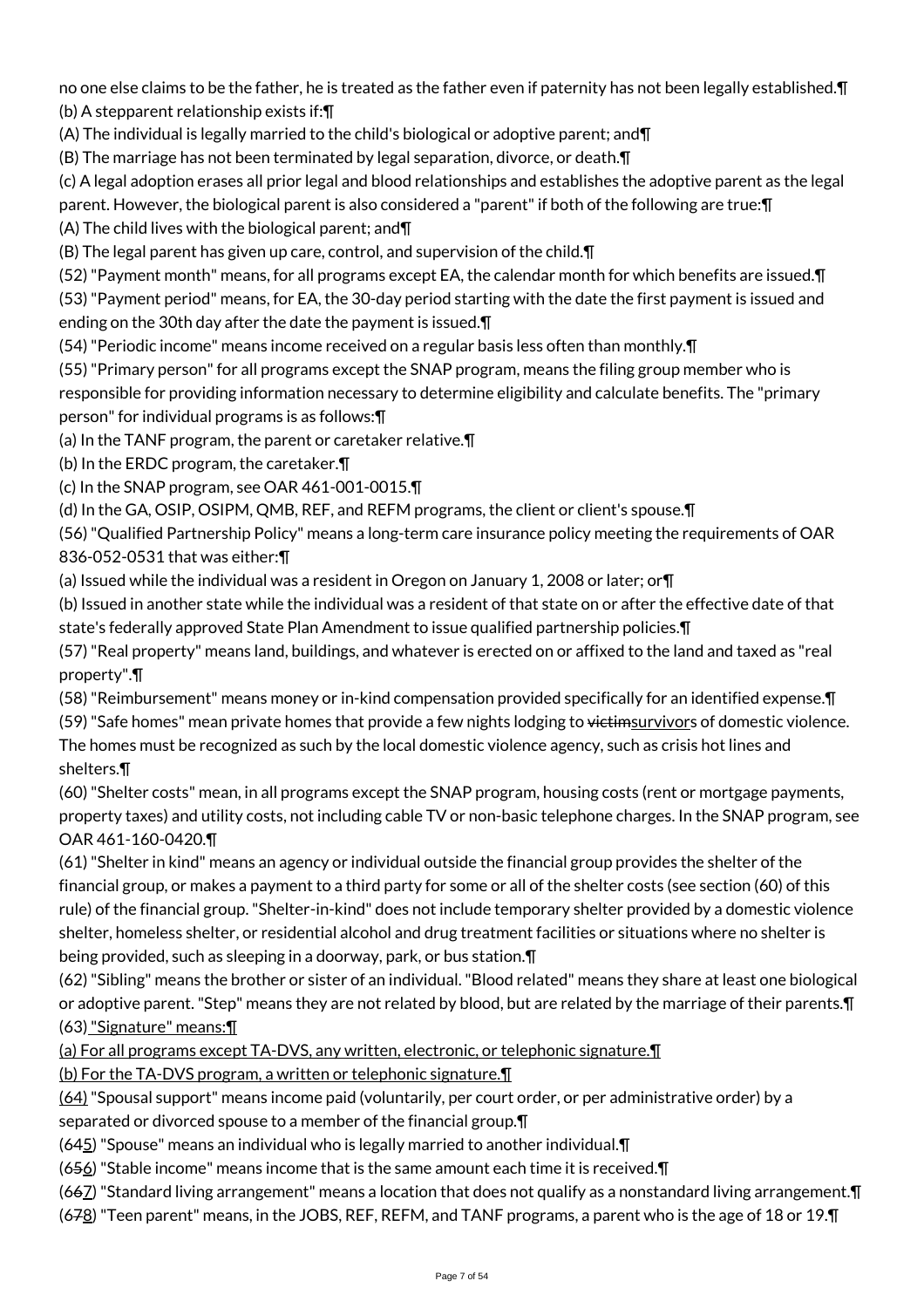(689) "Timely continuing benefit decision notice" means a decision notice that informs the individual of the right to continued benefits and is mailed no later than the time requirements in OAR 461-175-0050.¶

(6970) "Trust funds" mean money, securities, or similar property held by an individual or institution for the benefit of another individual.¶

(701) "USDA meal reimbursements" mean cash reimbursements made by the Oregon Department of Education for family day-care providers who serve snacks and meals to children in their care.¶

 $(742)$  "Variable income" means earned or unearned income that is not always received in the same amount each month.

Statutory/Other Authority: ORS 329A.500, 409.050, 411.060, 411.070, 411.404, 411.706, 411.816, 412.006, 412.014, 412.049, 413.085, 414.685

Statutes/Other Implemented: ORS 329A.500, 409.010, 409.050, 411.060, 411.070, 411.404, 411.816, 411.837, 412.001, 412.006, 412.014, 412.049, 413.085, 414.685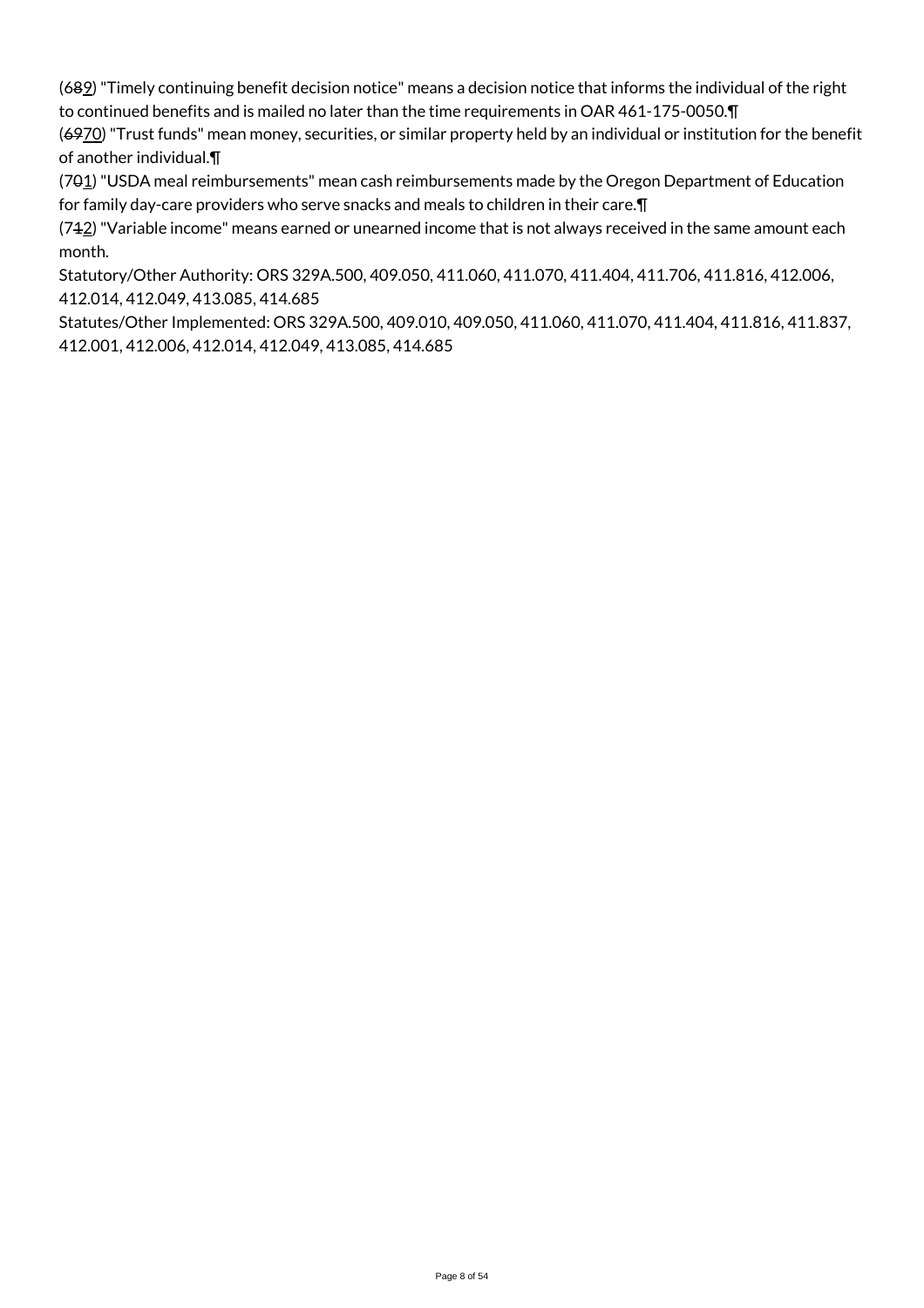### NOTICE FILED DATE: 01/31/2020

RULE SUMMARY: OAR 461-115-0050 about when an application must be filed is being amended to eliminate the need to submit an application when adding an individual to the benefit group in the QMB, OSIP, and OSIPM programs. Eliminating the application requirement when adding an individual aligns Aging and People with Disabilities with MAGI, Integrated ONE, and the CFRs.

CHANGES TO RULE:

461-115-0050 When an Application Must Be Filed ¶

### Retroactively effective July 6, 2020:¶

(1) An individual must file an application, or may amend a completed application, as a prerequisite to receiving benefits as follows:¶

(a) An individual may apply for the GA program by completing an application for the OSIPM program.¶

(b) An individual may apply for the TA-DVS program as provided in OAR 461-135-1200.¶

(c) In all programs except the TA-DVS program:¶

(A) Except as provided otherwise in this rule, to apply for program benefits, an individual must submit a complete application on a form approved by the Department.¶

(B) An application is complete if all of the following requirements are met:¶

(i) All information necessary to determine eligibility (see OAR 461-001-0000) and benefit amount is provided on the application for each individual in the filing group (see OAR 461-110-0310).¶

(ii) The applicant, even if homeless, provides a valid mailing address.¶

(iii) The application is signed by the individual, the authorized representative (see OAR 461-115-0090) of the individual, or another individual applying for benefits on behalf of the individual, and received by the Department.¶

(I) An individual required but unable to sign the application may sign with a mark, witnessed by another individual.¶

(II) An individual submitting an electronic application (see OAR 461-001-0000) must submit the application with an electronic signature.¶

(2) A new application is not required in the following situations:¶

(a) In the GA program, when an individual is receiving OSIPM on the date of request (see OAR 461-115-0030) for GA.¶

(b) In the SNAP program, when a single application can be used both to determine an individual is ineligible in the month of application and to determine the individual is eligible the next month. This may be done when--¶

(A) Anticipated changes make the filing group (see OAR 461-110-0370) eligible the second month; or¶

(B) The filing group provides verification between 30 and 60 days following the filing date (see OAR 461-115- 0040), under OAR 461-180-0080.¶

(c) In all programs except the SNAP program, when a single application can be used both to determine an individual is ineligible on the filing date (see OAR 461-115-0040) or the date of request (see OAR 461-115-0030) as applicable to the term used by the program, and to determine the individual is eligible when anticipated changes make the filing group eligible within 30 days from the filing date or 45 days from the date of request (as applicable to the term used by the program).¶

(d) When the case is closed and reopened during the same calendar month.¶

(e) When benefits were suspended for one month because of the level of income, and the case is reopened the month following the month of suspension.¶

(f) When reinstating medical benefits for a pregnant woman covered by OAR 461-135-0950, notwithstanding subsection (g) of this section.¶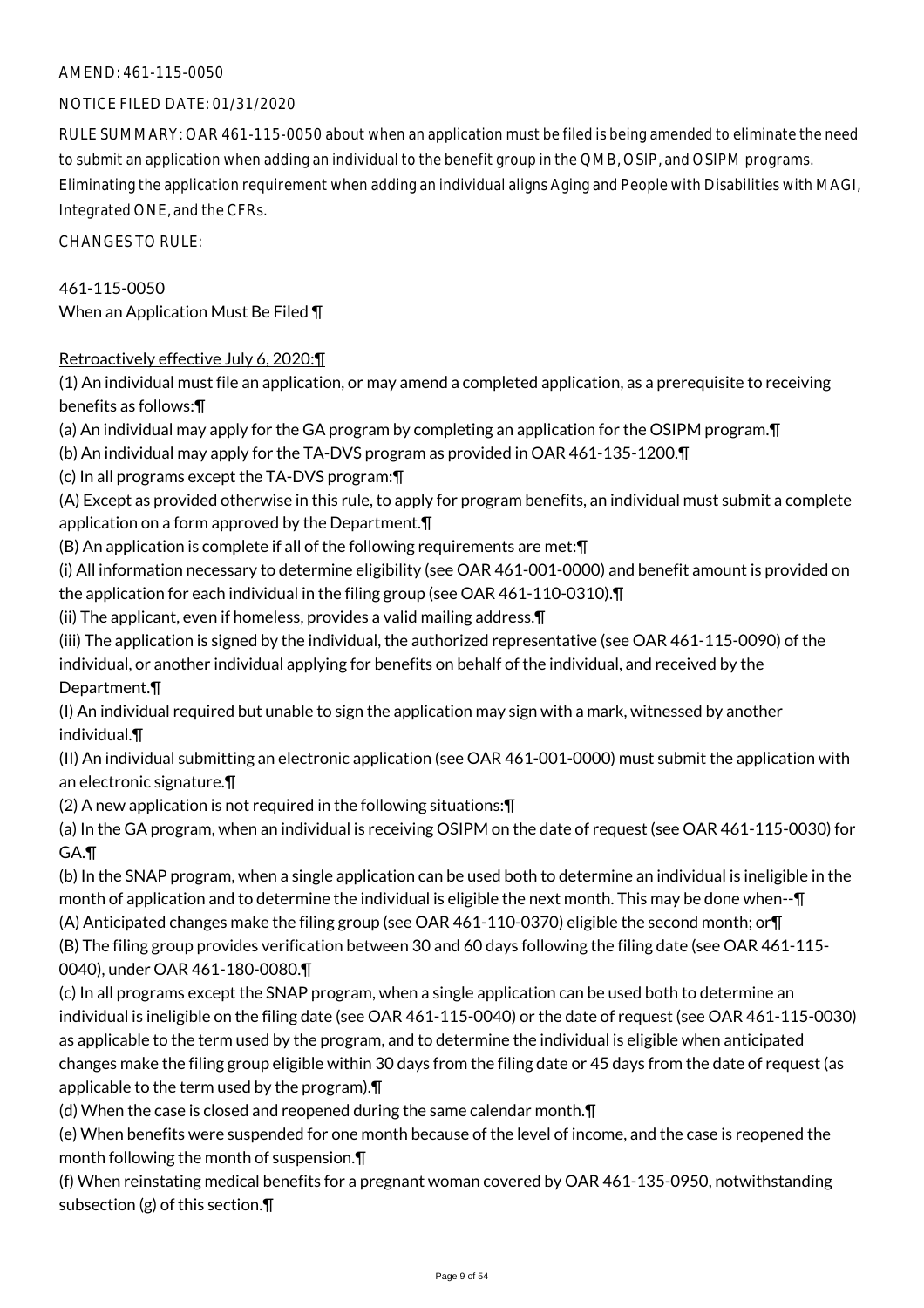(g) In the ERDC program, when a case closed during the certification period (see OAR 461-001-0000) and the individual reports a change in circumstances prior to the end of the month following the closure and the reported change will make the individual eligible.¶

(h) In the OSIPM and QMB programs, when the medical benefits of an individual are suspended because the individual lives in a public institution (see OAR 461-135-0950), if the Department is notified within 10 calendar days of the release.¶

(i) In the REF, TA-DVS, and TANF programs, when a single application can be used both to determine an individual is ineligible in the month of application and to determine the individual is eligible the next month. This may be done when -¶

(A) Anticipated changes make the filing group (see OAR 461-110-0330 and OAR 461-110-0430) eligible in the following month; or ¶

(B) Amending a current application if the information is sufficient to determine eligibility; otherwise a new application is required.¶

(3) When an individual establishes a new date of request prior to the end of the month following the month of case closure, unless the Department determines a new application is required, a new application is not required in the following situations:¶

(a) In the OSIPM program, when the individual's case closed due to failure to make a liability payment required under OAR 461-160-0610.¶

(b) In the OSIPM-EPD program, when the individual's case closed due to failure to make a participant fee payment required under OAR 461-160-0800.¶

(4) A new application is required to add a newborn child (see OAR 461-001-0000) to a benefit group (see OAR 461-110-0750) according to the following requirements:¶

(a) In the ERDC and SNAP programs, an application is not required to add the child to the benefit group.¶ (b) In the OSIPM, QMB, and REFM programs, an additional application is not required to add an assumed eligible newborn (see OAR 461-135-0010) to a benefit group currently receiving Department medical program benefits.¶ (c) In the TANF program:¶

(A) A new application is not required if the child is listed on the application as "unborn" and there is sufficient information about the child to establish its eligibility.¶

(B) A new application is required if the child is not included on the application as "unborn."¶

(d) In all programs other than ERDC, QMB, REF, REFM, SNAP, and TANF, an application is required.¶

(5) A new application is required to add an individual, other than a newborn child, to a benefit group according to the following requirements:¶

(a) In the ERDC, QMB, OSIP, OSIPM, and SNAP programs, a new application is not required. T

(b) In the REF, REFM, and TANF programs, an individual may be added by amending a current application if the information is sufficient to determine eligibility; otherwise a new application is required.¶

(c) In all programs other than the ERDC, REF, REFM, SNAP, and TANF programs, a new application is required.¶ (6) An individual whose TANF grant is closing may request ERDC orally or in writing.¶

(7) Except for an applicant for the OSIPM, QMB, or SNAP program, an individual may change between programs administered by the Department using the current application if the following conditions are met:¶

(a) The individual makes an oral or written request for the change.¶

(b) The Department has sufficient evidence to determine eligibility and benefit level for the new program without a new application.¶

(c) The program change can be effected while the individual is eligible for the first program.¶

(8) In the OSIP, OSIPM, and QMB programs, a new application is not required to redetermine eligibility if one of the following conditions are met:¶

(a) The individual is currently receiving benefits from one of these programs and the Department has sufficient evidence to redetermine eligibility for the same program or determine eligibility for the new program without a new application or by amending the current application.¶

(b) The individual was receiving benefits from one of these programs but was terminated for failure to provide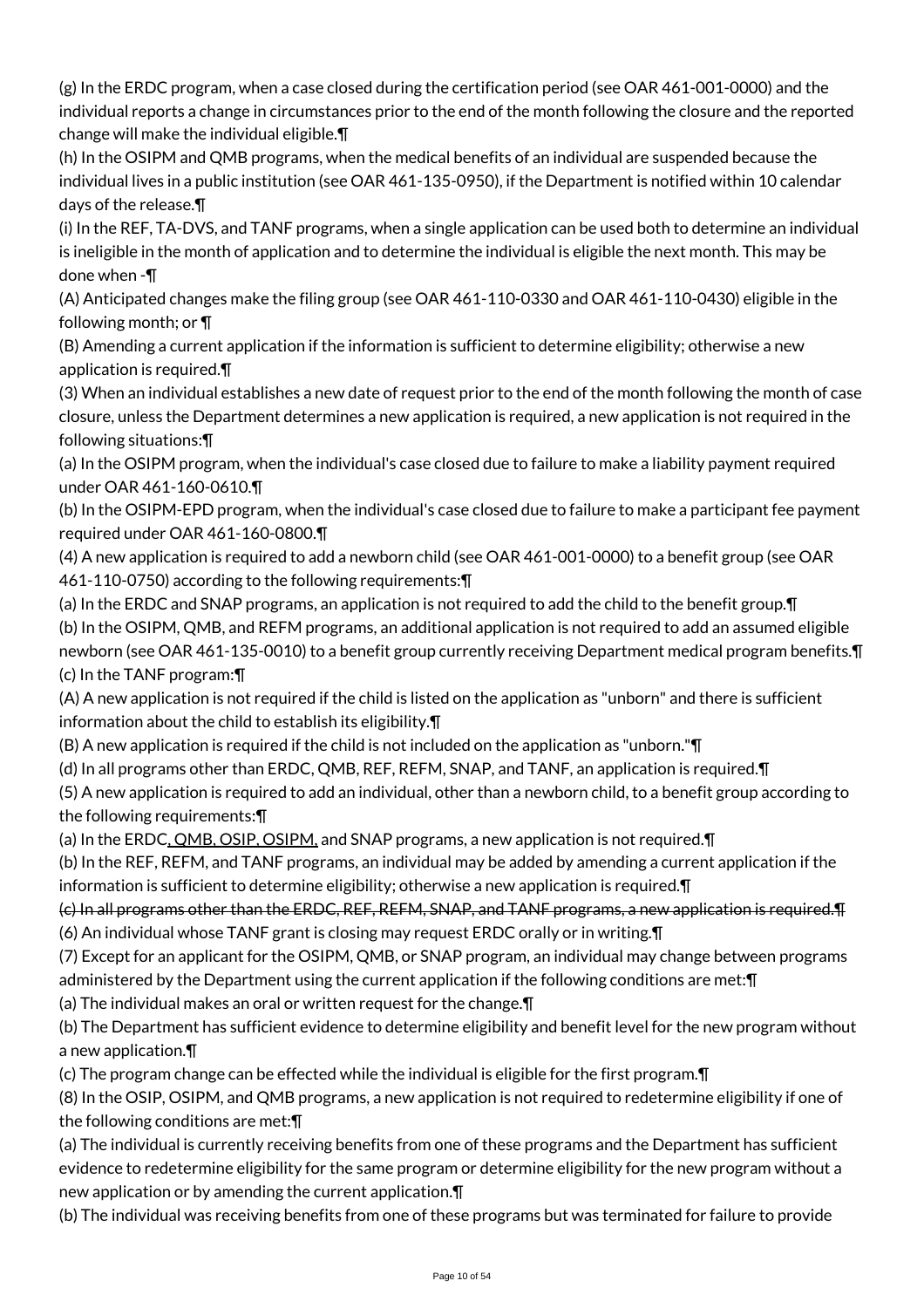requested information during a periodic redetermination (see OAR 461-115-0430), if the requested information is received within 90 days of termination.

Statutory/Other Authority: ORS 329A.500, 409.050, 411.060, 411.070, 411.404, 411.706, 411.816, 412.014, 412.049, 413.085, 414.025, 414.685

Statutes/Other Implemented: ORS 329A.500, 409.010, 411.060, 411.070, 411.117, 411.404, 411.447, 411.704, 411.706, 411.816, 412.014, 412.049, 414.025, 414.041, 414.231, 414.685, 414.839, CFR 435.916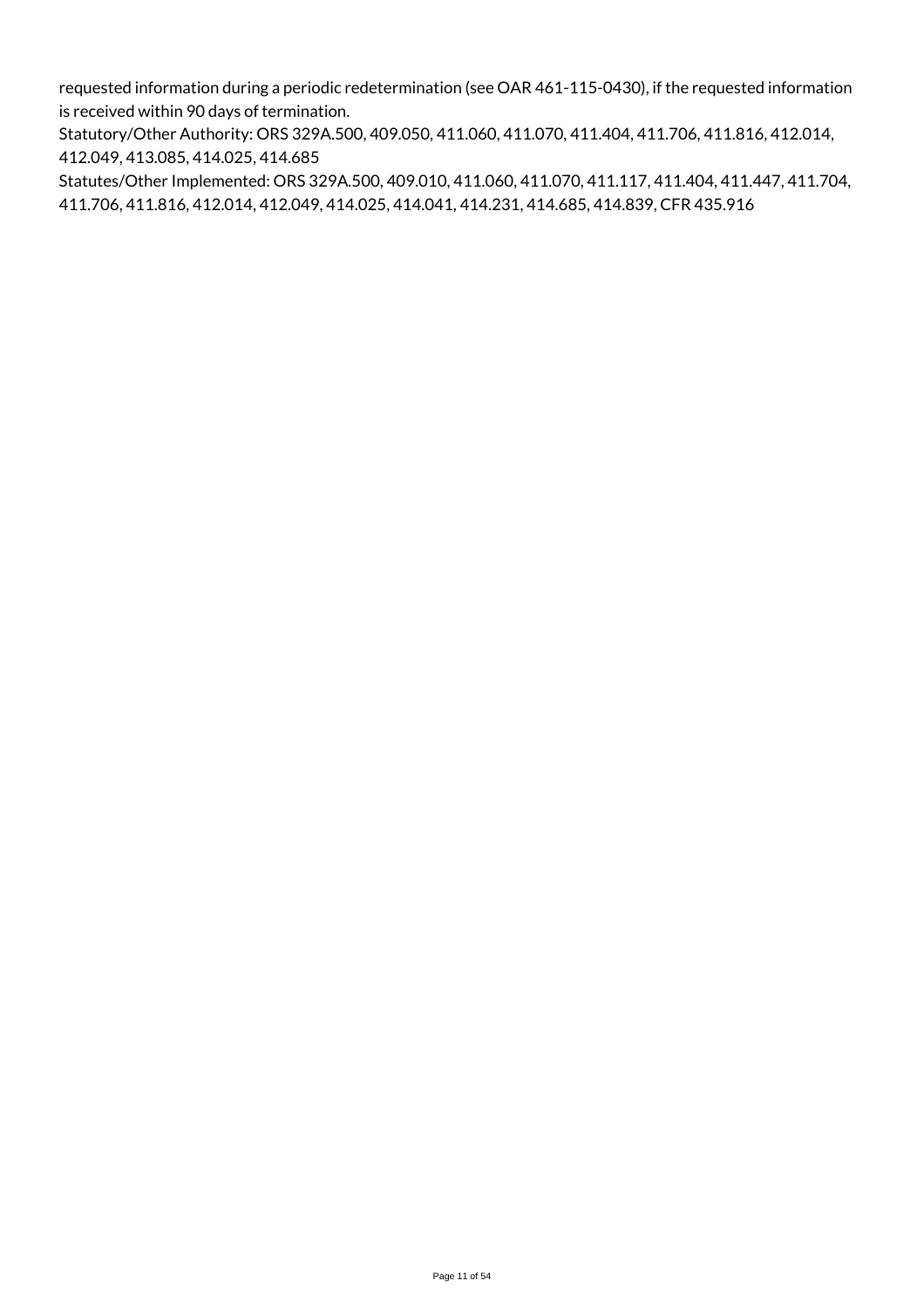### NOTICE FILED DATE: 01/31/2020

RULE SUMMARY: OAR 461-140-0220 about determining whether an asset transfer is disqualifying, is being amended to reflect that in the OSIPM program the transfer of assets between members of the same financial group may be disqualifying. It is also being amended to add an additional requirement that an annuity must meet in order for its transfer not to be disqualifying for certain individuals receiving OSIP or OSIPM. These amendments align rule with Integrated Eligibility.

 $CHANGESTORUIF$ 

### 461-140-0220

Determining if a Transfer of an Asset is Disqualifying ¶

ARetroactively effective July 6, 2020, a transfer of an asset is not disqualifying if the requirements of OAR 461-140-0242 or one of the following sections are met:¶

(1) The asset was excluded as personal belongings as described in OAR 461-145-0390.¶

(2) The asset was sold or traded for compensation equal to or greater than fair market value.¶

(3) The Except in the OSIPM program, the asset was transferred between members of the same financial group, including members who are ineligible aliens or disqualified people.¶

(4) The transfer settled a legally enforceable claim against the asset or elientindividual. I

(5) The amount of the resource was equal to or less than the amount that was excluded at the initial month (see OAR 461-001-0000) of eligibility under OAR 461-1860-0855 due to payments received under a qualified partnership policy (see OAR 461-001-0000).¶

(6) In all programs except the OSIP and OSIPM programs, a court ordered the transfer.¶

(7) In the OSIP and OSIPM programs, a court ordered the transfer and:¶

(a) The transfer occurs more than 36 months or 60 months before the date of request (see OAR 461-115-0030), whichever is applicable under OAR 461-140-0210(5); or¶

(b) There is an institutionalized spouse, and, after performing the calculations required in OAR 461-160-0580(2), the amount of resources allocated to a community spouse does not exceed the largest of the four amounts set forth in OAR 461-160-0580(2)(f).¶

(8) The <del>client</del>individual was a victim of fraud, misrepresentation, or coercion, and legal steps have been taken to recover the asset.¶

(9) In the OSIP and OSIPM programs, for a client individual in a nonstandard living arrangement (see OAR  $461$ -001-0000), the asset is an annuity purchased on or before December 31, 2005, the elientindividual or the spouse of the clientindividual is the annuitant, and the entire amount of principal and earned interest is paid in equal installments during the actuarial life expectancy of the annuitant. For purposes of this section, the actuarial life expectancy is established by the Period Life Table of the Office of the Chief Actuary of the Social Security Administration.¶

(10) In the OSIP and OSIPM programs, the elientindividual is in a standard living arrangement (see OAR 461-001-0000).¶

(11) In the OSIP and OSIPM programs, for a client individual in a nonstandard living arrangement (see OAR 461-001-0000):¶

(a) The asset is an annuity purchased from January 1, 2006 through June 30, 2006, and the clientthe individual or the spouse of the client individual is the annuitant, and the annuity meets the requirements of OAR 461-145- $0022(8)$ .

(b) The asset is an annuity purchased on or after July 1, 2006, and the annuity meets the requirements of OAR 461-145-0022(10).

Statutory/Other Authority: ORS 411.070, 411.404, 411.816, 412.049, 413.085, 414.042, 414.685, ORS 409.050, 410.070, 411.060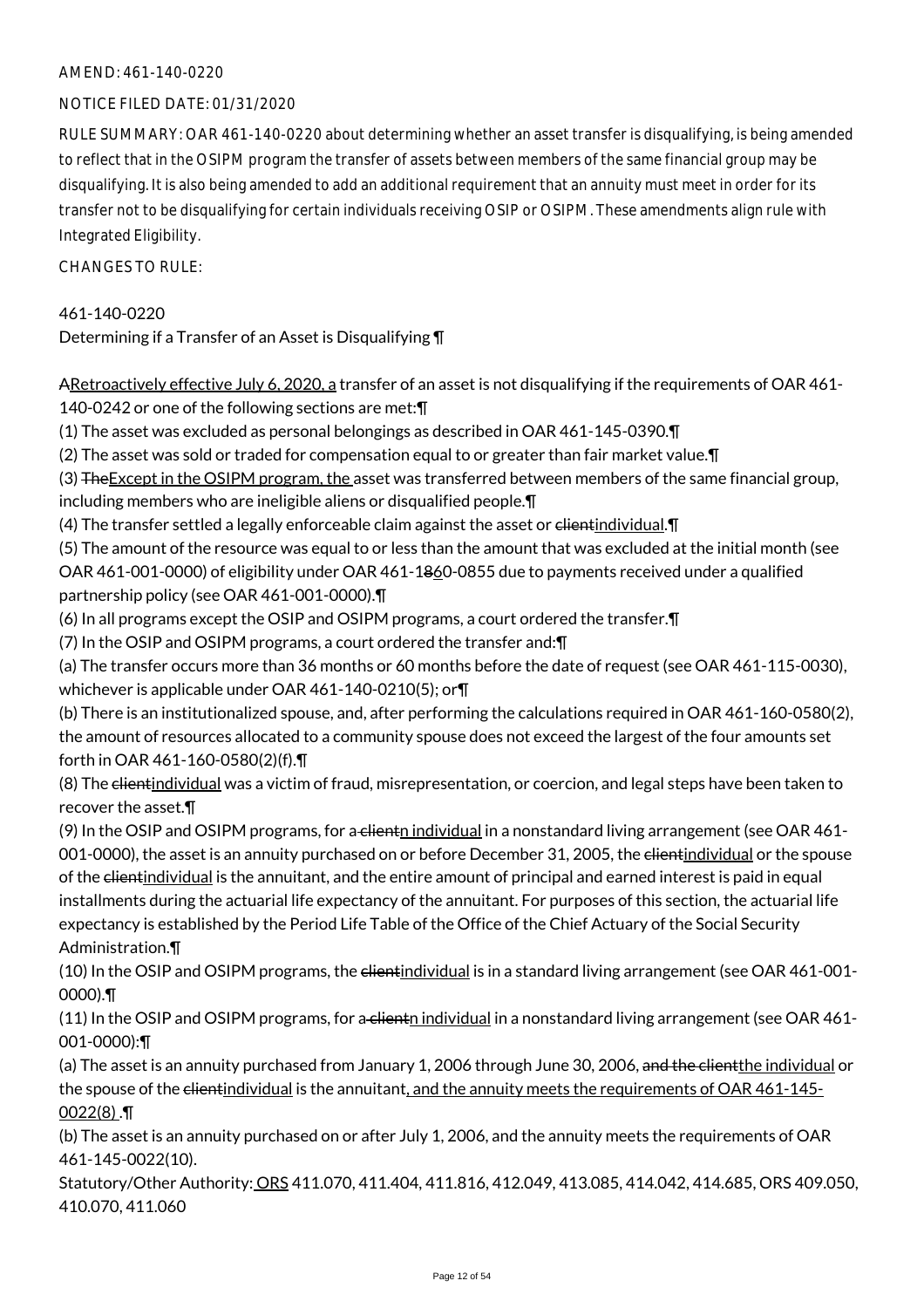Statutes/Other Implemented: ORS 409.010, 410.070, 411.060, 411.070, 411.404, 411.708, 411.816, 412.049, 414.02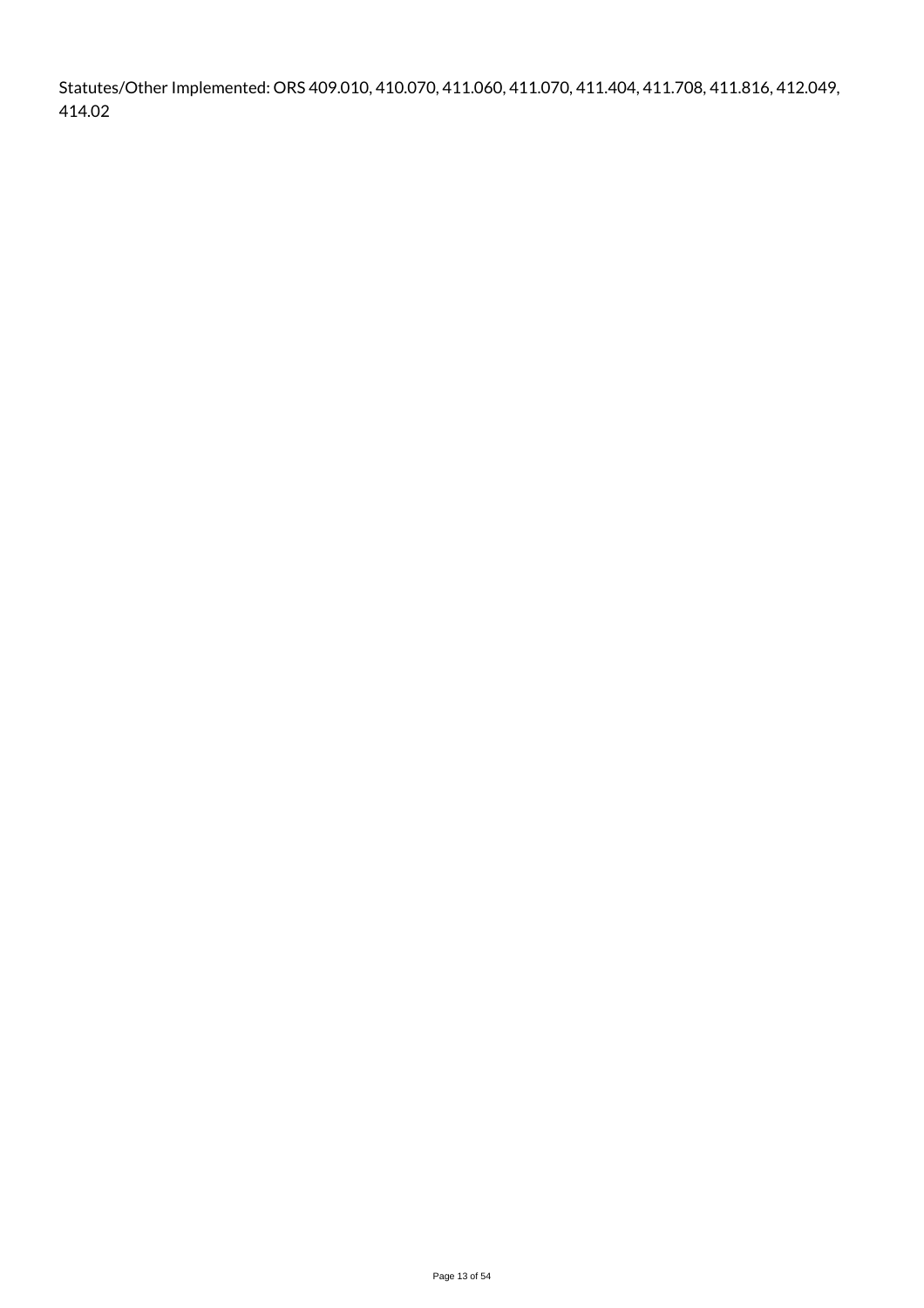### NOTICE FILED DATE: 01/31/2020

RULE SUMMARY: OAR 461-140-0242 about having to do with disqualifying transfer of assets in the OSIP and OSIPM programs, is being amended for clarity to add an age restriction to certain transfers of a trust. It is also being amended to correct a rule reference and a defined term and to clarify that the requirements about transfer of a home are not restricted by the transfer of assets section listed earlier in the rule. These amendments clarify Department policy, improve the accuracy of the rule, and align with Integrated Eligibility.

 $CHANGESTORUIF$ 

### 461-140-0242

Disqualifying Transfer of Assets Including Home; OSIP and OSIPM ¶

For a client Retroactively effective July 6, 2020, for an individual in a nonstandard living arrangement (see OAR

461-001-0000) in the OSIP and OSIPM programs:¶

(1) For the purposes of this rule:¶

(a) The definition of "child" in OAR 461-001-0000 does not apply.¶

(b) "Child" means a natural or adoptive son or daughter who is:¶

(A) Under age 21; or¶

(B) Any age and has been determined to meet the blindness criteria of OAR 461-125-0330 or the disability criteria of OAR 461-125-0370.¶

(2) A transfer of an asset (including a home) by a clientn individual or the spouse of the clientindividual is a disqualifying transfer unless the requirements of at least one of the following subsections are met:¶

(a) The transfer was made exclusively for purposes other than establishing eligibility or maintaining benefits.¶ (b) The title to the asset was transferred to the person's spouse, the person's child who is blind or has a disability under the criteria of the Social Security Administration, or another for the sole benefit of the spouse or a child who is blind or has a disability under the criteria of the Social Security Administration, provided that the transfer is arranged in such a way that no individual or entity except this spouse or child can benefit from the asset transferred in any way, whether at the time of transfer or any time in the future. A direct transfer, transfer instrument, or trust that provides for funds or property to pass to a beneficiary who is not the spouse or child who is blind or has a disability under the criteria of the Social Security Administration is not considered to be established for the benefit of one of those individuals. In order for a transfer or a trust to be considered for the sole benefit of one of these individuals, the instrument or document must provide for the spending of the funds involved for the benefit of the individual based on the life expectancy of the individual.¶

(c) The transfer was made to a trust described in OAR 461-145-0540(10), except that a transfer to a trust under OAR 461-145-0540(10)(a) is disqualifying if the clientindividual is age 65 or older.¶

(d) The transfer was made to a trust described in OAR 461-145-0540(11) established solely for the benefit of an individual under 65 years of age who has a disability that meets the criteria of the Social Security Administration, except that a transfer to a trust under OAR 461-145-0540(11) is disqualifying if the individual is age 65 or older. This subsection applies to all transfers made on or after July 1, 2006.¶

(e) The transfer is a transfer described in OAR 461-160-0580(23).¶

(f) The resource is transferred by the community spouse after the Department has determined the community spouse's resource allowance in accordance with OAR 461-160-0580 and the resource has not been attributed to the institutionalized spouse. Notwithstanding this subsection, a transfer of a resource by a community spouse who is receiving or applying for benefits remains subject to all rules regarding the transfer of an asset by a client. (3) An individual.¶

 $(3)$  Notwithstanding section  $(2)(a)$  of this rule, a transfer of a home by a clientn individual or the spouse of the elientindividual is a disqualifying transfer unless the title was transferred to the elientindividual's;¶ (a) Child;¶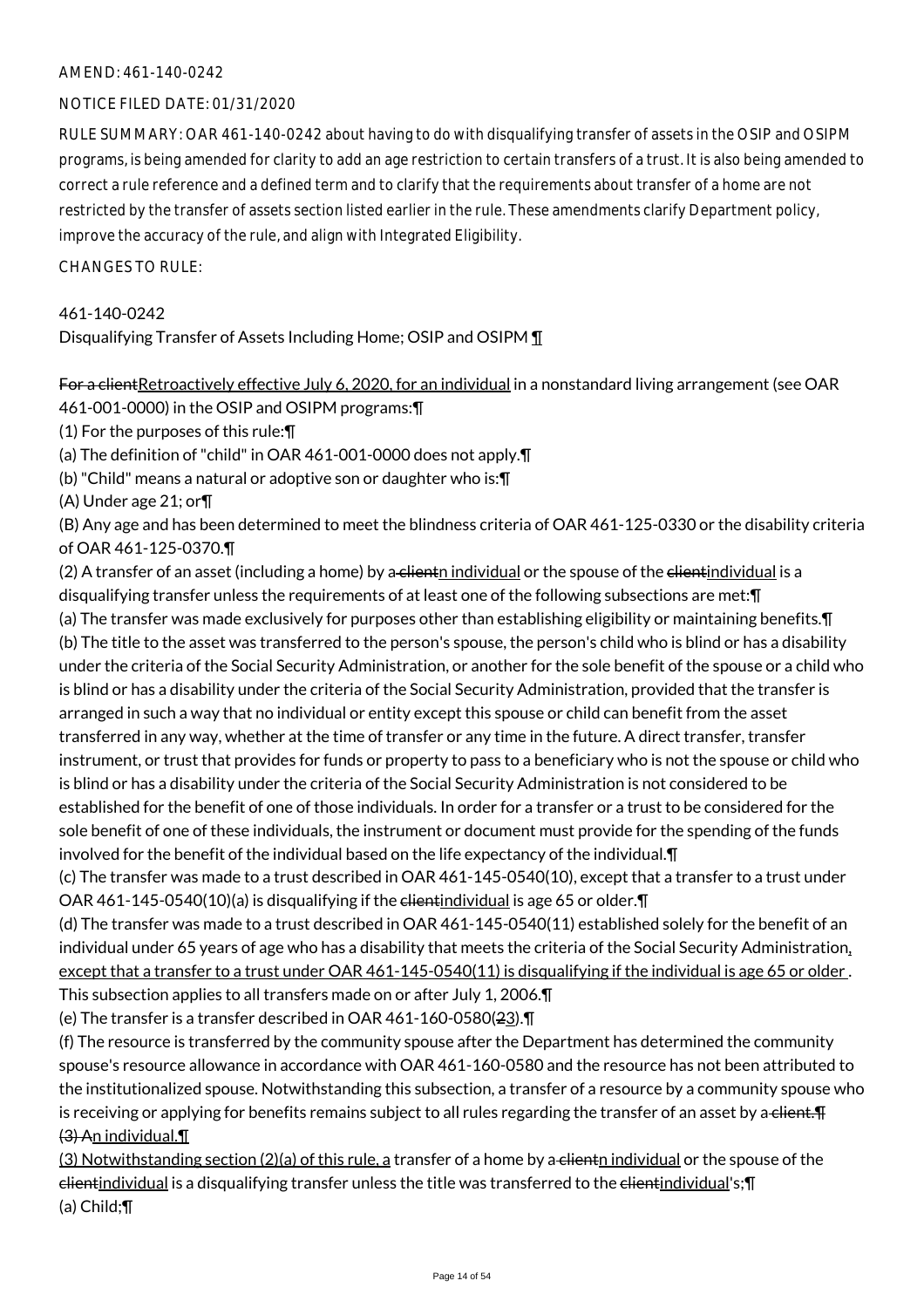(b) Sibling who has equity interest in the home and was residing in the home for at least one year immediately before the clientindividual's admission to long-term care (see OAR 461-001-0000); or T

(c) Natural or adoptive son or daughter who meets the requirements of each of the following paragraphs:¶ (A) The son or daughter resided with the client in the client individual in the individual's home continuously for at least two years immediately prior to the <del>client</del>individual's admission to long-term care other than an absence from the home that is not intended to, and does not, exceed 30 days.¶

(B) The son or daughter provides convincing evidence that he or she provided services that permitted the elient individual to reside at home for at least two years rather than in an institution or long-term care facility.¶ (C) Without receiving payment from the Department, the son or daughter must have directly provided the services required by paragraph (B) of this subsection as described in both of the following subparagraphs for a total of at least 20 hours per week.¶

(i) On a daily basis, one or a combination of any of the following activities of daily living, as each sub-subparagraph is further defined at OAR 411-015-0006:¶

(I) Eating.¶

(II) Dressing/Grooming.¶

(III) Bathing/Personal Hygiene.¶

(IV) Mobility.¶

(V) Elimination.¶

(VI) Cognition/Behavior.¶

(ii) One or a combination of any of the following instrumental activities of daily living, as each sub-subparagraph is further defined at OAR 411-015-0007:¶

(I) Housekeeping.¶

(II) Laundry.¶

(III) Meal Preparation.¶

(IV) Medication Management.¶

(V) Shopping.¶

(VI) Transportation.¶

(4) Except for a transfer permitted under section (3) of this rule, each of the following subsections applies in determining whether an asset is considered transferred for fair market value:¶

(a) The compensation received for the asset must be in a tangible form with intrinsic value.¶

(b) The Department presumes that services provided for free at the time were intended to be provided without compensation, and that a transfer to an individual for services provided for free in the past is a disqualifying transfer of assets. This presumption is rebuttable with convincing evidence. This evidence must also show that there was an express agreement to provide services for compensation at the time the services were provided.¶ (c) Compensation for services is valued at the average market rate at the time the services were provided, unless the express agreement provides a lower rate.¶

(5) If a transfer is made for less than fair market value and is not exempt from disqualification under this rule, there is a rebuttable presumption that the asset was transferred for the purpose of establishing or maintaining eligibility and is not exempt under subsection (2)(a) of this rule.¶

(6) To rebut the presumption in section (5) of this rule, the elientindividual must present evidence other than his or her own statement and must provide to the Department the information it requests for the purpose of evaluating the purpose of the transfer. To meet the burden, it is sufficient for the elientindividual to show one of the following:¶

(a) The decision to make the transfer was not within the clientindividual's control;¶

(b) At the time of transfer, the elientindividual could not reasonably have anticipated applying for medical assistance;¶

(c) Unexpected loss of resources or income occurred between the time of transfer and the application for medical assistance;¶

(d) Because of other, similarly convincing, circumstances, it appears more likely than not that the transfer was not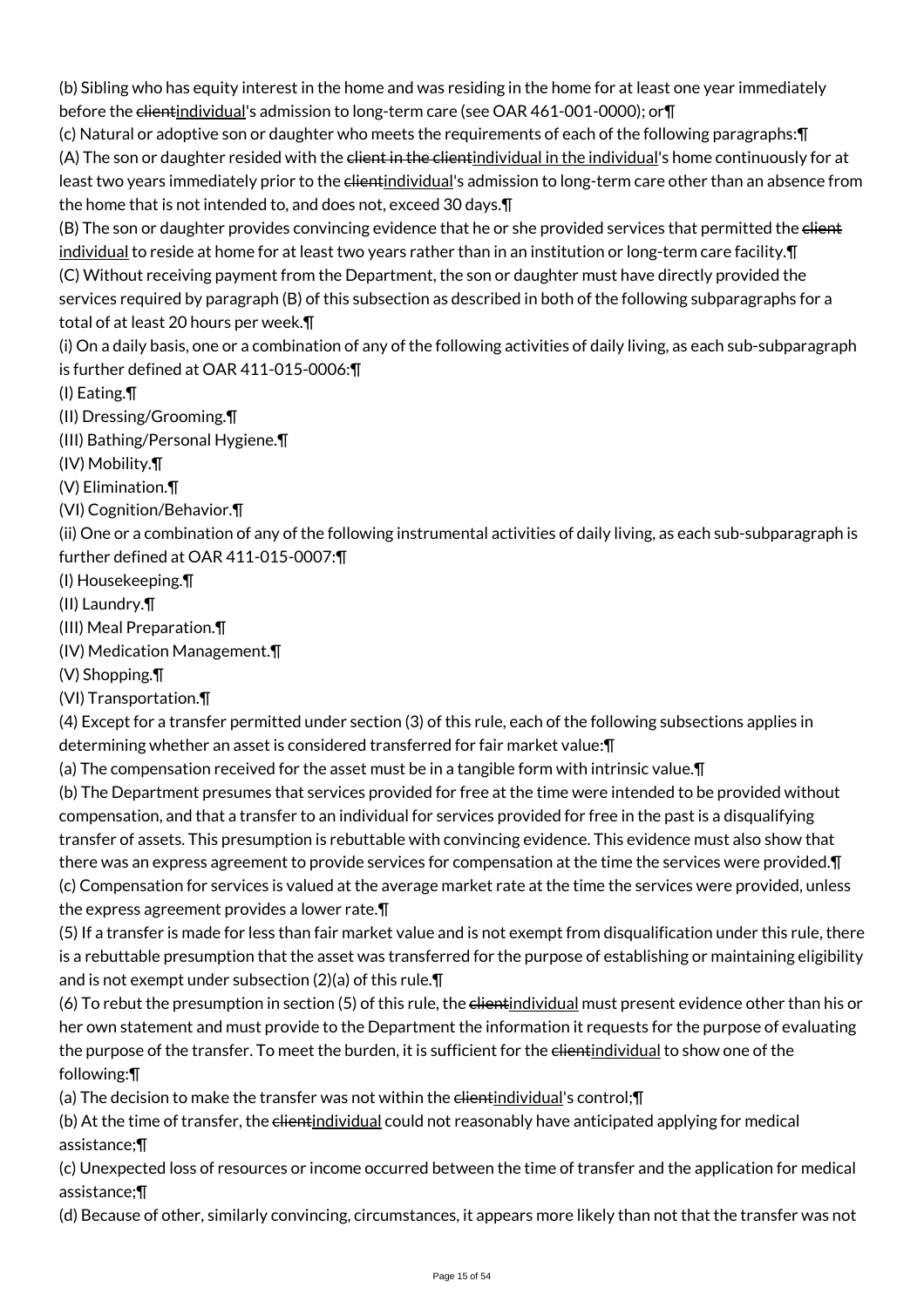made, in whole or in part, for the purpose of establishing or maintaining eligibility for benefits.¶ (7) The fact that a recipient was already eligible for benefits is not sufficient to rebut the presumption in section (5) of this rule because the asset may not always be excluded and if the elientindividual had received full compensation for the asset, the compensation received would have been used to determine future eligibility. Statutory/Other Authority: ORS 411.060, 411.710 Statutes/Other Implemented: ORS 411.060, 411.710, 414.042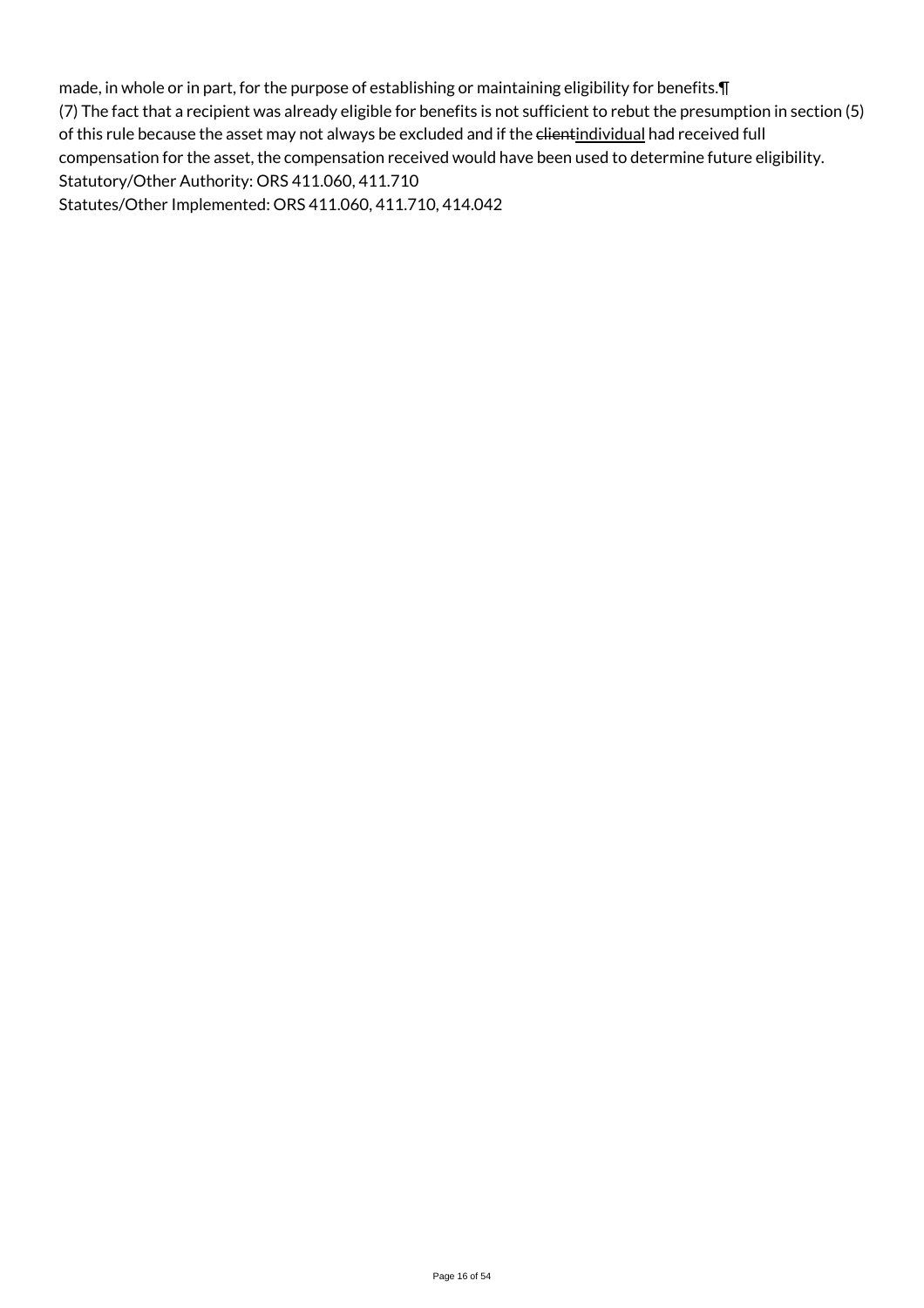### NOTICE FILED DATE: 01/31/2020

RULE SUMMARY: OAR 461-140-0250 about determining the uncompensated value of a transferred asset is being amended to provide that no credit (for the difference between the countable resources and the resource limit) shall be given in the case of transfers made on or after the Date of Request. This change will align the rule with Integrated Eligibility.

CHANGES TO RULE:

### 461-140-0250

Determining The Uncompensated Value of a Transferred Asset ¶

### Retroactively effective July 6, 2020:¶

(1) The uncompensated value of a disqualifying transfer of an asset is used in OAR 461-140-0260 to 461-140- 0300 to calculate the ineligibility period of the financial group (see OAR 461-110-0530).¶

(2) To determine uncompensated value:¶

(a) In the OSIP and OSIPM programs:¶

(A) The value of the compensation received for the asset is subtracted from the fair market value (see OAR 461- 001-0000) of the asset. This result is the uncompensated value, 1

(i) For transfers made on or after the Date of Request for long-term care (see OAR 461-001-0000) or home and community-based care (see OAR 461-001-0030), this result is the uncompensated value.¶

(ii) For transfers made before the date of request for long-term care (see OAR 461-001-0000) or home and community-based care (see OAR 461-001-0030), this result is the uncompensated value unless the financial group had countable (see OAR 461-001-0000) resources of less than the resource limit at the time of the first transfer. If the financial group had countable resources of less than the resource limit in OAR 461-160-0015 at the time of the first transfer,. In that event the remainder is then added to o(the resource limit minus ther countable resources, and the amount by which the sum exceeds the resource limit in OAR 461-160-0015 is the uncompensated value.) is then credited by adding it to the other compensation received for the asset. In (B) For an annuity, unless the client individual verifies a lesser amount, the fair market value is equal to the amount of money used to establish the annuity, plus any additional payments used to fund the annuity, plus any earnings, minus any regular monthly payments already received, minus early withdrawals, and minus any surrender fees.¶ (b) In all other programs, the value of the compensation received for the resource is subtracted from the fair market value of the resource. The remainder is added to the other countable resources at the time of the transfer. The amount by which the sum exceeds the resource limit is the uncompensated value.¶

(c) The compensation received for a transferred asset includes;¶

(A) Encumbrances assumed by the buyer; and¶

(B) Goods or services provided to the elientindividual, limited to their true value, if there was a prior agreement to exchange the asset for the goods or services.

Statutory/Other Authority: ORS 409.050, 411.060, 411.070, 411.404, 411.706, 411.816, 412.049, 413.085, 414.685

Statutes/Other Implemented: ORS 409.010, 409.050, 410.020, 411.060, 411.070, 411.404, 411.632, 411.706, 411.816, 412.049, 413.085, 414.685, 414.839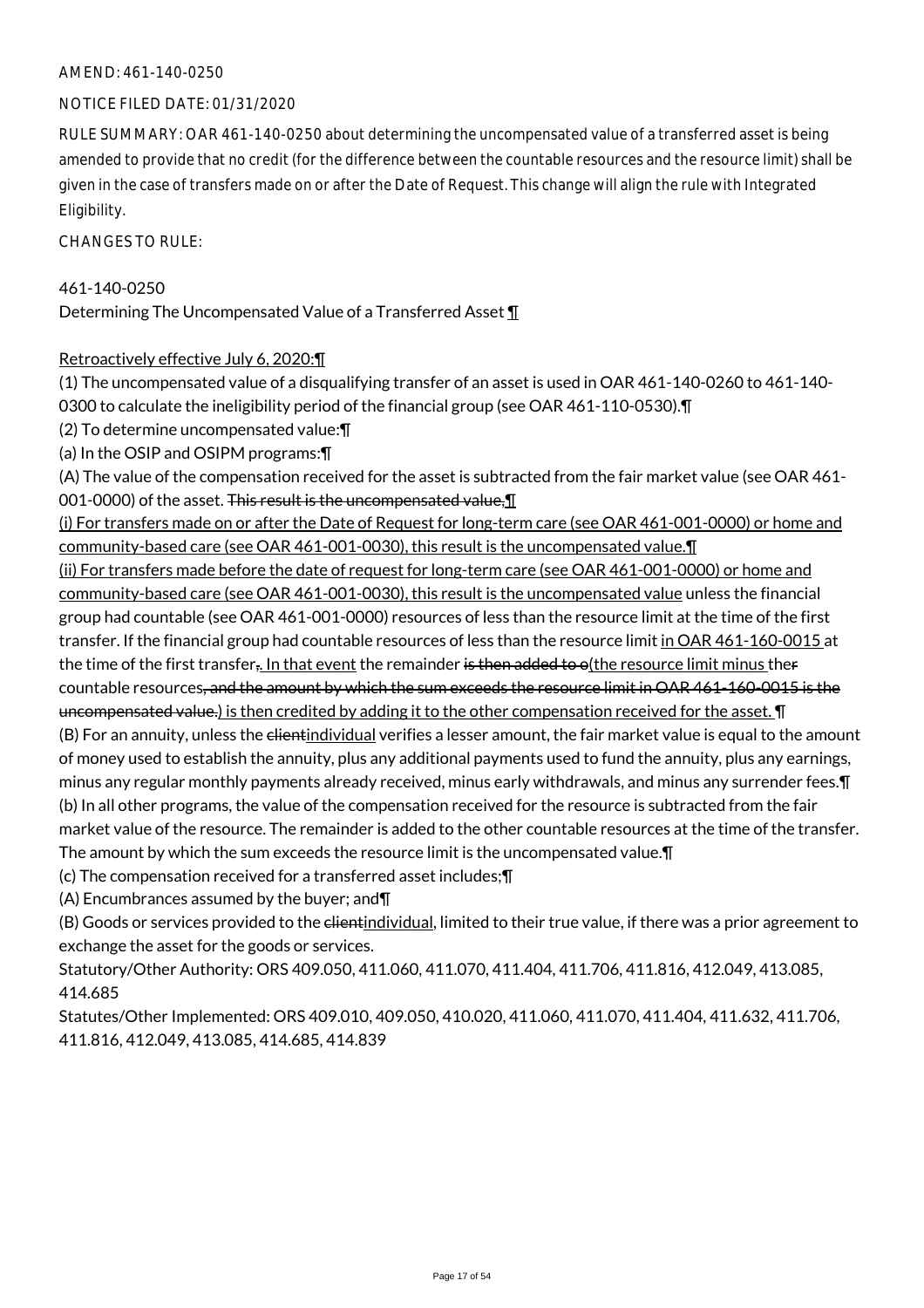### NOTICE FILED DATE: 01/31/2020

RULE SUMMARY: OAR 461-140-0296 about the length of disqualification due to an asset transfer in the OSIP and OSIPM program is being amended to clarify apportionment of disqualification between two transferor spouses, to remove the requirement for both spouses to have made the disqualifying transfer in order for the disqualification to impact both individuals, to cease basing apportionment on a percentage of ownership, and to provide for partial-month disqualifications. The rule is also being changed to remove policy that refers to SSI cash grants, which the Department no longer needs. These changes clarify the rule, and align with current Department practices and Integrated Eligibility. CHANGES TO RULE:

### 461-140-0296

Length of Disqualification Due to an Asset Transfer; OSIP and OSIPM ¶

(1) This rule applies to clientindividuals in the OSIP and OSIPM programs who live in a nonstandard living arrangement (see OAR 461-001-0000) and is retroactively effective July 6, 2020.¶

(2) A financial group (see OAR 461-110-0530) containing a member disqualified due to the transfer of an asset is disqualified from receiving benefits. The length of a disqualification period resulting from the transfer is the number of months equal to the uncompensated value (see OAR 461-140-0250) for the transfer divided by the following dollar amount:¶

(a) If the initial month (see OAR 461-001-0000) is prior to October 1, 1998-\$2,595.¶

(b) If the initial month is on or after October 1, 1998 and prior to October 1, 2000-\$3,320.¶

(c) If the initial month is on or after October 1, 2000 and prior to October 1, 2002-\$3,750.¶

(d) If the initial month is on or after October 1, 2002 and prior to October 1, 2004-\$4,300.¶

(e) If the initial month is on or after October 1, 2004 and prior to October 1, 2006-\$4,700.¶

(f) If the initial month is on or after October 1, 2006 and prior to October 1, 2008-\$5,360.¶

(g) If the initial month is on or after October 1, 2008 and prior to October 1, 2010-\$6,494.¶

(h) If the initial month is on or after October 1, 2010 and prior to October 1, 2016-\$7,663.¶

(i) If the initial month is on or after October 1, 2016 and prior to October 1, 2018--\$8,425.¶

(j) If the initial month is on or after October 1, 2018---\$8,784.¶

(3) For transfers by a clientn individual and the spouse of a clientn individual that occurred before July 1, 2006: $\P$ (a) Add together the uncompensated value of all transfers made in one calendar month, and treat this total as one transfer.¶

(b) If the uncompensated value of the transfer is less than the applicable dollar amount identified in subsections  $(2)(a)$  to  $(2)(i)$  of this rule, there is no disqualification. $\P$ 

(c) If there are multiple transfers in amounts equal to or greater than the applicable dollar amount identified in subsections  $(2)(a)$  to  $(2)(j)$  of this rule, each disqualification period is calculated separately. $\P$ 

(d) The number of months resulting from the calculation in section (2) of this rule is rounded down to the next whole number.¶

(e) Except as provided in subsection (3)(f) of this rule, the first month of the disqualification is the month the asset was transferred.¶

(f) If disqualification periods calculated in accordance with this rule overlap, the periods are applied sequentially so that no two penalty periods overlap.¶

 $(g)$  If both spouses of a couple are in a nonstandard living arrangement and made the disqualifying transfer, part of the disqualification is apportioned to each of them, based. If one member onf their percentage of ownership in the transferred asset couple is serving a disqualification when the other member of the couple begins living in a nonstandard living arrangement, any remaining disqualification is apportioned equally to each member of the couple. If one spouse is unable to serve the resulting disqualification period for any reason, the remaining disqualification applicable to both spouses must be served by the remaining spouse.¶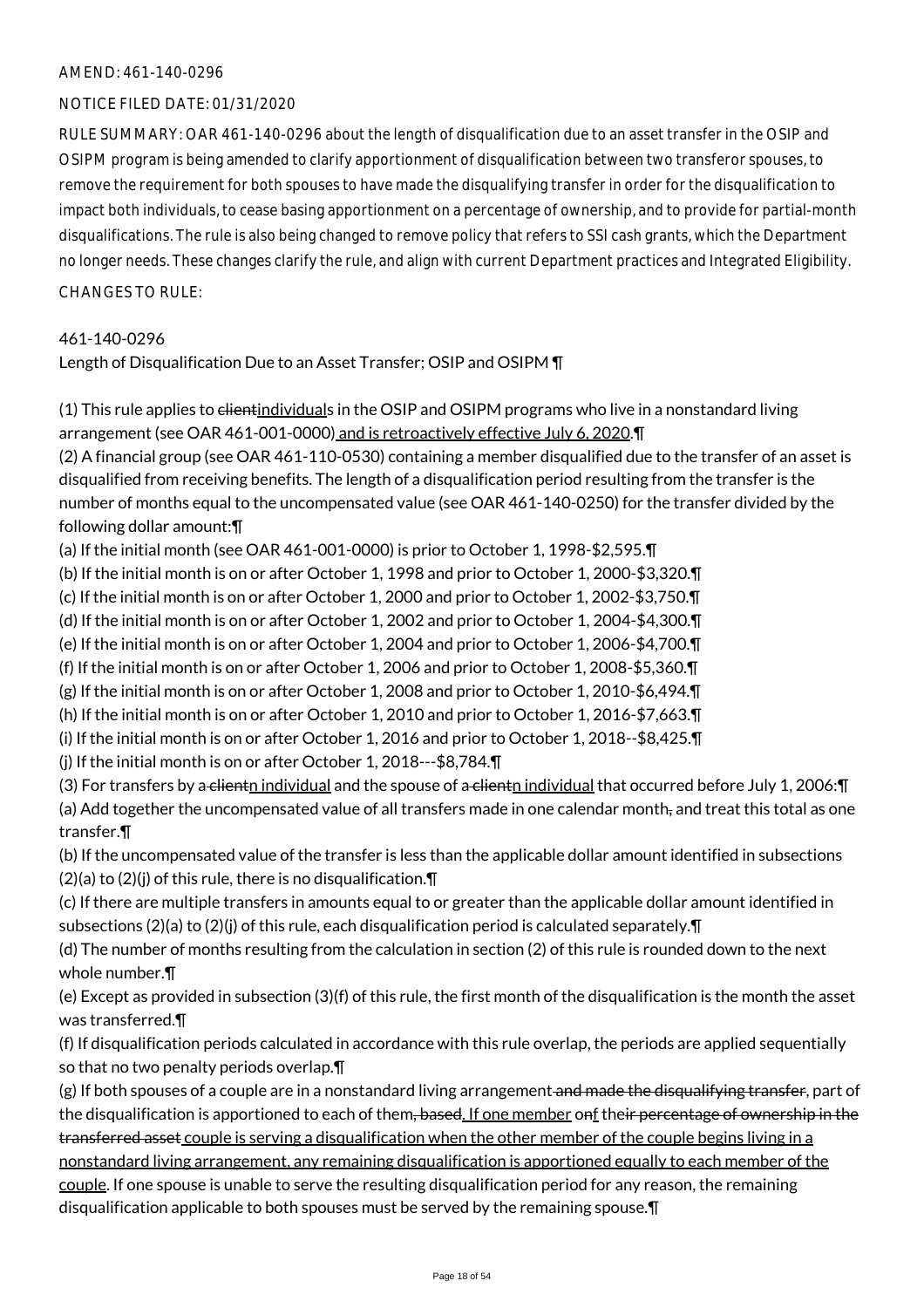(4) For transfers by a clientn individual and the spouse of a clientn individual that occurred on or after July 1, 2006 and for income cap trusts under OAR 461-145-0540(10)(c) that accumulate funds in excess of the applicable dollar amount identified in subsections (2)(a) to (2)(j) of this rule: $\P$ 

(a) If there are multiple transfers by the clientindividual and the spouse of the clientindividual, including any transfer less than the applicable dollar amount identified in subsections (2)(a) to (2)(j) of this rule, the value of all transfers are added together before dividing by the applicable dollar amount identified in subsections (2)(a) to (2)(j) of this rule. For an income cap trust, the calculation in section (2) of this rule is performed as soon as, but not before, funds have accumulated to at least the applicable dollar amount identified in subsections (2)(a) to (2)(j) of this rule.¶

(b) The quotient resulting from the calculation in section (2) of this rule is not rounded. The whole number of the quotient is the number of full months the financial group is disqualified. This number might be zero full months. The remaining decimal or fraction of the quotient is used to calculate an additional partial month disqualification, which may be in addition to one or more full months. This remaining decimal or fraction is converted to an additional number of days by multiplying the decimal or fraction by the number of days in the month following the last full month of the disqualification period, if any. If this calculation results in a fraction of a day, the fraction of a day is rounded down.¶

(c) Notwithstanding when the Department learns of a disqualifying transfer, the first month of the disqualification is:¶

(A) For a clientn individual who transfers an asset while he or she is already receiving Department-paid long-term care (see OAR 461-001-0000) or home and community-based care (see OAR 461-001-0030) in a nonstandard living arrangement, the month following the month the asset was transferred, except that if disqualification periods calculated in accordance with this rule overlap, the periods are applied sequentially so that no two penalty periods overlap.¶

(B) For an applicant who transfers an asset prior to submitting an application and being determined eligible and for a client<sub>n</sub> individual who transfers an asset while he or she is already receiving benefits in a standard living arrangement (see OAR 461-001-0000), the date of request (see OAR 461-115-0030) for long-term care or home and community-based care as long as the applicant or elientindividual would otherwise be eligible but for this disqualification period. If the applicant or elientindividual is not otherwise eligible on the date of request, the disqualification begins the first date following the date of request that the applicant or clientindividual would be otherwise eligible but for the disqualification period.¶

(d) If both spouses of a couple are in a nonstandard living arrangement and made the disqualifying transfer, part of the disqualification is apportioned to each of them, based. If one member onf their percentage of ownership in the transferred asset couple is serving a disqualification when the other member of the couple begins living in a nonstandard living arrangement, any remaining disqualification is apportioned equally to each member of the couple. If one spouse is unable to serve the resulting disqualification period for any reason, the remaining disqualification applicable to both spouses must be served by the remaining spouse.¶

(5) If an asset is owned by more than one person, by joint tenancy, tenancy in common, or similar arrangement, the share of the asset owned by the elientindividual is considered transferred when any action is taken either by the clientindividual or any other person that reduces or eliminates the clientindividual's control or ownership in the clientindividual's share of the asset.¶

(6) For an annuity that is a disqualifying transfer under section (11) of OAR 461-145-0022, the disqualification period is calculated based on the uncompensated value as calculated under OAR 461-140-0250, unless the only requirement that is not met is that the annuity pays beyond the actuarial life expectancy of the annuitant. If the annuity pays beyond the actuarial life expectancy of the annuitant, the disqualification is calculated according to section (7) of this rule.¶

(7) If a clientn individual or the spouse of a clientn individual purchases an annuity on or before December 31, 2005, and the only requirement that is not met is that the annuity pays benefits beyond the actuarial life expectancy of the annuitant, as determined by the Period Life Table of the Office of the Chief Actuary of the Social Security Administration, a disqualification period is assessed for the value of the annuity beyond the actuarial life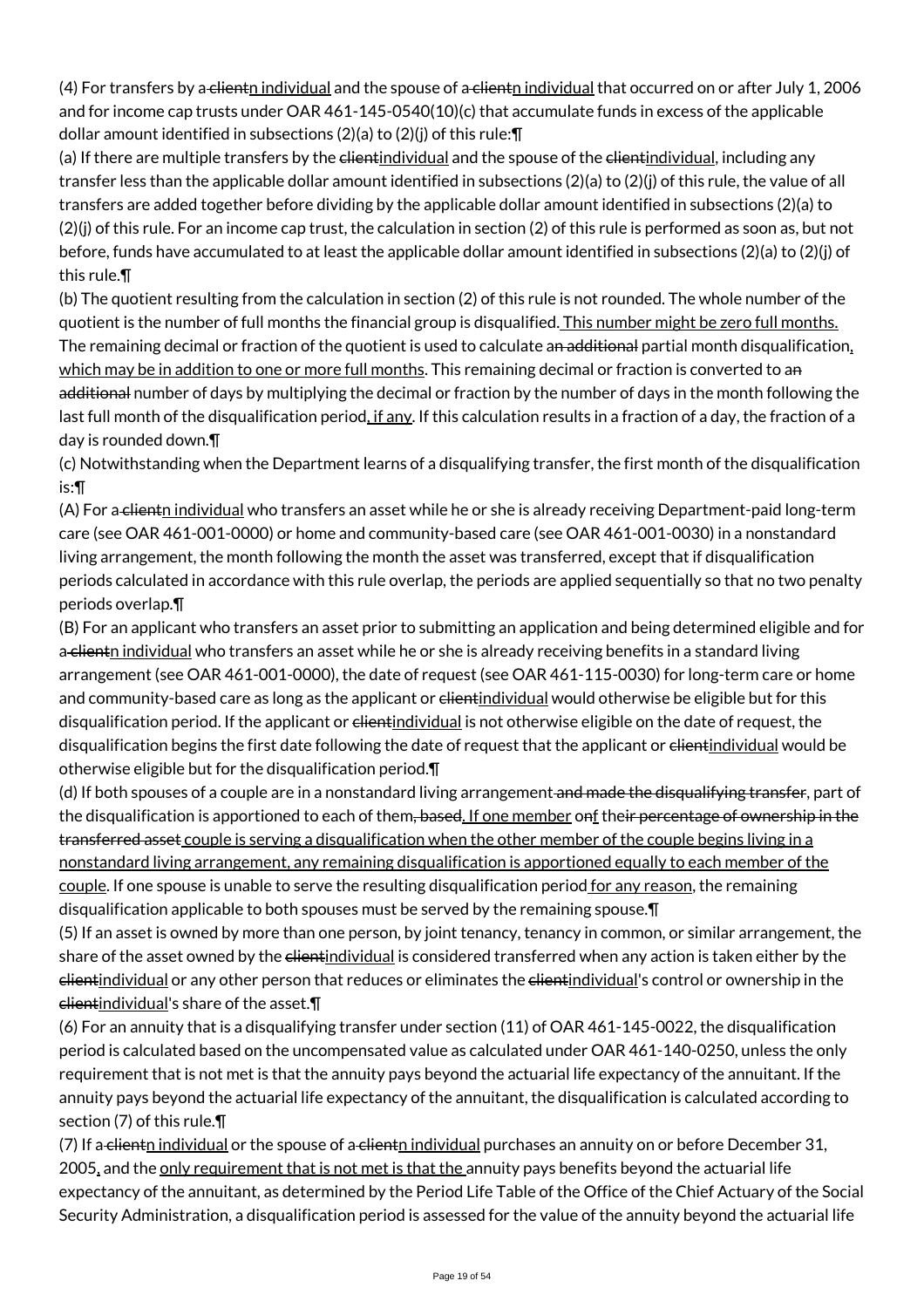#### expectancy of the annuitant.¶

(8) A single transfer of an asset may cause a disqualification for both a medical assistance program under this rule and the SSI cash grant. The period of the disqualification is likely to be longer for SSI than for the medical assistance program, so a person may be eligible again for the medical assistance program while still disqualified from receiving SSI. The provisions of this rule are applied without regard to the related disqualification for SSI. Statutory/Other Authority: ORS 413.085, 414.685, ORS 409.050, 411.060, 411.704, 411.706 Statutes/Other Implemented: 42 USC 1396p, ORS 409.010, 411.060, 411.704, 411.706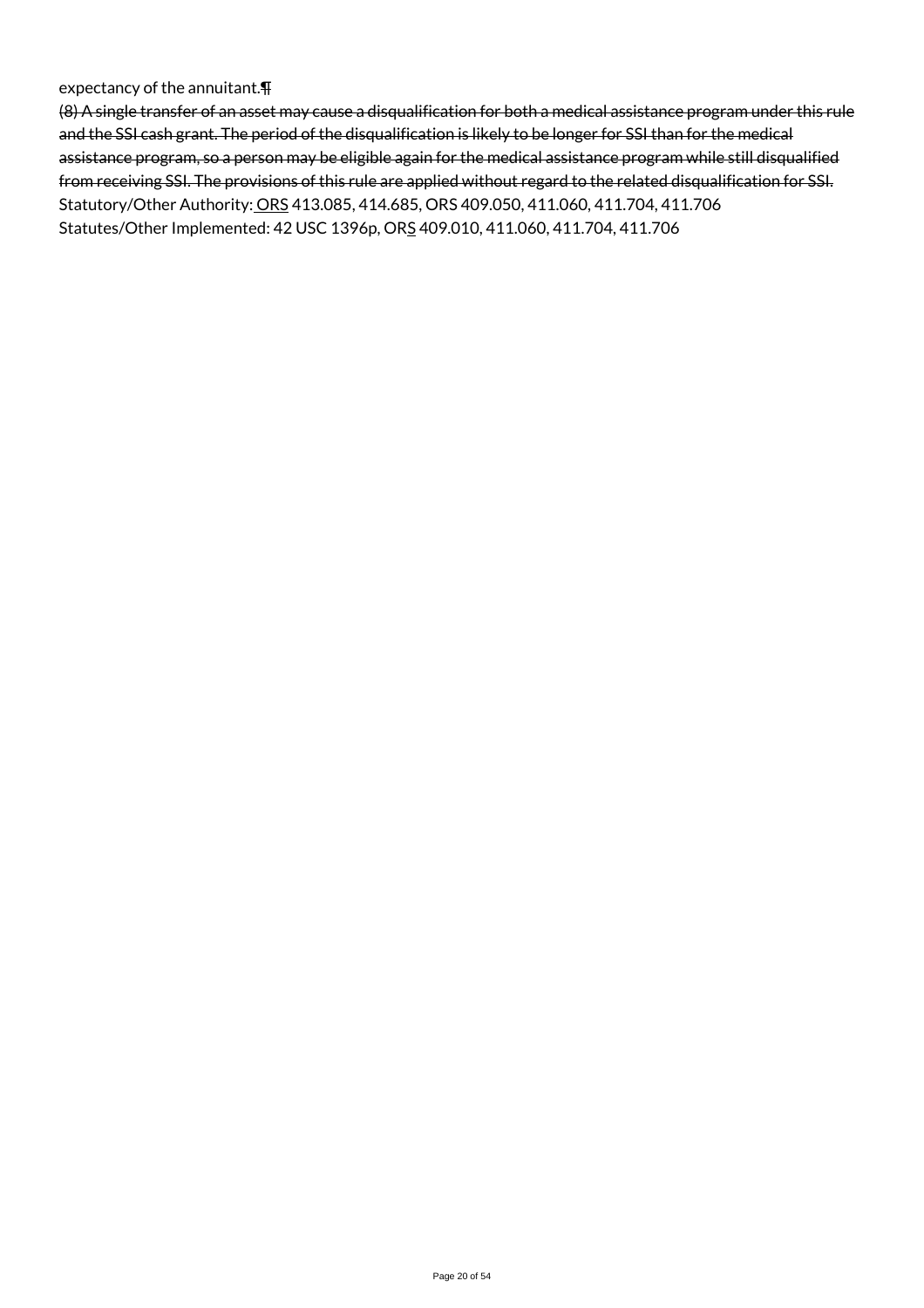### NOTICE FILED DATE: 01/31/2020

RULE SUMMARY: OAR 461-145-0020 about annuities for programs other than OSIPM is being amended to add a prohibition of deferrals and balloon payments and to reference a defined term. These changes add clarity to the rule as well as align the rule with current Department policy and Integrated Eligibility.

CHANGES TO RULE:

461-145-0020 Annuities; Not OSIPM ¶

### Retroactively effective July 6, 2020:¶

(1) For the purposes of this rule:¶

(a) "Actuarially sound" means commercial annuities (see subsection (d) of this section) that pay principal and interest out in equal monthly installments over the actuarial life expectancy of the annuitant, with no deferral and no balloon payments. For purposes of this definition, the actuarial life expectancy is established by the Periodic Life Table of the Office of the Chief Actuary of the Social Security Administration and, for transactions (including the purchase of an annuity) occurring on or after July 1, 2008, the payout period must be within three months of the actuarial life expectancy, measured at the time of purchase.¶

(b) An annuity does not include benefits that are set up and accrued in a regularly funded retirement account while an individual is working, whether maintained in the original account or used to purchase an annuity, if the Internal Revenue Service recognizes the account as dedicated to retirement or pension purposes. (The treatment of pension and retirement plans is covered in OAR 461-145-0380.)¶

(c) "Child" means a biological or adoptive child who is:¶

(A) Under age 21; or¶

(B) Any age and meets the Social Security Administration criteria for blindness or disability.¶

(d) "Commercial annuities" means contracts or agreements (not related to employment) by which an individual receives annuitized payments on an investment for a lifetime or specified number of years.¶

(e) This rule does not apply in the OSIPM program. In this rule, "a"All programs" does not include the OSIPM

program. See OAR 461-145-0022 for the OSIPM program. This rule does not apply to the OSIPM program.¶

(2) In all programs except QMB-BAS, QMB-SMB, and QMB-SMF, an annuity is counted as a resource if:¶

(a) The annuity does not make regular payments for a lifetime or specified number of years; or¶

(b) The annuity does not qualify for exclusion as a resource under subsection  $(4)(b)(C)$  of this rule. If

(3) If an annuity is a countable (see OAR 461-001-0000) resource under this rule, the cash value is equal to the amount of money used to establish the annuity, plus any additional payments used to fund the annuity, plus any earnings, minus any regular payments already received, minus any early withdrawals, and minus any surrender fees.¶

(4) Commercial annuities and payments from such annuities are counted as follows:¶

(a) In all programs except the QMB-DW program, annuity payments are counted as unearned income to the payee.¶

### (b) In the QMB-DW program:¶

(A) For an annuity purchased prior to January 1, 2006, the annuity is excluded as a resource and payments are counted as unearned income to the payee.¶

(B) If an individual or the spouse of an individual purchases an annuity on or after January 1, 2006, the annuity is counted as a resource unless it is excluded under paragraph (C) of this subsection.¶

(C) An annuity described in paragraph (B) of this subsection is excluded as a resource if the criteria in subparagraphs (i), (ii), and (iii) of this paragraph are met, except that if an unmarried individual is the annuitant, the requirements of subparagraph (iv) of this paragraph must also be met and if the spouse of an individual is the annuitant, the requirements of subparagraph (v) of this paragraph must also be met. $\P$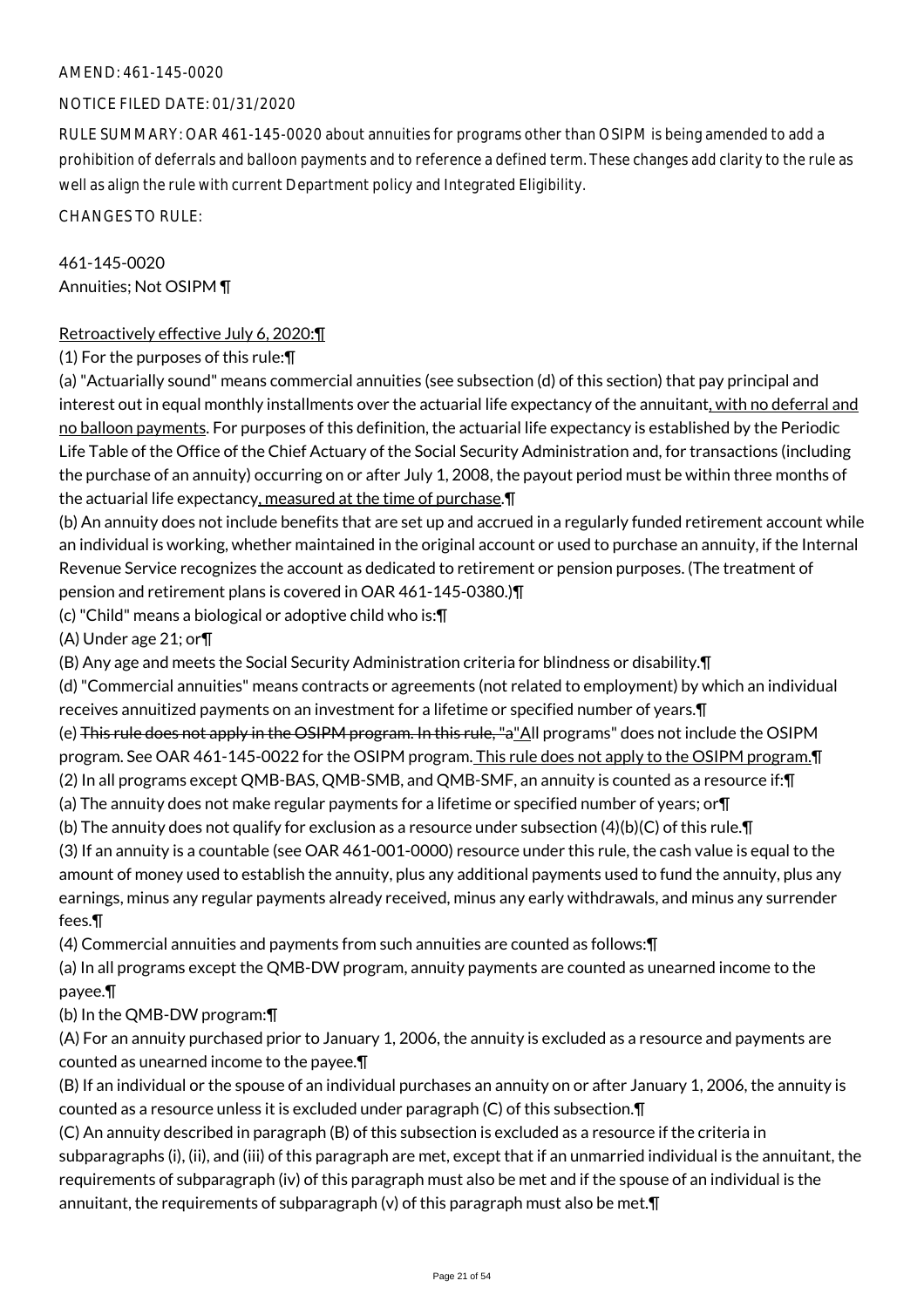(i) The annuity is irrevocable.¶

(ii) The annuity is actuarially sound (see subsection (1)(a) of this rule).¶

(iii) The annuity is issued by a business that is licensed and approved to issue commercial annuities by the state in which the annuity is purchased.¶

(iv) If an unmarried individual is the annuitant, the annuity must specify that upon the death of the individual, the first remainder beneficiary is either of the following:¶

(I) The Department, for all funds remaining in the annuity up to the amount of medical benefits provided on behalf of the individual.¶

(II) The child (see subsection (1)(c) of this rule) of the individual, if the Department is the next remainder beneficiary (after this child), up to the amount of medical benefits provided on behalf of the individual, in the event that the child does not survive the individual.¶

(v) If the spouse of an individual is the annuitant, the annuity must specify that, upon the death of the spouse of the individual, the first remainder beneficiaries are either of the following:¶

(I) The individual, in the event that the individual survives the spouse; and the Department, in the event that the individual does not survive the spouse, for all funds remaining in the annuity up to the amount of medical benefits provided on behalf of the individual.¶

(II) A child of the spouse; and the individual in the event that this child does not survive the spouse.¶

(D) If an annuity is excluded under paragraph (C) of this subsection, annuity payments are counted as unearned income to the payee.

Statutory/Other Authority: ORS 409.050, 410.070, 411.060, 411.070, 411.404, 411.706, 411.816, 412.049, 413.085, 414.685

Statutes/Other Implemented: ORS 409.010, 409.050, 410.010, 410.020, 410.070, 410.080, 411.060, 411.070, 411.141, 411.404, 411.706, 411.816, 412.049, 413.085, 414.685, 414.839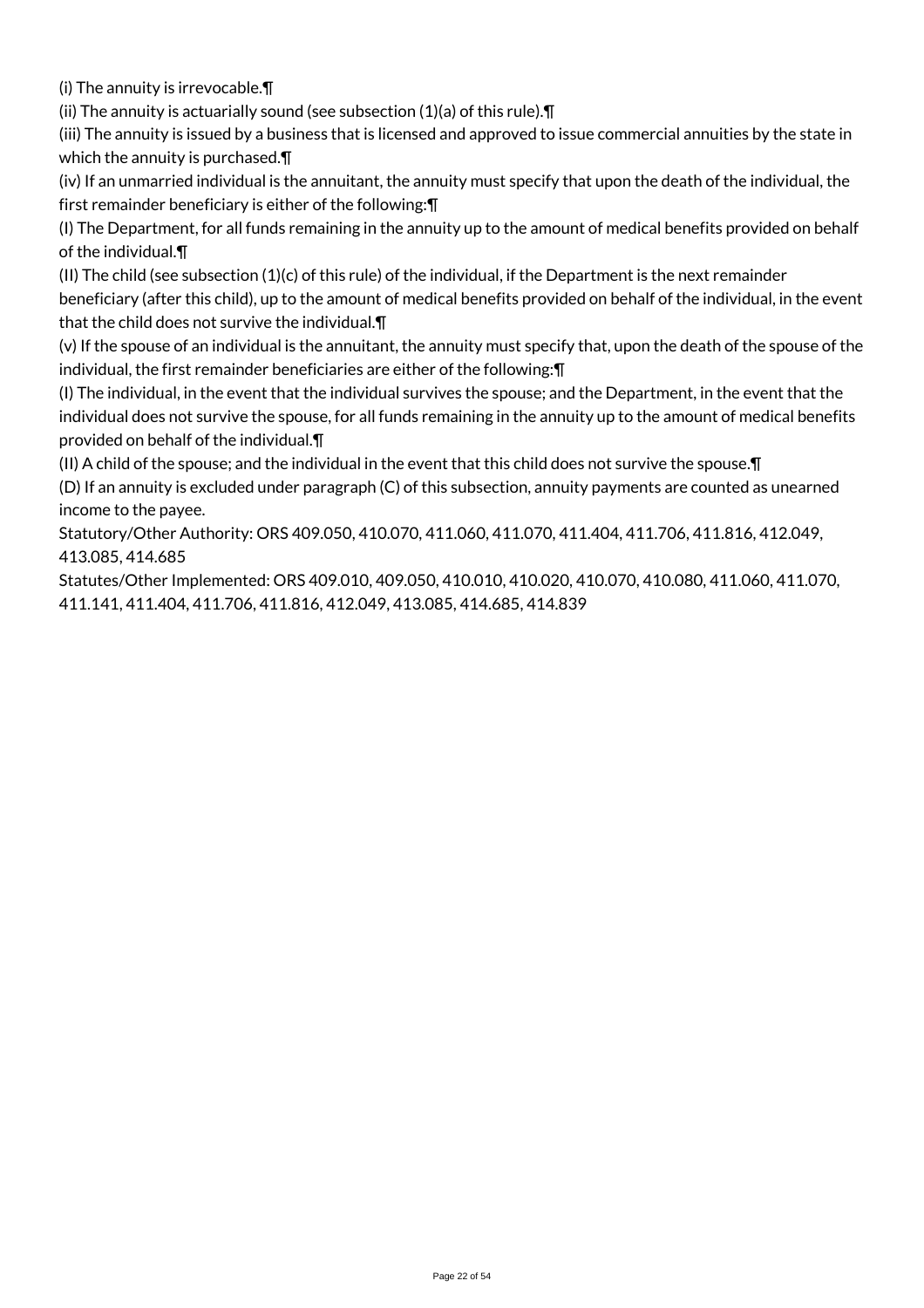### NOTICE FILED DATE: 01/31/2020

RULE SUMMARY: OAR 461-145-0022 about annuities in the OSIPM program is being amended to better define "actuarially sound," explicitly prohibit deferrals and balloon payments, clarify that an annuity that does not make regular payments for a lifetime or specified number of years will not be an excluded resource. The amendments clarify the treatment of annuities purchased by certain married clients, specifies that the Department must be named as the second remainder beneficiary in certain circumstances, and provides that when a non-compliant annuity has been purchased, it will either be a disqualifying transfer, or a countable resource, but not both. These changes are align the rules with current Department policy and Integrated Eligibility.

CHANGES TO RULE:

461-145-0022 Annuities; OSIPM ¶

### IRetroactively effective July 6, 2020, in the OSIPM program:¶

(1) For the purposes of this rule:¶

(a) "Actuarially sound" means a commercial annuity which pays principal and interest out in equal monthly installments over the actuarial life expectancy of the annuitant, with no deferral and no balloon payments. For purposes of this definition, the actuarial life expectancy is established by the Periodic Life Table of the Office of the Chief Actuary of the Social Security Administration, and, for transactions (including the purchase of an annuity) occurring on or after July 1, 2008, the payout period must be within 12 months of the actuarial life expectancy.¶

(b) For a client, measured at the time of purchase.¶

(b) For an individual, an annuity does not include benefits that are set up and accrued in a regularly funded retirement account while an individual is working, whether maintained in the original account or used to purchase an annuity, if the Internal Revenue Service recognizes the account as dedicated to retirement or pension purposes. (The treatment of pension and retirement plans is covered in OAR 461-145-0380.)¶

(c) The definition of "child" in OAR 461-001-0000 does not apply.¶

(d) "Child" means a biological or adoptive child who is:¶

(A) Under age 21; or¶

(B) Any age and meets the Social Security Administration criteria for blindness or disability.¶

(e) "Commercial annuity" means a contract or agreement (not related to employment) by which an individual receives annuitized payments on an investment for a lifetime or specified number of years.¶

(2) An annuity that does not make regular payments for a lifetime or specified number of years is a resource. T (3) When a clientwill not be excluded from countable resources under this rule.¶

(3) When an individual applies for medical benefitsassistance, both initially and at periodic redetermination (see OAR 461-115-0050 and 461-115-0430), the elientindividual must report any annuity owned by the elient individual or a spouse of the elientindividual. \[

 $(4)$  By signing the application for assistance, a clienth individual and the spouse of a clienth individual agree that the Department, by virtue of providing medical assistance, becomes a remainder beneficiary as described in sections (8) and (10) of this rule, under any commercial annuity purchased on or after February 8, 2006, unless the annuity is included in the community spouse's resource allowance under OAR 461-160-0580(2)(c).¶ (5) If the Department is notified about a commercial annuity, the Department will notify the issuer of the annuity about the right of the Department as a preferred remainder beneficiary, as described in sections (8) and (10) of this rule, in the amount of medical assistance provided to the elient. F

(6) If a clientindividual.¶

(6) If an individual or a spouse of a clientn individual purchases or transfers a commercial annuity prior to January 1, 2006, the following applies:¶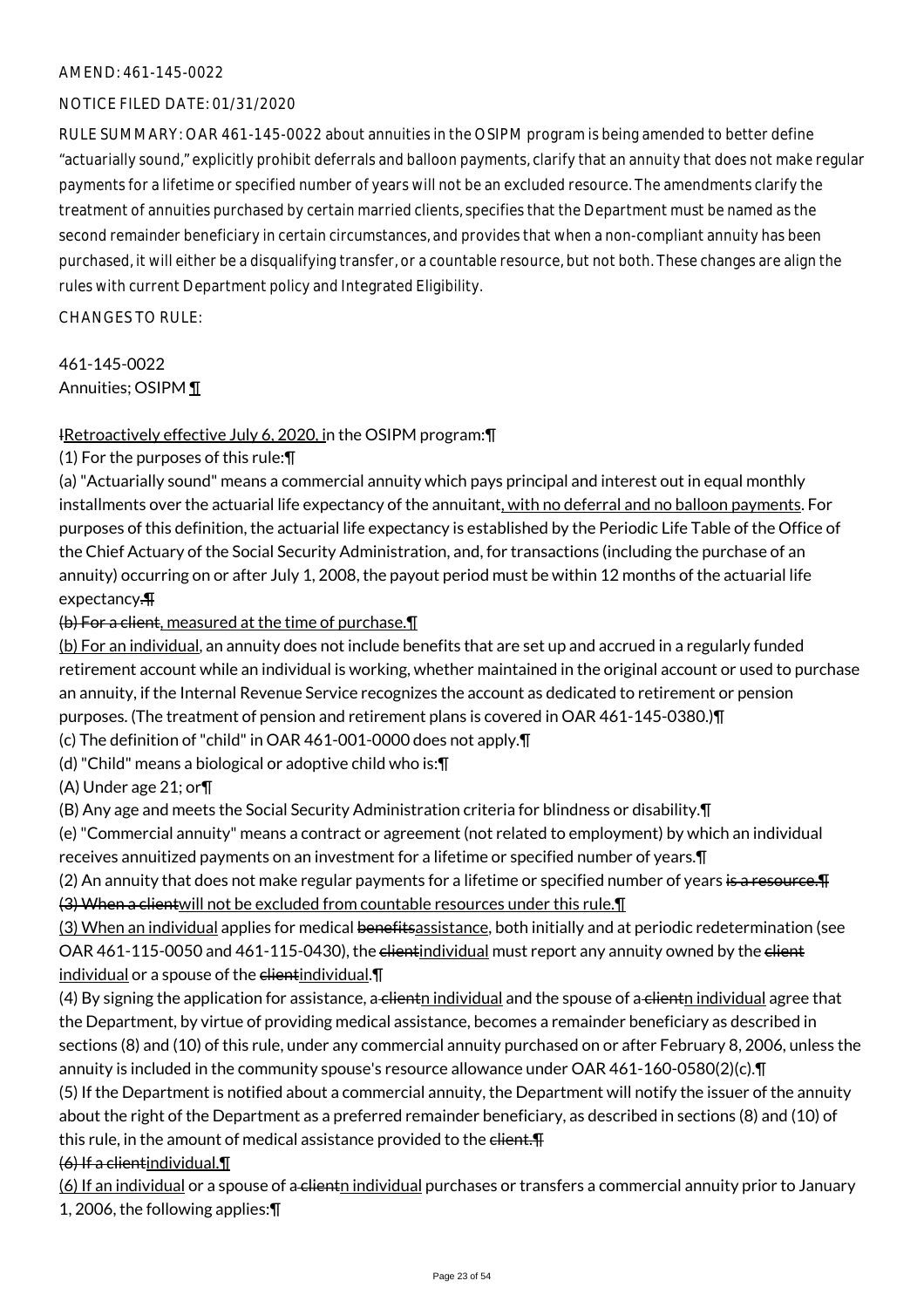(a) If the clientindividual is in a nonstandard living arrangement (see OAR 461-001-0000), the transaction may be subject to the rules on asset transfers at OAR 461-140-0210 and following. For an annuity that is not disqualifying or the disqualification period has already been served, the annuity is not counted as a resource; payments are counted as unearned income to the payee.¶

(b) If the clientindividual is in a standard living arrangement, the annuity payments are counted as unearned income to the payee.¶

(7) Sections 8 and 9 of this rule apply to a commercial annuity if:¶

(a) The clientindividual is in a nonstandard living arrangement, and the clientindividual or the spouse of the client individual purchases an annuity from January 1, 2006 through June 30, 2006; or¶

(b) The clientindividual is in a standard living arrangement (see OAR 461-001-0000), and the clientindividual or the spouse of a-clienth individual purchase an annuity on or after January 1, 2006.

(8) A commercial annuity covered by section (7) of this rule is counted as a resource unless the annuity is excluded by meeting the following requirements:¶

(a) If an unmarried client married individual is an annuitant, the annuity must meet the requirements of subsection (8)(d) of this rule.¶

(b) If an unmarried individual is an annuitant, the annuity must meet the requirements of subsection (8)(ed) of this rule, and the annuity must specify that upon the death of the elientindividual, the first remainder beneficiary is either of the following:¶

(A) The Department, for all funds remaining in the annuity up to the amount of medical benefitsassistance provided on behalf of the clientindividual. \[

(B) The child of the elientindividual, if the Department is the next remainder beneficiary (after this child), up to the amount of medical benefitsassistance provided on behalf of the elientindividual, in the event that the child does not survive the elientindividual. $\P$ 

(bc) If a spouse of a clienth individual is the annuitant, the annuity must meet the requirements of subsection (8)( $\epsilon$  $\frac{d}{dt}$  of this rule, and the annuity must specify that, upon the death of the spouse of the <del>client</del>individual, the first remainder beneficiaries are either of the following:¶

(A) The elientindividual, in the event that the elientindividual survives the spouse; and the Department, in the event that the elientindividual does not survive the spouse, for all funds remaining in the annuity up to the amount of medical benefitsassistance provided on behalf of the clientindividual. I

(B) A child of the spouse; and the elientindividual in the event that this child does not survive the spouse. T (ed) An annuity covered by section (7) of this rule may not be excluded unless the annuity meets all of the following requirements:¶

(A) The annuity is irrevocable.¶

(B) The annuity must be actuarially sound.¶

(C) The annuity is issued by a business that is licensed and approved to issue a commercial annuity by the state in which the annuity is purchased.¶

(9) If an annuity is excluded as a resource under section (8) of this rule, the annuity payments are counted as unearned income to the payee. If an annuity is a countable resource under section (8) of this rule, the cash value is equal to the amount of money used to establish the annuity, plus any additional payments used to fund the annuity, plus any earnings, minus any regular monthly payments already received, minus early withdrawals, and minus any surrender fees.¶

(10) This section lists the requirements for a commercial annuity purchased by the elientindividual or the spouse of the clientindividual on or after July 1, 2006, when a clienth individual is in a nonstandard living arrangement, and the annuity names the <del>client</del>individual or the community spouse as the annuitant. Annuities that meet all of the requirements of this section are counted as unearned income to the payee. The treatment of annuities that do not meet all requirements of this section is covered in sections (11) and (12) of this rule.¶

(a) The annuity must comply with one of the following paragraphs:¶

(A) The first remainder beneficiary is the spouse of the client, individual; the Department is named as the second remainder beneficiary for up to the total amount of medical assistance paid on behalf of the individual; and in the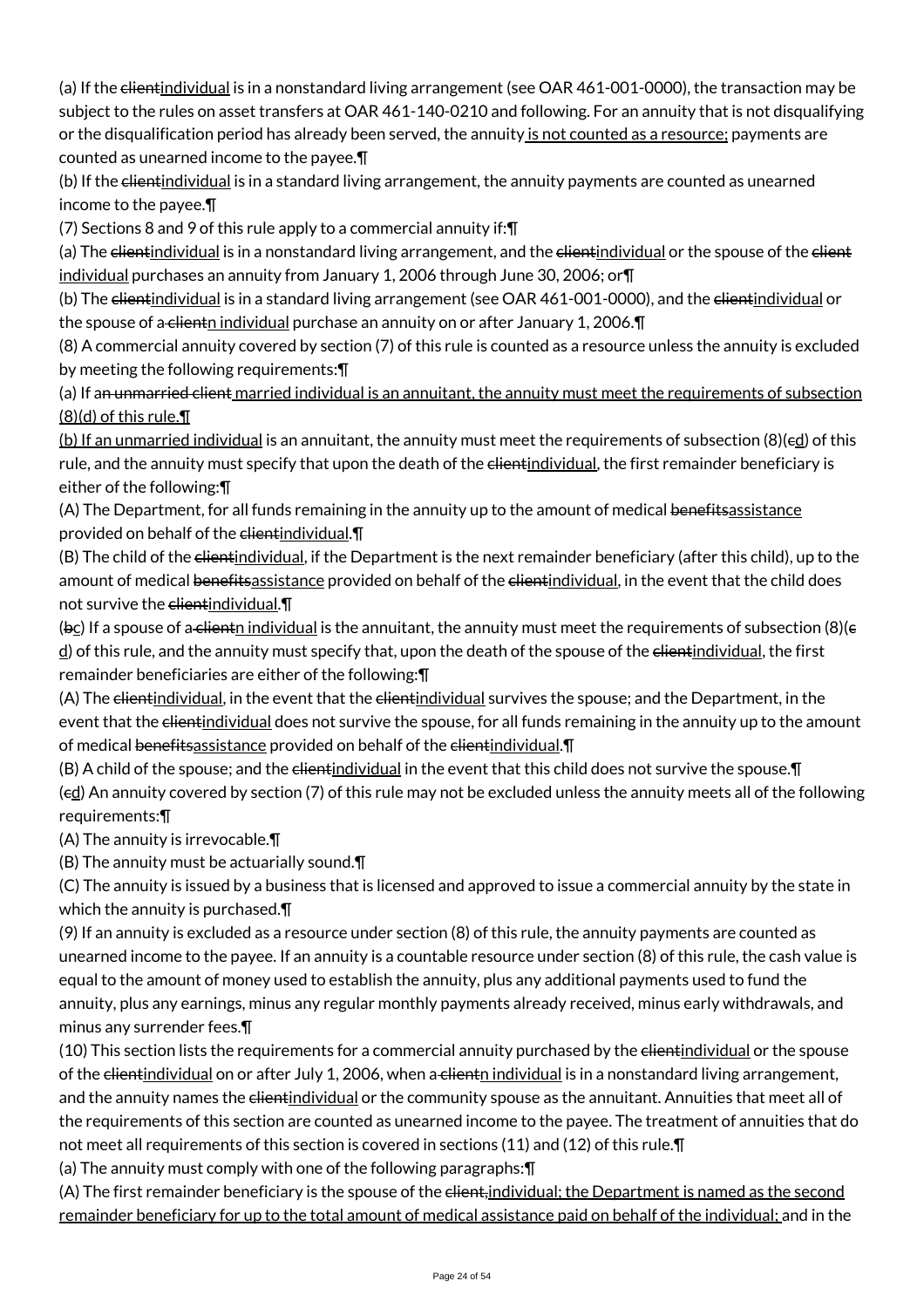event that the spouse transfers any of the remainder of the annuity for less than fair market value (see OAR 461- 001-0000), the Department is the second remainder beneficiary for up to the total amount of medical benefits assistance paid on behalf of the elientindividual. T

(B) The first remainder beneficiary is the annuitant's child, and in the event that the child or a representative on behalf of the child transfers any of the remainder of the annuity for less than fair market value, the Department is the second remainder beneficiary for up to the total amount of medical benefitsassistance paid on behalf of the clientindividual.¶

(C) The first remainder beneficiary is the Department for up to the total amount of medical benefitsassistance paid on behalf of the clientindividual. \[

(b) The annuity must be irrevocable and  $\P$ 

(c) The annuity must be non-assignable.¶

 $(\epsilon \underline{d})$  The annuity must be actuarially sound. $\P$ 

(de) The annuity is issued by a business that is licensed and approved to issue a commercial annuity by the state in which the annuity is purchased.¶

(11) If the elientindividual is the annuitant and a commercial annuity does not meet all of the requirements of sub sections  $(10)$  (a),  $(10)(d)$ , and  $(10)(e)$  of this rule, or the spouse of the elientindividual is the annuitant and a commercial annuity does not meet the requirements of subsections  $(10)(a)$ ,  $(10)(d)$ , and  $(10)(e)$  of this rule, there is a disqualifying transfer of assets under OAR 461-140-0210 and following. See OAR 461-140-0296(6) and (7) for calculation of the disqualification period.¶

(12) Regardless of whether a commercial annuity is a disqualifying transfer of assets, i To the extent to which there is a disqualifying transfer of assets under this section, the annuity is not counted as a resource. In

 $(12)$  If the annuity does not meet all of the requirements of subsections  $(10)(b)$  or  $(10)(c)$  of this rule, the annuity is counted as a resource with cash value equal to the amount of money used to establish the annuity, plus any additional payments used to fund the annuity, plus any earnings, minus any regular monthly payments already received, minus early withdrawals, and minus any surrender fees.

Statutory/Other Authority: ORS 411.060, 411.070, 411.083, 411.404

Statutes/Other Implemented: ORS 411.060, 411.070, 411.083, 411.404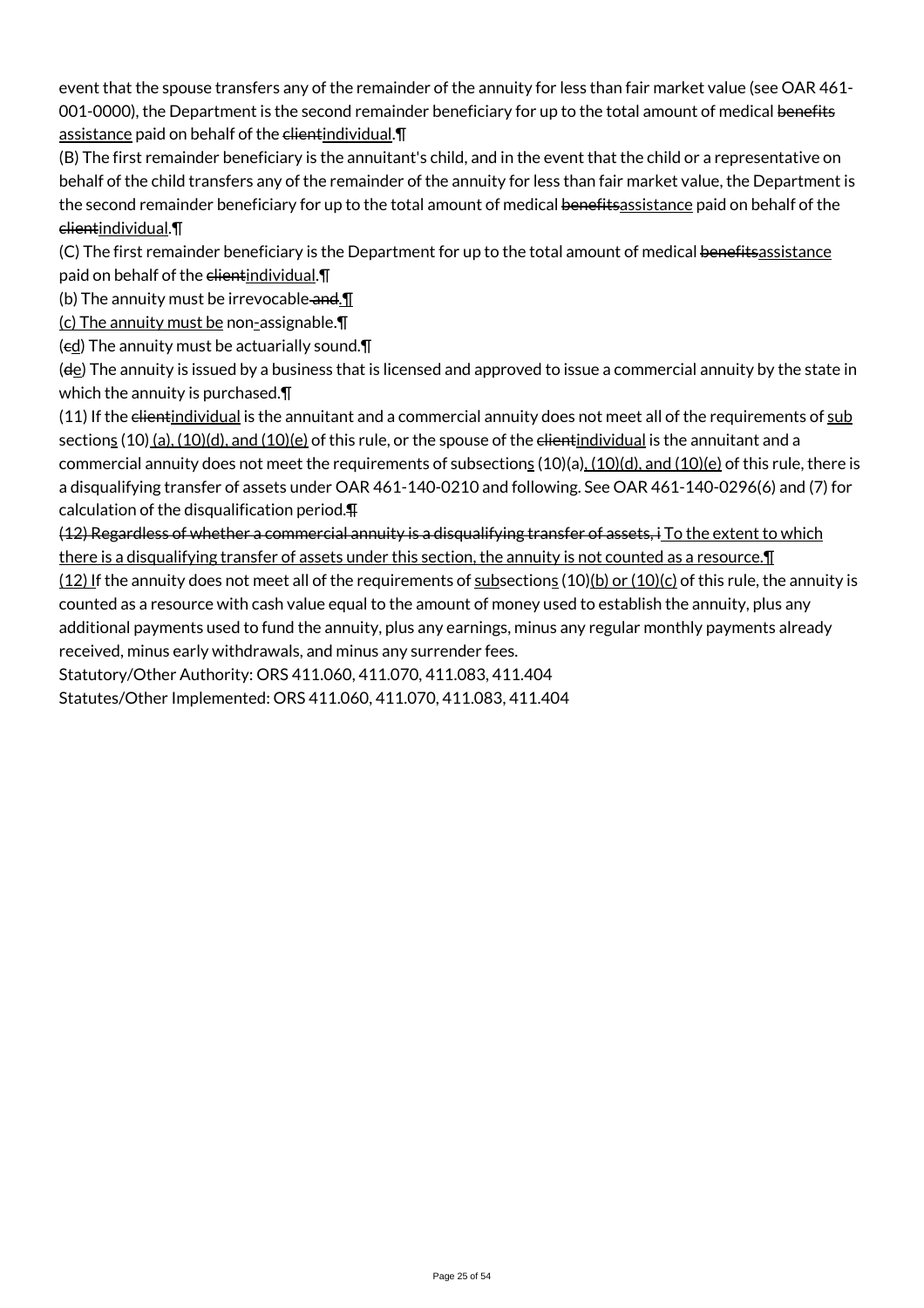### NOTICE FILED DATE: 01/31/2020

RULE SUMMARY: OAR 461-145-0040 about burial arrangements and burial funds is being amended to define their treatment for non-OSIP and OSIPM programs. It is also being amended to change the treatment of burial insurances that meet specific criteria. These changes bring the rule into alignment with Integrated Eligibility.

CHANGES TO RULE:

### 461-145-0040

Burial Arrangements and Burial Fund ¶

### Retroactively effective July 6, 2020:¶

(1) The following definitions apply to this rule:¶

(a) "Burial arrangement" means an agreement with an entity - such as a funeral agreement (which means an arrangement made with a licensed funeral provider), burial insurance, or a burial trust designating a funeral director as the beneficiary that establishes provisions for payment of an individual's burial costs. A "burial arrangement" does not include a burial space, which is covered in OAR 461-145-0050, or a burial fund (see subsection (b) of this section).¶

(b) "Burial fund" means an identifiable fund set aside for a client's burial costs. A "burial fund" does not include a burial space, which is covered in OAR 461-145-0050, or a burial arrangement (see subsection (a) of this section).¶ (c) In all programs except OSIP, OSIPM, and QMB-DW, burial insurance is considered a form of life insurance and treated in accordance with OAR 461-145-0320.¶

(2) Except as provided in subsection (e) of this section, a burial arrangement is treated as follows:¶ (a) In the ERDC, REF, REFM, SNAP, and TANF programs, the equity value (see OAR 461-001-0000) of one prepaid burial arrangement for each member of the filing group (see OAR 461-110-0310) is excluded.¶

(b) For grandfathered OSIP and OSIPM clients (see OAR 461-125-0330(2), 461-125-0370(1)(b), and 461-135- 0771), up to \$1,000 in combined equity value of each burial arrangement with a licensed funeral director (plus accrued interest) and life insurance policies are excluded. The amount of combined cash and equity value of all life insurance and burial arrangements that exceeds \$1,000 is counted as a resource.¶

(c) In the OSIP, OSIPM, and QMB-DW programs, $\pm$ : $\P$ 

(A) The amount in an irrevocable burial trust or any other irrevocable arrangement to cover burial costs is excluded.¶

(dB) Except as providedBurial in subsections (b) and (c) of this section, in all programs not listed in subsection (a) of this section, a burial arrangement is treated inrance that does not generate a cash surrender value or generates cash surrender value to which the manowner as the program treats a burial fund under section (3) of this ruledoes not have access, is considered an irrevocable arrangement and excluded.¶

(eC) Burial insurance that generates a cash surrender value to which the owner has access is considered life insurance and is treated in accordance with OAR 461-145-0320 and, as applicable, subsection (b) of this section.¶ (fd) Burial insurance that does not generate a cash surrender value, or generates cash surrender value to which the owner does not have access, is considered an irrevocable Except as provided in subsections (b) and (c) of this section, in all programs not listed in subsection (a) of this section, a burial arrangement andis treated in accordance with subthe manner as the program treats a burial fund under section ( $\varepsilon$ 3) of this sectionrule. The subsetion (3) A burial fund is treated as follows:¶

(a) In the OSIP, OSIPM, and QMB-DW programs:¶

(A) A burial fund may be established only from financial means such as cash, burial contracts, bank accounts, stocks, bonds, or life insurance policies.¶

(B) A burial fund is counted as a resource if it is commingled with assets unrelated to a burial. The amount set aside for burial must be in a separate account to be excluded from resource consideration.¶

(C) A burial fund may be established if the countable (see OAR 461-001-0000) resources of a client exceed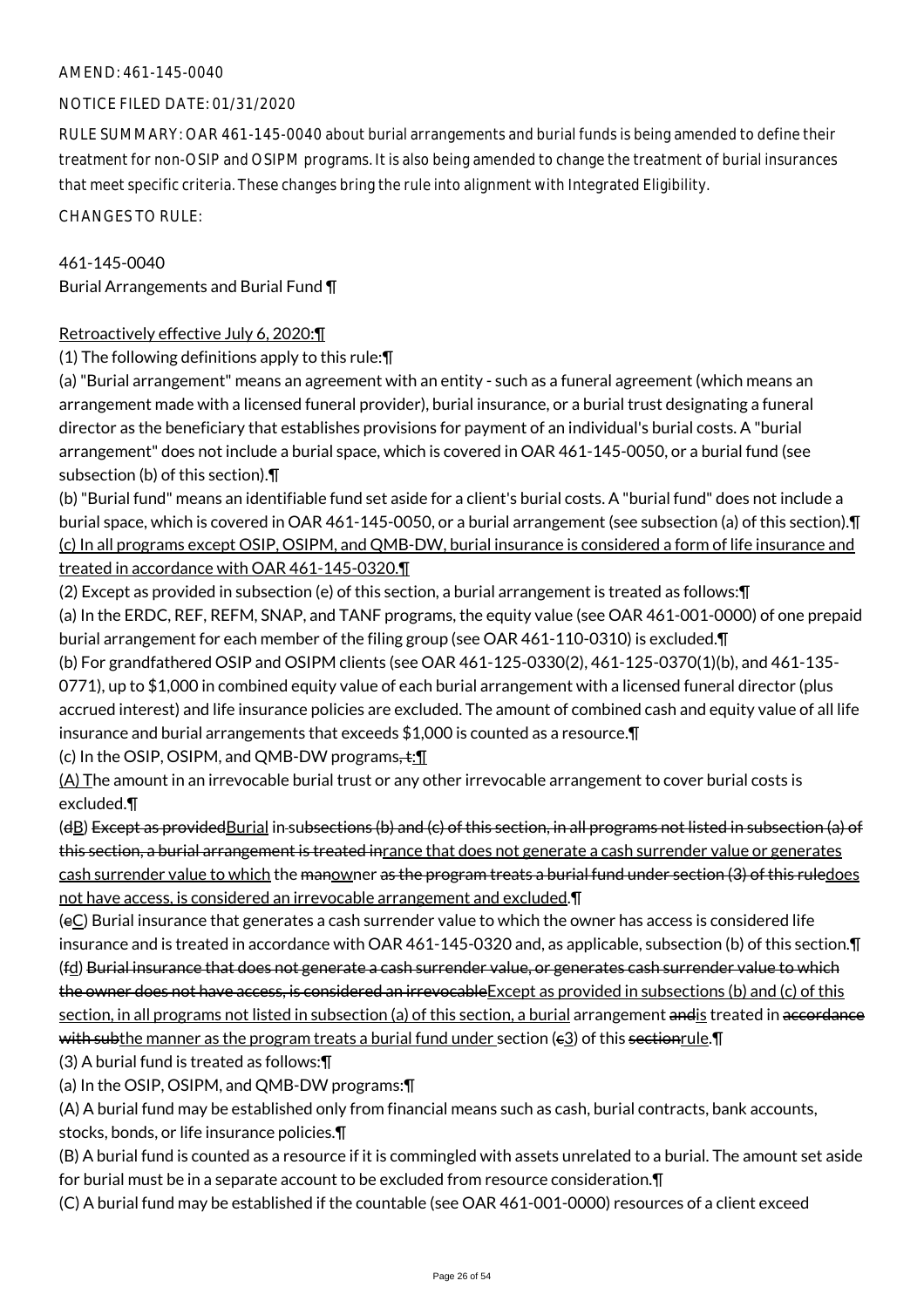allowable limits. A burial fund is excluded from the resource calculation to the extent allowed in paragraph (D) of this subsection.¶

(D) The following calculation determines the exclusion for a burial fund:¶

(i) Up to \$1,500 of a burial fund may be excluded from resources for each of the following:¶

(I) The client.¶

(II) The client's spouse.¶

(ii) The amount in subparagraph (i) of this paragraph is reduced by the total of the following amounts:¶

(I) The face value of life insurance policies owned by the client that have already been excluded from resources.

This does not include term life insurance policies that do not generate a cash surrender value.¶

(II) The amount in an irrevocable burial trust or any other irrevocable arrangement designated to cover burial costs, including the face value of burial insurance considered an irrevocable arrangement (see subsection (2)(f) of this rule). Burial costs do not include burial spaces or merchandise (see OAR 461-145-0050).¶

(E) All interest earned on an excluded burial fund or increases in the value of an excluded burial arrangement if left in the fund is excluded from income.¶

(b) In the QMB-BAS, QMB-SMB, and QMB-SMF programs, a burial fund is excluded as a resource.¶

(c) In all programs not listed in subsections (a) or (b) of this section, a burial fund is counted as a resource.¶

(4) There is no overpayment for the time period during which the burial arrangement or burial fund existed if a client:¶

(a) Cancels an excluded burial arrangement; or¶

(b) Uses an excluded burial fund for any purpose other than burial costs.¶

(5) If an asset originally used as a burial arrangement or burial fund is converted to other uses, the asset is treated under the other applicable rules.

Statutory/Other Authority: ORS 409.050, 411.060, 411.070, 411.404, 411.706, 411.816, 412.049, 413.085, 414.685

Statutes/Other Implemented: ORS 409.050, 411.060, 411.070, 411.404, 411.706, 411.816, 412.049, 413.085, 414.685, 414.839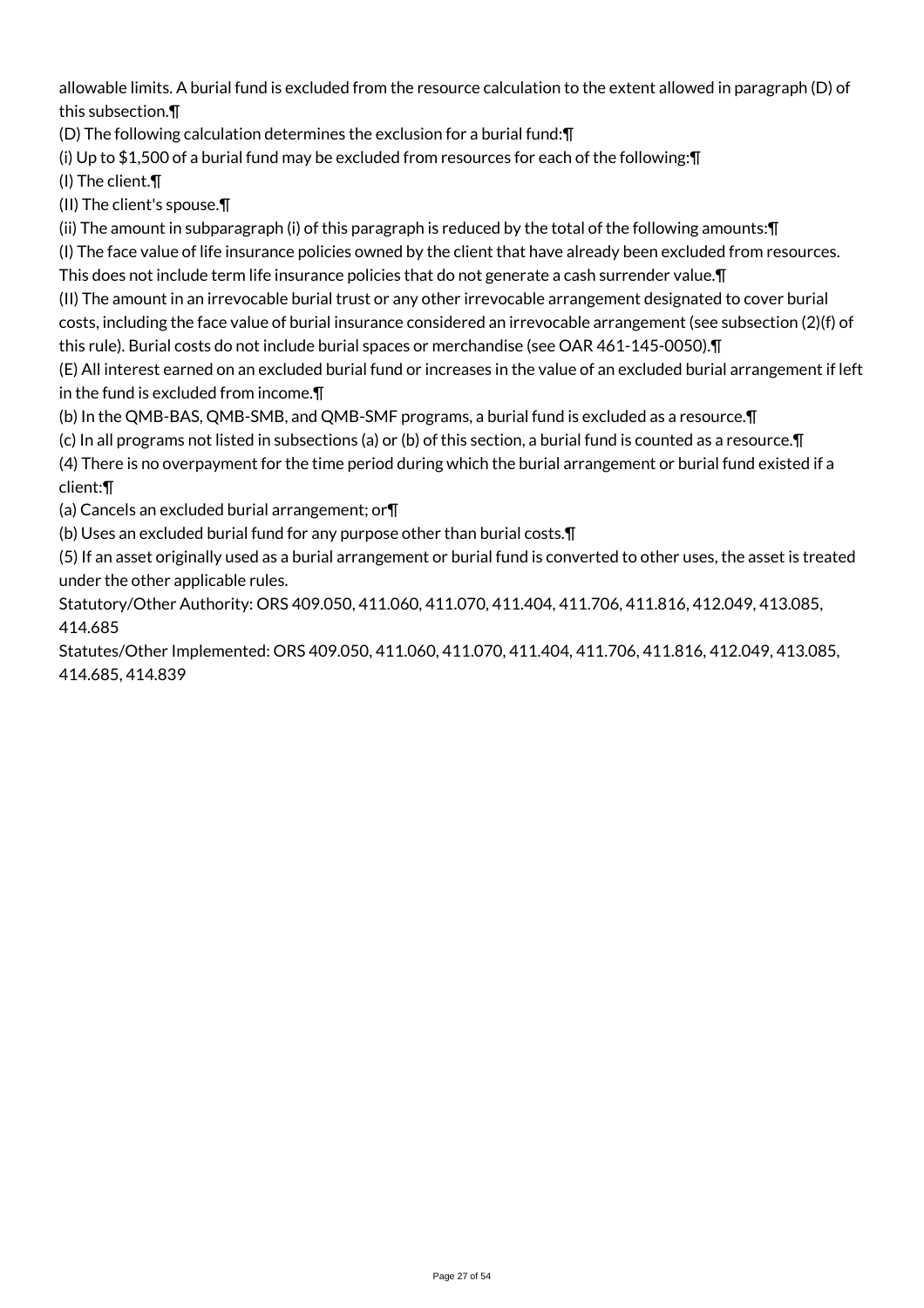### NOTICE FILED DATE: 01/31/2020

RULE SUMMARY: OAR 461-145-0088 about the income and resources of corporations and business entities in programs other than OSIP, OSIPM, and QMB is being amended to bring the SNAP program into alignment with other programs in its treatment of these assets. The rule is also being amended to correct an incorrect term and to clarify how the income of corporations is treated.

CHANGES TO RULE:

### 461-145-0088

Corporations and Business Entities; Income and Resources; Not OSIP, OSIPM, or QMB ¶

### Retroactively effective July 6, 2020:¶

(1) The value of stocks or other ownership interest in a corporation is a resource.¶

(2) Asset Resources of the corporation essential to the employment of an individual are excluded. For instance, if the corporation owns equipment used by the individual to produce income for the corporation, the equipment is an excluded resource. If an individual must own stock in the corporation as a condition of working for the corporation, the stock is an excluded resource.¶

(3) Except as provided in OAR 461-140-0040(2), gross income of a corporation is not income of an individual with an ownership interest in the corporation until the income is distributed to the individual.¶

### (4) In the SNAP program:¶

(a) Income from business entities and corporations is treated as follows:¶

(A) If an individual is actively working in a corporation, the income is treated as earned income.¶

(B) If an individual is actively working in an unincorporated business entity, refer to OAR 461-145-0910 to determine if the income is treated as earned or as self-employment.¶

(C) If an individual is no longer actively working to produce the income, the income is treated as unearned.¶ (b) Income from a limited liability company is treated as follows:¶

(A) If an individual is a member or a manager member, the income is treated as self-employment income.¶ (B) If an individuaif determined to be self-employment as defined in OAR 461-145-0910(2) and is considered available when the business receives the income. If not self-employment, the income of a corporation is considered income of the business until dis a manager but not a member, the income is treated as earned income tributed to the individual.¶

 $(e_4)$  For an expenditure by a business entity or corporation that benefits a principal such as a car or housing payment:¶

(Aa) The payment is considered available when the expenditure is made.¶

 $(B<sub>b</sub>)$  For purposes of this rule, a "principal" means an individual with significant authority in a business entity or corporation, including a sole proprietor, a self-employed person (see OAR 461-145-0910), a partner in a partnership, a member or manager of a limited liability company, and an officer or principal stockholder of a closely held corporation.¶

 $(GC)$  See OAR 461-145-0130, 461-145-0280, and 461-145-0470 for the treatment of earned in-kind income. Statutory/Other Authority: ORS 409.050, 411.060, 411.070, 411.816, 412.049 Statutes/Other Implemented: ORS 409.010, 409.050, 411.060, 411.070, 411.816, 412.049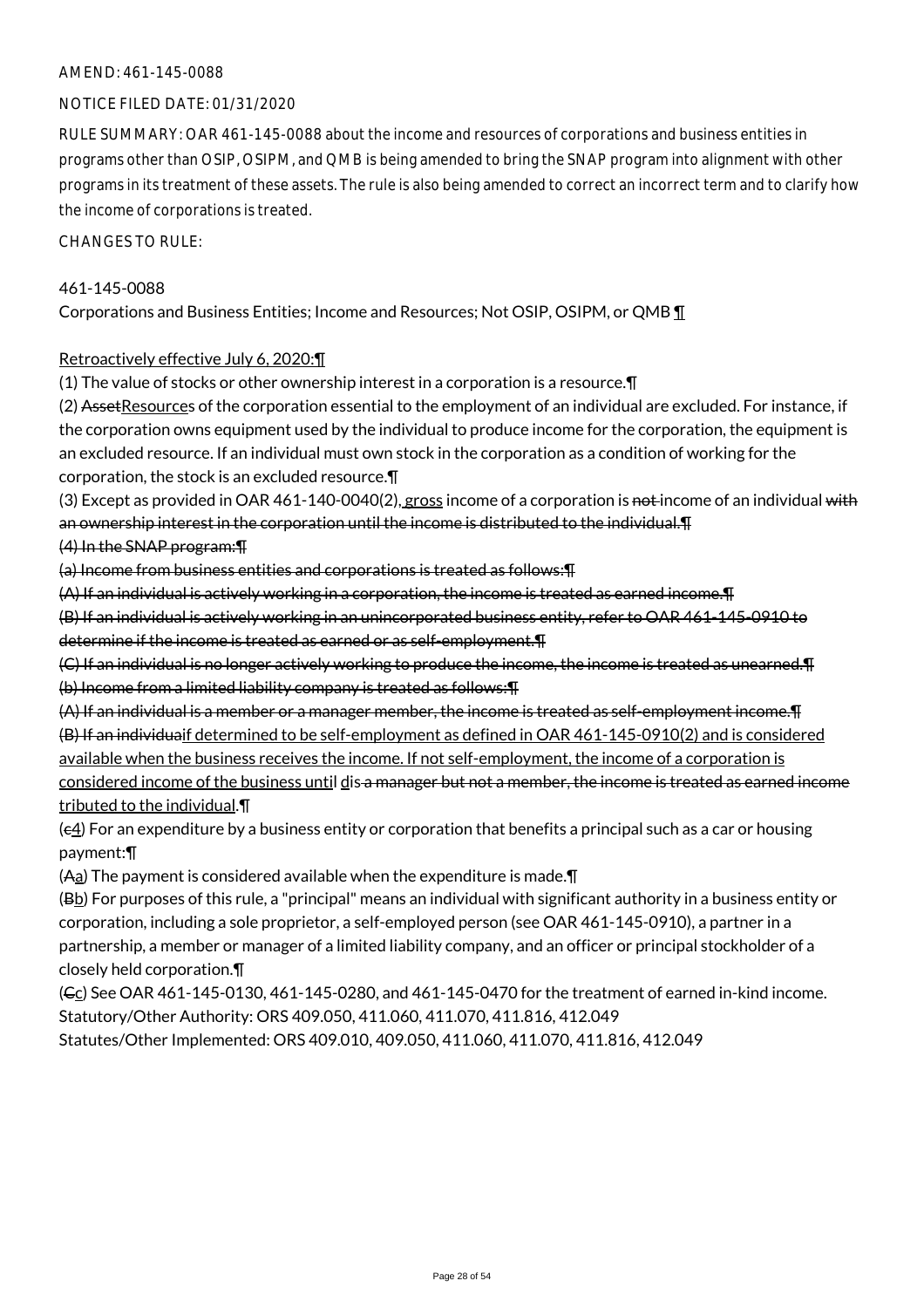### NOTICE FILED DATE: 01/31/2020

RULE SUMMARY: OAR 461-145-0089 about non self-employment income and resources from corporations and other business entities for the OSIP, OSIPM, and QMB programs is being amended to amended to add requirements and clarify when an individual is and is not considered self-employed. The changes are part of a group of amendments to rules about assets from and determining treatment of various business entities. The changes will provide greater consistency across programs and aligns the rule with Integrated Eligibility.

CHANGES TO RULE:

### 461-145-0089

Corporations and Other Business Entities; Income and Resources, Not Self-Employment; OSIP, OSIPM, QMB ¶

### IRetroactively effective July 6, 2020, in the OSIP, OSIPM, and QMB programs: \[

(1) For purposes of this rule:¶

(a) "Business entity" includes a sole proprietorship, a partnership, and an unincorporated limited liability company.¶

(b) "Principal" means an individual with significant authority in and responsibility for the success or failure of a corporation or "business entity" (see subsection (a) of this section), including:¶

- (A) A sole proprietor.¶
- (B) A general partner in a partnership.¶
- (C) A member or manager of a limited liability company.¶
- (D) An officer or stockholder with controlling shares in a closely-held corporation.¶
- (2) This rule applies to an individual who has an ownership interest in:¶
- (a) A corporation; or¶
- (b) A business entity, but is not considered self-employed (see OAR 461-145-0915).¶
- (3) For an individual with an ownership interest in and actively working for a corporation:¶
- (a)  $\mp$  Unless the individual cannot bemeets the specific criteria for self-employment in OAR 461-145-0915, the individual is not considered self-employed, regardless of whether or not the individual is a principal (see subsection (1)(b) of this rule). Income from actively working for the corporation is counted as earned income as provided in OAR 461-145-0130.¶
- (b) Dividends or profits are counted as unearned income.¶
- (c) Income not paid to an individual but retained by the corporation is not considered income of the individual.¶
- (d) Property and resources owned by the corporation are excluded.¶

(e) Except in the QMB-BAS, QMB-SMB, and QMB-SMF programs, if maintaining an ownership interest in a corporation is required for employment, the equity value (see OAR 461-001-0000) of the ownership interest is excluded; otherwise it is counted as provided in subsection (6)(a) of this rule. ¶

(f) A non-business expenditure - including, but not limited to, a car or housing payment - paid by the corporation that benefits the individual is treated as earned income of the individual.¶

(4) If the individual has an ownership interest in a business entity, is considered a principal, and is actively working in the business entity, the individual is considered self-employed (see OAR 461-145-0915).¶

(5) If the individual has an ownership interest in a business entity, is not considered a principal, and is actively working in the business entity:¶

(a) The individual's income, not including dividends or profits from the business entity, is counted as earned income as provided in OAR 461-145-0130.¶

(b) Dividends or profits are treated as unearned income.¶

(c) Except in the QMB-BAS, QMB-SMB, and QMB-SMF programs, if maintaining an ownership in the business entity is required for employment, the equity value of the ownership interest is excluded; otherwise it is counted as provided in subsection (6)(a) of this rule.¶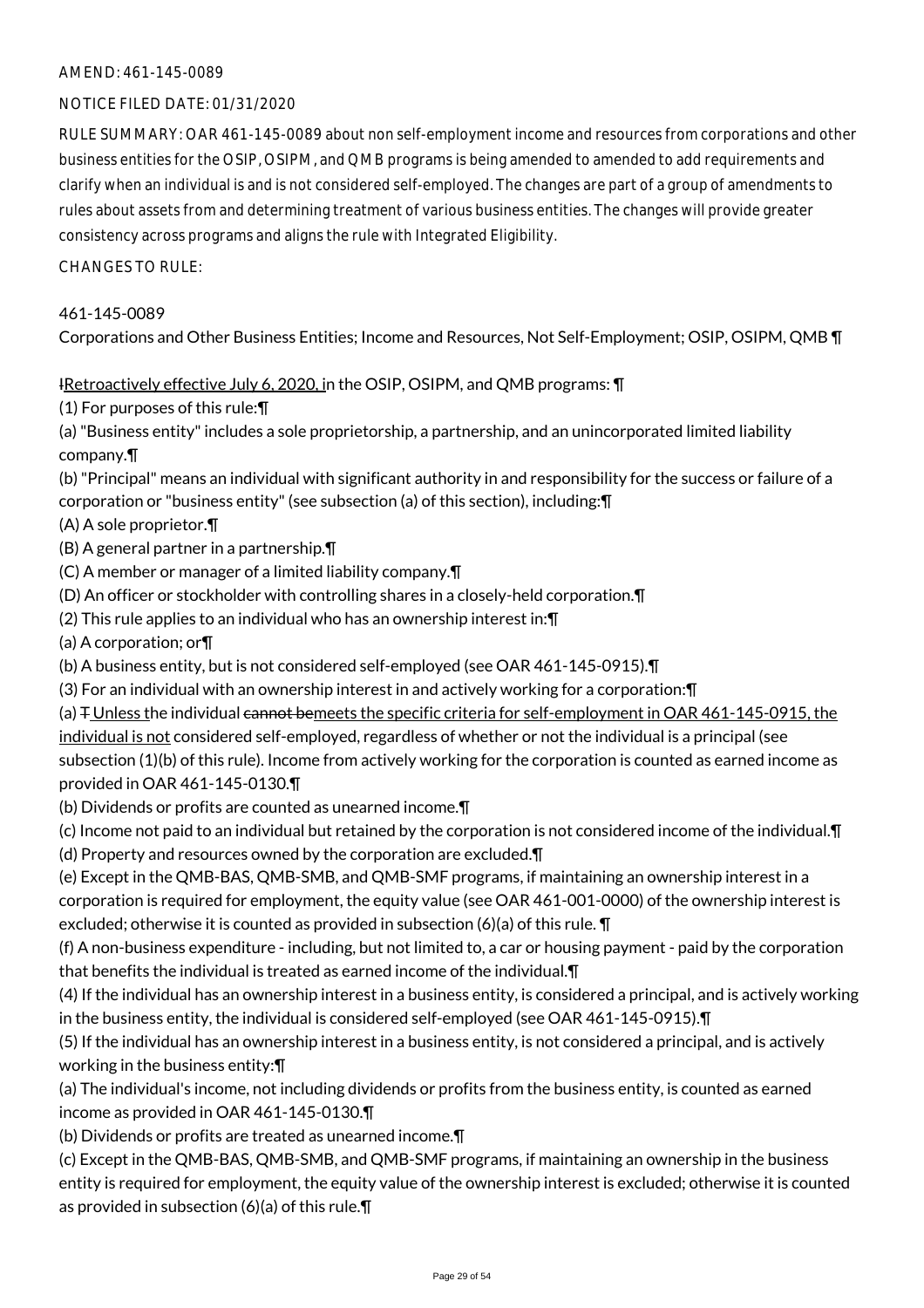(d) A non-business expenditure - including, but not limited to, a car or housing payment - paid by a business entity that benefits the individual is counted as earned income of the individual.¶

(6) If the individual has an ownership interest in a corporation or business entity, but is not actively working in the corporation or business entity:¶

(a) Except in the QMB-BAS, QMB-SMB, and QMB-SMF programs, and except as provided in OAR 461-140-0020, the equity value of an ownership interest in a corporation or business entity, other than stock in the corporation, is counted as a resource. See OAR 461-145-0520 for how to treat stock.¶

(b) Except as provided in OAR 461-140-0040, income of the individual from a corporation or business entity is counted as unearned income of the individual.¶

(c) A non-business expenditure - including, but not limited to, a car or housing payment - paid by a corporation or business entity that benefits the individual is counted as unearned income of the individual.

Statutory/Other Authority: ORS 409.050, 411.060, 411.070, 411.083, 411.404, 411.706, 413.085, 414.685 Statutes/Other Implemented: ORS 409.010, 409.050, 411.060, 411.070, 411.083, 411.404, 411.706, 413.085, 414.685, 414.839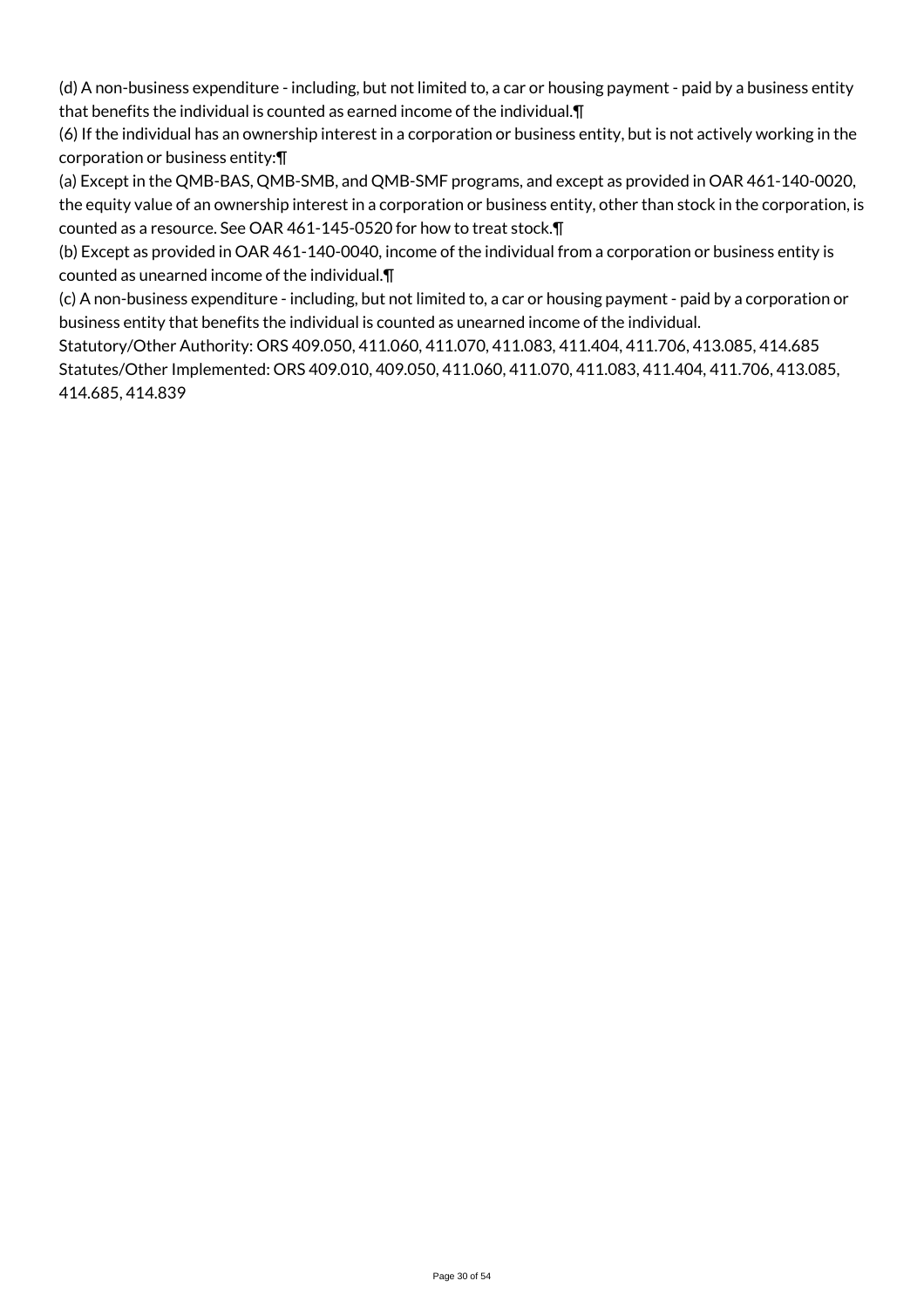### NOTICE FILED DATE: 01/31/2020

RULE SUMMARY: OAR 461-145-0120 about earned income defined is being amended for all programs to address income earned by a principal working for a corporation. The changes are part of a group of amendments to rules about assets from and determining treatment of various business entities. The changes will provide greater consistency across programs and aligns the rule with Integrated Eligibility.

CHANGES TO RULE:

461-145-0120 Earned Income; Defined ¶

### Retroactively effective July 6, 2020:¶

Earned income is income received in exchange for an individual's physical or mental labor. Earned income includes all of the following:¶

(1) Compensation for services performed, including wages, salaries, commissions, tips, sick leave, vacation pay, draws, or the sale of blood or plasma.¶

(2) Income from on-the-job-training, paid job experience, JOBS Plus work experience, or Welfare-to-Work work experience.¶

(3) In-kind income, when an individual is an employee of the person providing the in-kind income and the income is in exchange for work performed by the individual, or when received as compensation from self-employment.¶ (4) For self-employment, gross receipts and sales, including mileage reimbursements, before costs.¶

(5) In:¶

(a) The SNAP program, cafeteria plan (see OAR 461-001-0000) benefits, and funds placed in a flexible spending account.¶

(b) All programs except the SNAP program, cafeteria plan benefits that an employee takes as cash, and funds placed in a flexible spending account.¶

(6) Income from work-study.¶

(7) Income from profit sharing that the individual receives monthly or periodically, except as provided in OAR 461- 145-0089 in the OSIP, OSIPM, and QMB programs .¶

(8) The fee for acting as an individual's representative payee, when that individual is not included in the filing group (see OAR 461-110-0310).¶

(9) In the SNAP program, expenditure by a business entity that substantially benefits a principal (see OAR 461- 145-0088).¶

(10) The income a principal (see OAR 461-145-0089) earns working for a corporation, unless the individual can be considered self-employed under OAR 461-145-0910 or OAR 461-145-0915.¶

 $(11)$  In the OSIP, OSIPM, and QMB programs: $\overline{H}$ 

 $(a)$  A, a non-business expenditure - including, but not limited to, a personal car or housing payment - paid by an individual's corporation or business entity (see OAR 461-145-0089) that benefits the individual.¶

(b) The income a principal (see OAR 461-145-0089) earns working for a corporation.

Statutory/Other Authority: ORS 329A.500, 409.050, 411.060, 411.070, 411.404, 411.706, 411.816, 412.049, 413.085, 414.685

Statutes/Other Implemented: ORS 329A.500, ORS 409.010, 411.060, 411.070, 411.404, 411.706, 411.816, 412.049, 413.085, 414.685, 414.839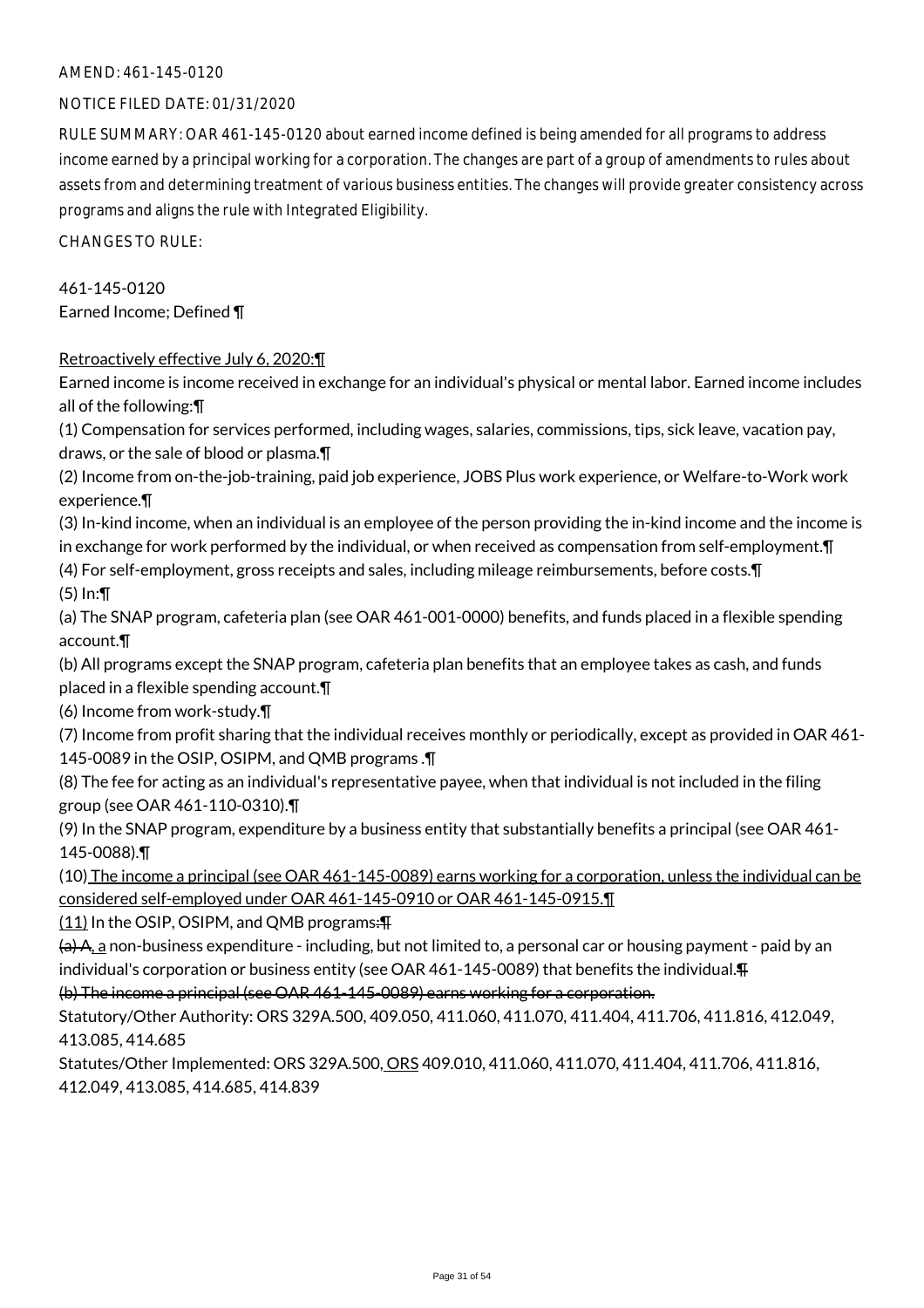### NOTICE FILED DATE: 01/31/2020

RULE SUMMARY: OAR 461-145-0220 about home exclusion is being amended to correct a rule reference, to add an additional provision of home exclusion, and to insert defined terminology. It is also being amended to add a provision of exclusion during temporary absence for the OSIP, OSIPM, and QMB programs; if certain criteria are met. These changes are being made to align the rule with Integrated Eligibility.

CHANGES TO RULE:

# 461-145-0220

Home ¶

### Retroactively effective July 6, 2020:¶

(1) Home defined: A home is the place where the filing group (see OAR 461-110-0310) lives. A home may be a house, boat, trailer, mobile home, or other habitation. A home also includes the following:¶

(a) Land on which the home is built and contiguous property.¶

(A) In all programs except the OSIP, OSIPM, QMB, and SNAP programs, property must meet all the following criteria to be considered contiguous property:¶

(i) It must not be separated from the land on which the home is built by land owned by people outside the financial group (see OAR 461-110-0530).¶

(ii) It must not be separated by a public right-of-way, such as a road.¶

(iii) It must be property that cannot be sold separately from the home.¶

(B) In the OSIP, OSIPM, QMB, and SNAP programs, contiguous property is property not separated from the land on which the home is built by land owned by people outside the financial group.¶

(b) Other dwellings on the land surrounding the home that cannot be sold separately from the home.¶

(2) Exclusion of home and other property:¶

(a) For an individual who has an initial month (see OAR 461-001-0000) of long-term care (see OAR 461-001-0000) or home and community-based care (see OAR 461-001-0030) on or after January 1, 2006:¶

(A) For purposes of this subsection, "child" means a biological or adoptive child who is:¶

(i) Under age 21; or¶

(ii) Any age and meets the Social Security Administration criteria for blindness or disability.¶

(B) The equity value (see OAR 461-001-0000) of a home is excluded if the requirements of at least one of the following subparagraphs are met:¶

(i) The child (see paragraph  $(A)$  of this subsection) of the individual or relative dependent on the individual for support occupies the home.¶

(ii) The spouse (see OAR 461-001-0000) of the individual occupies the home.¶

(iii) The equity in the home is \$595,000 or less, and the requirements of at least one of the following sub-

subparagraphs are met:¶

(I) The individual occupies the home.¶

(II) The home equity is excluded under OAR 461-145-02502.¶

(III) The home is listed for sale per OAR 461-145-0420.¶

(iv) Notwithstanding OAR 461-120-0330, the equity in the home is more than \$595,000 and the individual is unable legally to convert the equity value in the home to cash.¶

(b) For all other filing groups, the value of a home is excluded when the home is occupied by any member of the filing group.¶

(c) In the SNAP program, the value of land is excluded while the group is building or planning to build their home on it, except that if the group owns (or is buying) the home they live in and has separate land they intend to build on, only the home in which they live is excluded, and the land they intend to build on is treated as real property in accordance with OAR 461-145-0420.¶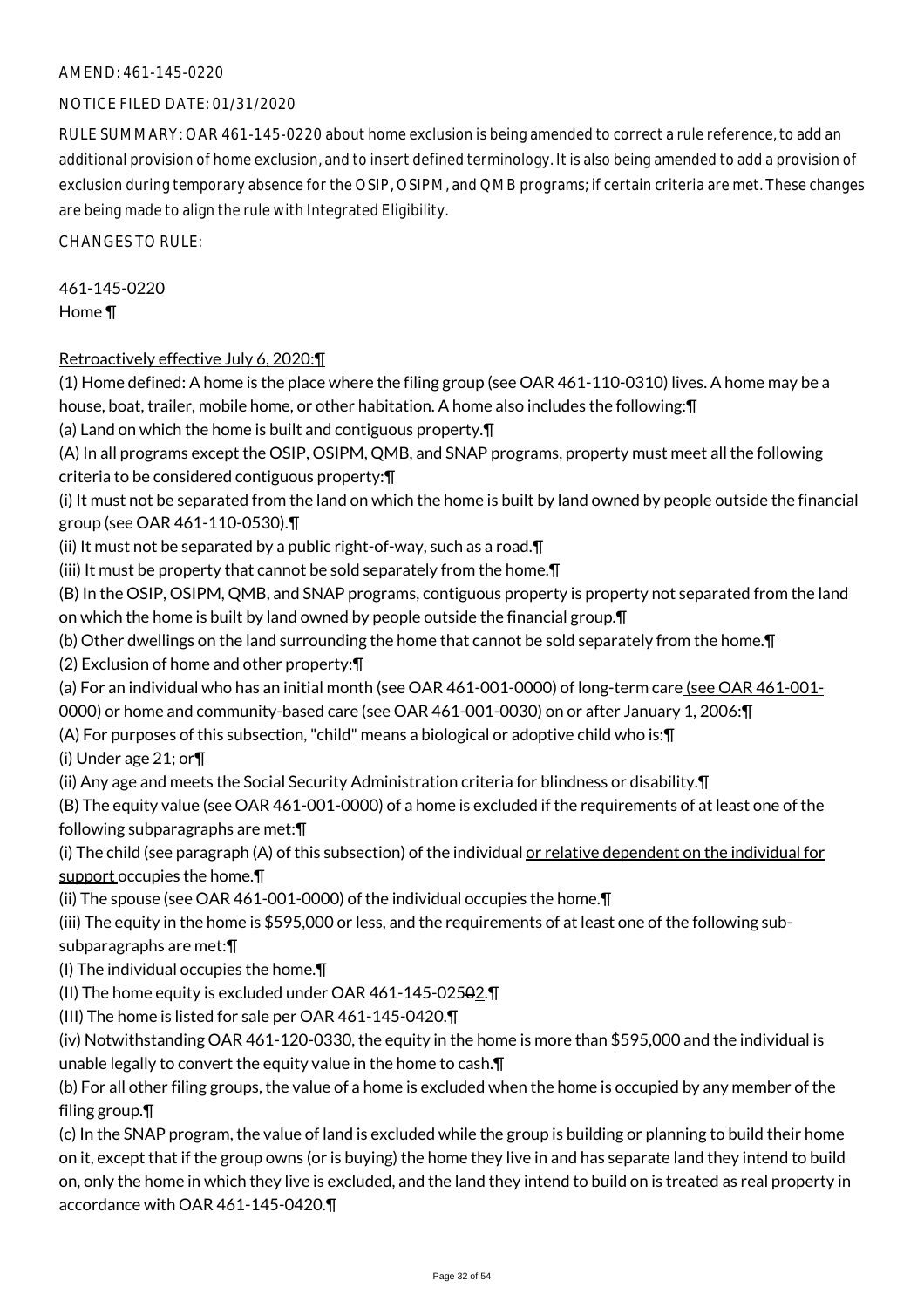(3) Exclusion during temporary absence: If the value of a home is excluded under section (2) of this rule, the value of this home remains excluded in each of the following situations:¶

(a) For the purposes of this section, "evidence" includes a written statement from a competent individual.¶ (b) In all programs except the OSIP, OSIPM, and QMB-DW programs, during the temporary absence of all members of the filing group from the property, if the absence is due to illness or uninhabitability (from casualty or natural disaster), and the filing group intends to return home.¶

(bc) In the OSIP, OSIPM, and QMB-DW programs, when the individual is absent to receive care in a mlong-term care or home and community-basedi cal institution, ifre, under one of the following is trueconditions: [[1]

(A) The absent individual has provided evidence that the individual will return to the home. The evidence must reflect the subjective intent of the individual, regardless of the individual's medical condition. A written statement from a competent individual is sufficient to prove the intent.¶

(B) The home remains occupied by the individual's spouse, child, or a relative dependent on the individual for support. The child must be less than 21 years of age or, if over the age of 21, blind or an individual with a disability as defined by SSA criteria.¶

(cd) In the OSIP, OSIPM, and QMB-DW programs, when the individual is absent due to illness, employment or training for future employment, seasonal employment, or uninhabitability; and both of the following conditions are met:¶

(A) The absent individual has provided evidence that the absent individual will return home, and¶

(B) The evidence reflects the subjective intent of the individual, regardless of the individual's medical condition.¶

(e) In the REF, REFM, and TANF programs, when all members of the filing group are absent because:¶

(A) The members are employed in seasonal employment and intend to return to the home when the employment ends; or¶

(B) The members are searching for employment, and the search requires the members to relocate away from their home. If all members of the filing group are absent for this reason, the home may be excluded for up to six months from the date the last member of the filing group leaves the home to search for employment. After the six months, if a member of the filing group does not return, the home is no longer excluded.¶

(df) In the SNAP program, when the financial group is absent because of employment or training for future employment.

Statutory/Other Authority: ORS 409.050, 410.070, 411.060, 411.070, 411.404, 411.816, 412.049, 413.085, 414.685

Statutes/Other Implemented: ORS 409.010, 409.050, 410.010, 410.020, 410.070, 410.080, 411.060, 411.070, 411.404, 411.816, 412.049, 413.085, 414.685, 414.839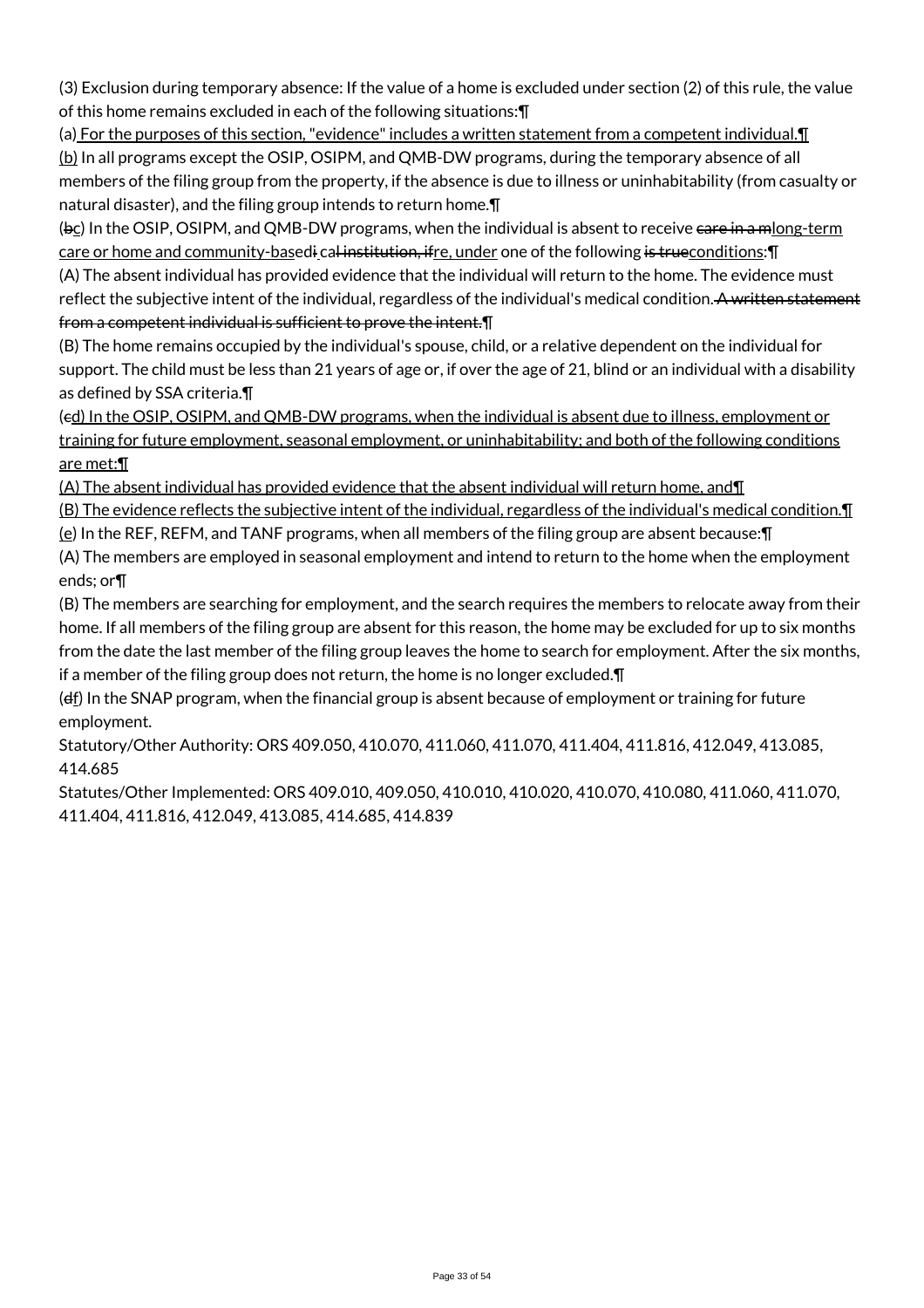### NOTICE FILED DATE: 01/31/2020

RULE SUMMARY: OAR 461-145-0320 about life insurance is being amended to create differences in how the OSIP, OSIPM, and QMB-DW programs treat burial insurance compared to other programs and to change how burial insurance not generating a cash surrender is treated. These amendments bring the rule into alignment with Integrated Eligibility.

CHANGES TO RULE:

461-145-0320 Life Insurance ¶

### Retroactively effective July 6, 2020:¶

(1) Benefits paid on a life insurance policy are counted as unearned income in the month received. Except in the QMB-BAS, QMB-SMB, and QMB-SMF programs, any amount retained into the following month is counted as a resource.¶

(a) The Department counts benefits as received when the insured individual dies or when the insured individual is eligible for and receives accelerated payments before death, such as when the insured individual has a terminal illness.¶

(b) When the payment is a lump sum due to the death of the insured individual a deduction is allowed, not to exceed \$1,500, for the cost of the deceased individual's last illness and burial if these costs were not otherwise insured.¶

(2) Burial insurance that generates a cash surrender value is treated in the same manner that this rule treats life insurance.¶

(3) Burial insurance that does not generate a cash surrender value is treated as follows:¶

(a) For all programs except OSIP, OSIPM, and QMB-DW, it is excluded. ¶

(b) In the OSIP, OSIPM, and QMB-DW programs, it is considered an irrevocable burial arrangement and treated in accordance with OAR 461-145-0040. ¶

 $(4)$  When the ownership or beneficiary of a life insurance policy has been irrevocably assigned and designated for burial, it is treated in accordance with OAR 461-145-0040 and is not counted towards the \$1500 life insurance limit.¶

(45) The value of a life insurance policy is treated as follows:¶

(a) All term insurance that has no cash surrender value is excluded.¶

(b) In the ERDC, QMB-BAS, QMB-SMB, QMB-SMF, REF, REFM, SFPSS, SNAP, TA-DVS, Pre-TANF, Post-TANF,

and TANF programs, the cash surrender value of the life insurance policy is excluded.¶

(c) In the OSIP, OSIPM, and QMB-DW programs:¶

(A) For the purposes of this subsection, the following definitions apply:¶

(i) "Cash surrender value" means the equity that the policy acquires over time.¶

(ii) "Dividend" means a payment of surplus company earnings from the insurer.¶

(iii) "Dividend accumulation" means a dividend left with the insurer to accumulate interest that may be withdrawn without affecting the policy's face value or cash surrender value.¶

(iv) "Dividend addition" means the amount of insurance purchased with a dividend that increases the policy's death benefit and cash surrender value.¶

(v) "Face value" means the amount of the death benefit contracted for at the time the policy was purchased and does not include a dividend addition added after purchase of the policy.¶

(vi) "Viatical settlement" means an agreement allowing a third party to acquire a life insurance policy from a terminally ill individual at an agreed-upon percentage of the life insurance policy's face value.¶

(B) The cash surrender value of life insurance policies owned by the financial group (see 461-110-0530) is excluded if the total face value of all policies for the insured individual is less than or equal to \$1,500. If the total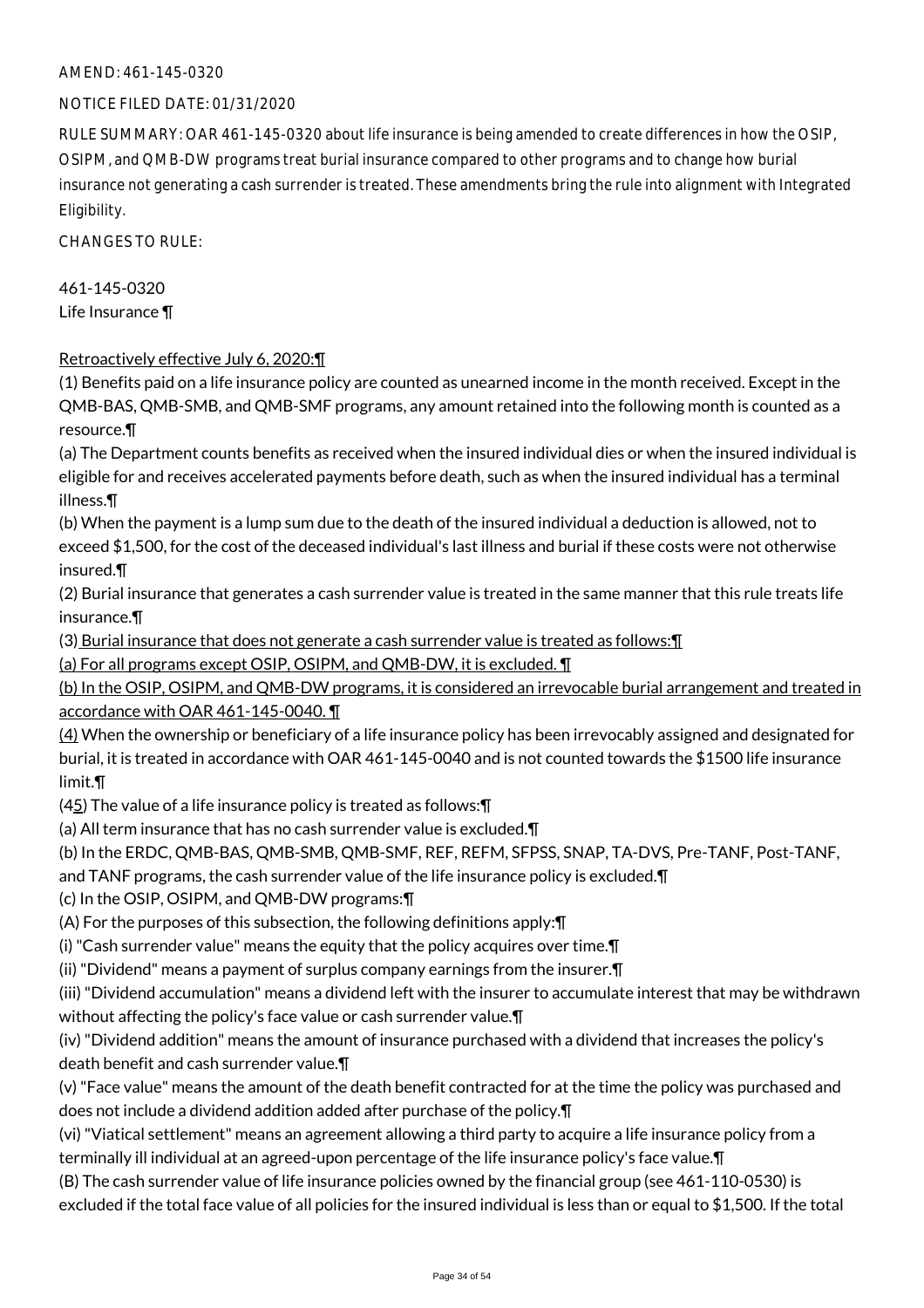face value of all policies for the insured individual is more than \$1,500, the entire cash surrender value are counted as a resource to the owner of the policies. The total face value does not include any dividend addition. A dividend accumulation must count as a resource even if the face value of the policy that generated the dividend accumulation is excluded.¶

(C) The face value of term life insurance policies excluded under subsection (a) of this section are not counted in determining if the \$1,500.00 life insurance exclusion limit is exceeded.¶

(D) The cash surrender value of a policy acquired through a viatical settlement is excluded.

Statutory/Other Authority: ORS 411.706, 411.816, 412.049, 413.085, 414.685, ORS 329A.500, 409.050, 411.060, 411.070, 411.083, 411.404, 411.704

Statutes/Other Implemented: ORS 409.010, 411.060, 411.070, 411.083, 411.404, 411.704, 411.706, 411.816, 412.049, 413.085, 414.685, 414.839, ORS 329A.500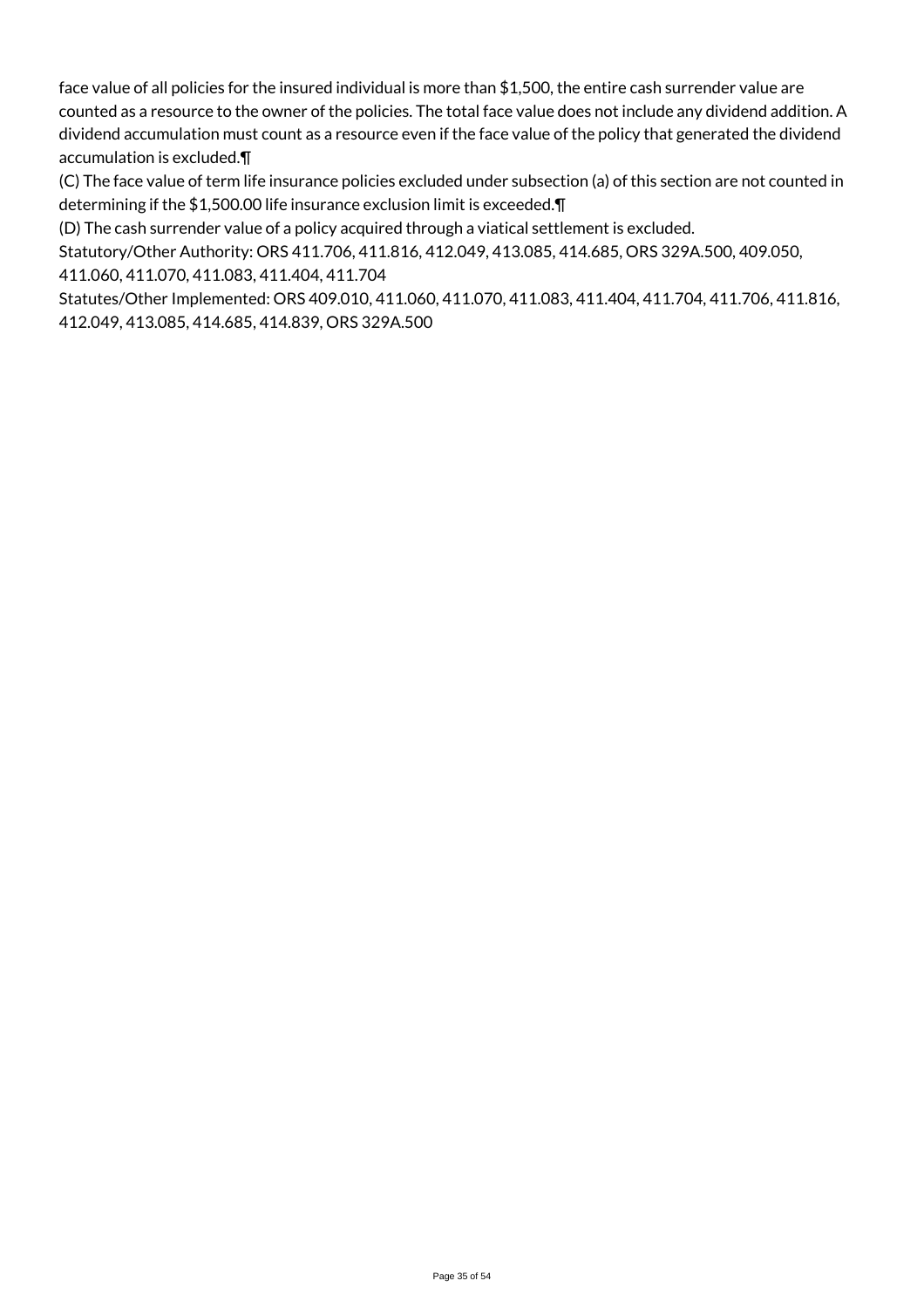### NOTICE FILED DATE: 01/31/2020

RULE SUMMARY: OAR 461-145-0433 about the treatment of recreational vehicles is being amended for the OSIP and OSIPM programs to clarify the treatment of vehicles used for day-to-day transportation or for the OSIPM-EPD program. This change brings the rule into alignment with federal regulations, specifically the SSI POMS.

CHANGES TO RULE:

461-145-0433 Recreational Vehicles ¶

### Retroactively effective July 6, 2020:¶

(1) For purposes of this rule, a recreational vehicle includes both of the following subsections:¶ (a) A vehicle (a means for carrying or transporting something) if:¶ (A) The vehicle is used primarily for amusement and not for day-to-day transportation; and¶ (B) The vehicle cannot be licensed as a motor vehicle for use on a public highway (even if the vehicle is registered or licensed as a non-motor vehicle).¶

(b) An ATV, boat, camper, dune buggy, plane, snowmobile, and trailer, unless tone of the following applies: ¶

 $(A)$  The item qualifies as a capital asset (see OAR 461-001-0000)-or.  $\P$ 

(B) The item qualifies as work-related equipment (see OAR 461-145-0600).¶

(2) Except as provided in section  $(4)$  and  $(5)$  of this rule, for all programs except ERDC, the equity value (see OAR

461-001-0000) of a recreational vehicle is counted as a resource.¶

(3) In the ERDC program, the value of a recreational vehicle is excluded.¶

(4) In the SNAP program only, the equity value of a recreational vehicle is excluded if selling the vehicle would produce a net gain to the financial group of less than \$1,500.¶

(5) In the OSIP and OSIPM programs, items used as a means of day-to-day transportation or used for OSIP-EPD and OSIPM-EPD are treated in accordance with OAR 461-145-0360.

Statutory/Other Authority: ORS 411.060, 411.070, 411.816, 412.049

Statutes/Other Implemented: ORS 411.060, 411.070, 411.700, 411.816, 412.049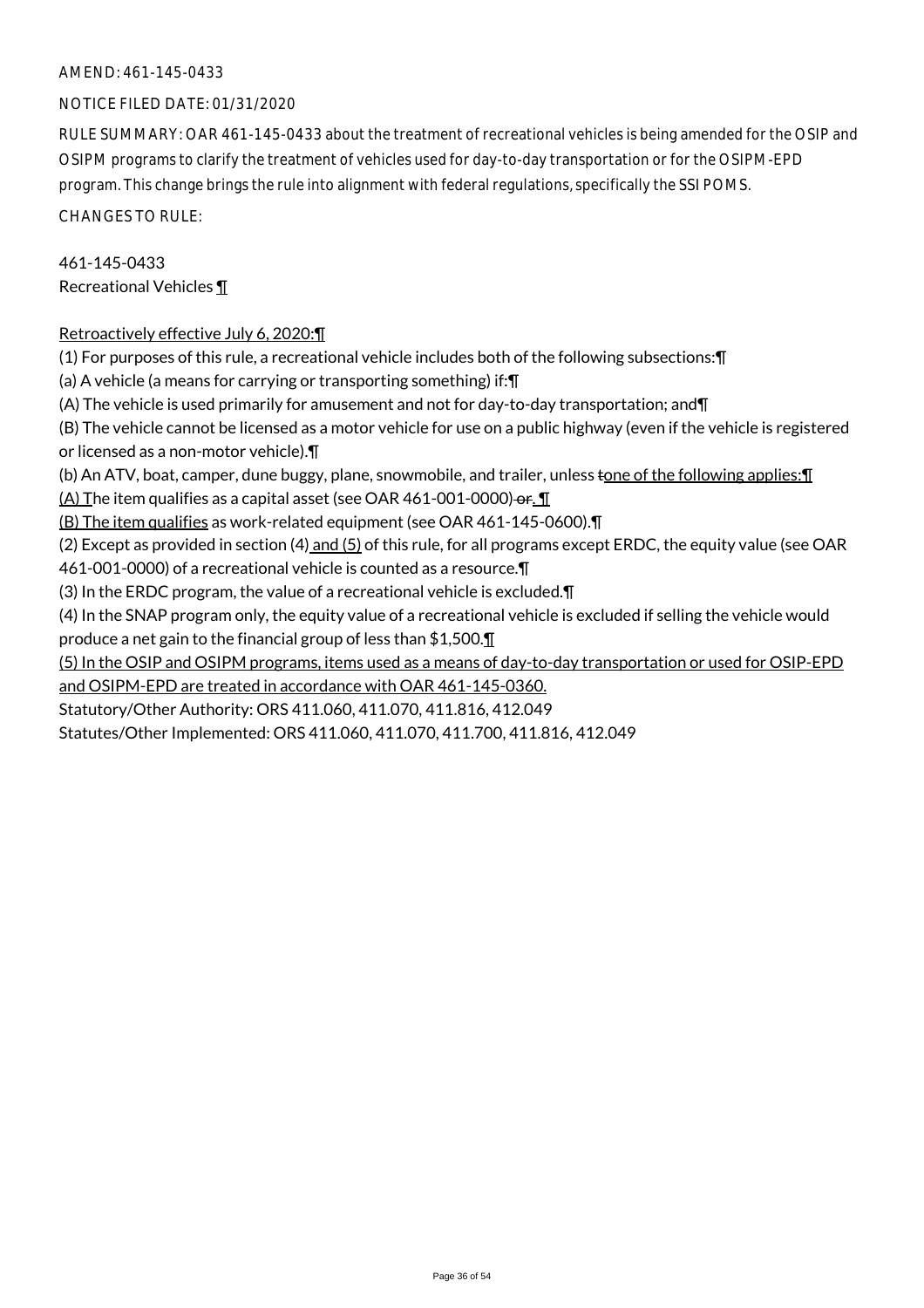### NOTICE FILED DATE: 01/31/2020

RULE SUMMARY: OAR 461-145-0540 about the treatment of trusts is being amended to address the treatment of revocable trusts in the OSIP, OSIPM, and QMB-DW programs; to amend some provisions about how the OSIPM and QMB-DW programs treat certain trusts; and to add additional deductions from income within an income cap trust. These amendments align the rule with Integrated Eligibility.

CHANGES TO RULE:

# 461-145-0540

Trusts ¶

### Retroactively effective July 6, 2020:¶

(1) This section applies to all trust funds (see OAR 461-001-0000) in the REF, REFM, SNAP, and TANF programs. It also applies in the OSIP, OSIPM, and QMB-DW programs for trust funds established before October 1, 1993:¶ (a) Trust funds are counted as a resource if the fund is legally available for use by a member of the financial group (see OAR 461-110-0530) for items covered by program benefits. In the OSIP, OSIPM, and QMB-DW programs, the amount of the trust that is considered legally available is the maximum amount that could be distributed to the beneficiary under the terms of the trust, regardless of whether the trustee exercises his or her authority to actually make a distribution.¶

(b) Trust funds are excluded if the fund is not available for use by a member of the financial group. The financial group must try to remove legal restrictions on the trust, unless that would cause an expense to the group.¶ (c) The part of the fund available for use for medical expenses covered by the medical program for which the financial group is eligible is counted.¶

(d) In the OSIP, OSIPM, and QMB-DW programs, the amount of the trust that is considered legally available is the maximum amount that could be distributed to the beneficiary under the terms of the trust, regardless of whether the trustee exercises his or her authority to actually make a distribution.¶

(2) In the ERDC program, all trust funds are excluded.¶

(3) In the OSIP, OSIPM, and QMB-DW programs, trust funds established on or after October 1, 1993, are treated in accordance with sections (5) to (11) of this rule.¶

(4) In the QMB-BAS, QMB-SMB, and QMB-SMF programs:¶

(a) All trust funds are excluded as a resource.¶

(b) A payment made from the trust to or for the benefit of the elientindividual is counted as unearned income. T

(5) A trust is considered established if the financial group used their resources to form all or part of the trust and if any of the following established a trust, other than by a will:¶

 $(a)$  The client.  $\P$ 

(b) The clientindividual.¶

(b) The individual's spouse.¶

(c) Any other person, including a court or administrative body, with legal authority to act in place of or on behalf of the client or the client individual or the individual's spouse. \[

(d) Any other person, including a court or administrative body, acting at the direction or upon the request of the client or the clientindividual or the individual's spouse.¶

(6) If the trust contains resources or income of another person, only the share attributable to the elientindividual is considered available.¶

(7) Except as provided in section (10) of this rule, the following factors are ignored when determining how to treat a trust:¶

(a) The purpose for which the trust was established.¶

(b) Whether or not the trustees have or exercise any discretion under the trust.¶

(c) Any restrictions on when or if distributions may be made from the trust.¶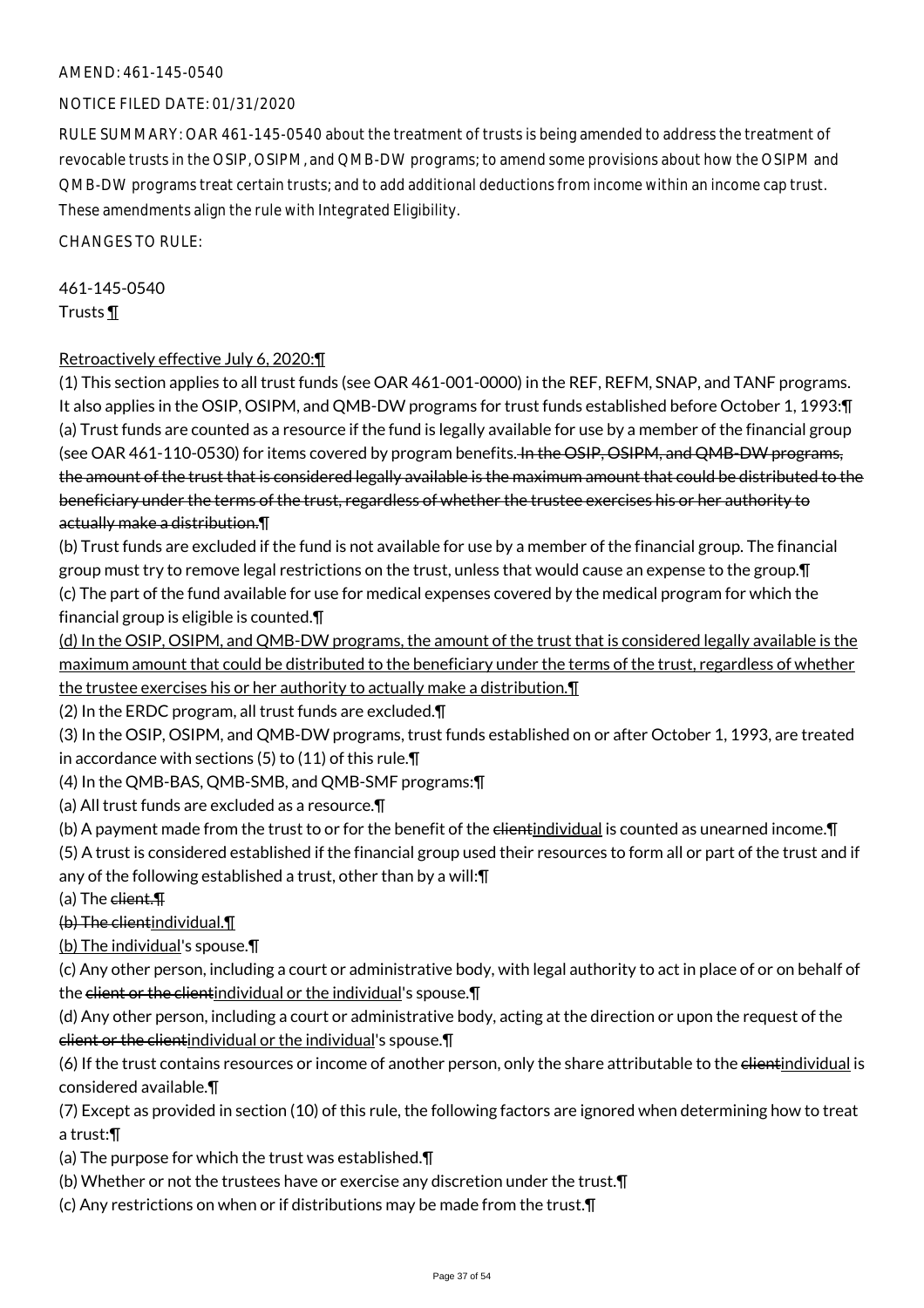(d) Any restrictions on the use of distributions from the trust.¶

(8) If the trust is revocable, it is treated as follows:¶

(a) In the OSIP, OSIPM, and QMB-DW programs:¶

(A) The total value of the trust is considered a resource available to the elientindividual. I

(B) A payment made from the trust to or for the benefit of the clientindividual is excluded as income.¶

(b) In the ERDC, REF, REFM, SNAP, and TANF programs:¶

(A) The total value of the trust is considered a resource available to the elientindividual. I

(B) A payment made from the trust to or for the benefit of the elientindividual is considered unearned income. I

(c) A payment from the trust other than to or for the benefit of the elientindividual is considered a transfer of

assets covered by OAR 461-140-0210 and following.¶

(9) If the trust is irrevocable, it is treated as follows:¶

(a) If, under any circumstances, the funds transferred into the trust are unavailable to the elientindividual and the trustee has no discretion to distribute the funds to or for the benefit of the client, the clientindividual, the individual is subject to a transfer-of-resources penalty as provided in OAR 461-140-0210 and following.¶ (b) If, under any circumstances, payments could be made to or on behalf of the elientindividual, the share of the trust from which the payment could be made is considered a resource. A payment from the trust other than one to or for the benefit of the elientindividual is considered a transfer of assets that may be covered by OAR 461-140-0210.¶

(c) If, under any circumstances, income is generated by the trust and could be paid to the elientindividual, the income is unearned income. Payments made for any reason other than to or for the benefit of the elientindividual are considered a transfer of assets subject to disqualification per OAR 461-140-0210.¶

(d) If any change in circumstance makes assets (income or resources) from the trust unavailable to the elient individual, the change is a disqualifying transfer as of the date of the change.¶

(10) Notwithstanding the provisions in sections (1), (3), and (5) to (9) of this rule, the following trusts are not considered in determining eligibility (see OAR 461-001-0000) for OSIPM and QMB-DW:¶

(a) A trust containing the assets of a clientn individual determined to have a disability that meets the SSI criteria that was created before the client reached age 65, if t, if all of the following are met: I

(A) The trust was established by one of the following and tcreated before the individual reached age 65;¶

(B) The state will receive all funds remaining in the trust upon the death of the elientindividual, up to the amount of medical benefits provided on behalf of the clientassistance provided on behalf of the individual; [1]

(C) All funding of and transfers to the trust occurred before the individual reached age 65 (if funding or transfers

occur after that time, see OAR 461-140-0210 as it may constitute a disqualifying transfer of assets); and ¶

(D) The trust was established by one of the following:¶

(Ai) The clientindividual if the trust was established on or after December 13, 2016, [1]

(ii) The individual's parent (see OAR 461-001-0000).,¶

(Biii) The  $e$ lientindividual's grandparent., $\P$ 

 $(C_i \vee)$  The elientindividual's legal guardian or conservator., or  $\P$ 

 $(\exists y)$  A court.

(b) A trust established between October 1, 1993 and March 31, 1995 for the benefit of the elientindividual and containing only the current and accumulated income of the elientindividual. The accumulated amount remaining in the trust must be paid directly to the state upon the death of the elientindividual up to the amount of medical benefitsassistance provided on behalf of the clientindividual. The trust is the total income in excess of the income standard for OSIPM. The remaining income not deposited into the trust is available for the following deductions in the order they appear prior to applying the patient liability:¶

(A) Personal-needs allowance.¶

(B) Community spouse monthly maintenance needs allowance.¶

(C) Medicare and other private medical insurance premiums.¶

(D) Other incurred medical.¶

(c) A trust established on or after April 1, 1995 for the benefit of the clientindividual whose income is above 300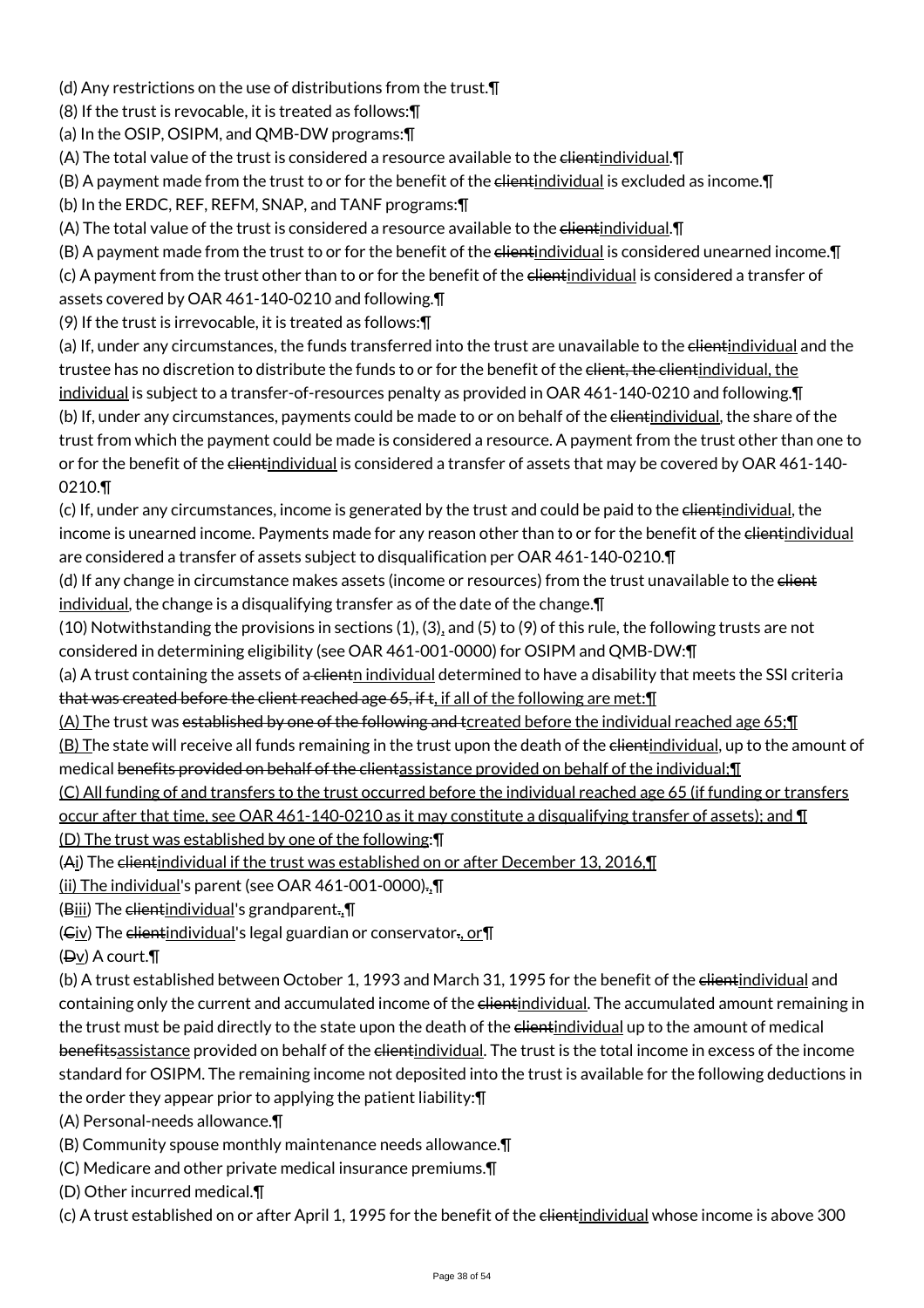percent of the full SSI standard and containing the current and accumulated income of the clientindividual. The accumulated amount remaining in the trust must be paid directly to the state upon the death of the elient individual up to the amount of medical assistance provided on behalf of the elientindividual. The trust contains all of the clientindividual's income. The income deposited into the trust is distributed monthly in the following order with excess amounts treated as income to the individual subject to the rules on transfer of assets in division 140 of this chapter of rules:¶

(A) An earned income deduction of \$65 from earned income.¶

(B) The deductions under the plan for self-support as allowed by OAR 461-145-0405.¶

(C) Personal needs allowance and applicable room and board standard.¶

 $(BD)$  Reasonable administrative costs of the trust, not to exceed a total of \$50 per month, including the

# following:¶

(i) Trustee fees.¶

(ii) A reserve for administrative fees and costs of the trust, including bank service charges, copy charges, postage, accounting and tax preparation fees, future legal expenses, and income taxes attributable to trust income.¶

(iii) Conservatorship and guardianship fees and costs.¶

(CE) Community spouse and family monthly maintenance needs allowance.¶

(DF) Medicare and other private medical insurance premiums.¶

(EG) Other incurred medical costs as allowed under OAR 461-160-0030 and 461-160-0055.¶

 $(F_H)$  Contributions to reserves or payments for child support, alimony, and income taxes. $\P$ 

(GI) Monthly contributions to reserves or payments for the purchase of an irrevocable burial plan with a maximum value of \$5,000.¶

(H<u>J</u>) Contributions to a reserve or payments for home maintenance if the <del>client</del>individual meets the criteria of OAR 461-155-0660 or OAR 461-160-0630.¶

(HK) Patient liability not to exceed the cost of home and community-based care (see OAR 461-001-0030) or nursing facility services.¶

(11) This section of the rule applies to a trust signed on or after July 1, 2006.¶

(a) Notwithstanding the provisions of sections (1), (3) and (5) to (9) of this rule, a trust that meets the requirements of subsection (b) of this section is not considered in determining eligibility for OSIPM and QMB-DW, except that if the clientindividual is age 65 or older when the trust is funded or a transfer is made to the trust, the transfer may constitute a disqualifying transfer of assets under OAR 461-140-0210 and following.¶

(b) This section of the rule applies to a trust that meets all of the following conditions:¶

(A) The trust is established and managed by a non-profit association.¶

(B) A separate account is maintained for each beneficiary of the trust, but, for purposes of investment and management of funds, the trust pools these accounts.¶

(C) The trust is established by the elient, clientindividual, individual's parent, grandparent, or legal guardian or a court for clientindividuals who have disabilities. [1]

(D) Upon the death of the beneficiary or termination of the trust, the trust pays to the state an amount equal to the total medical assistance paid on behalf of the beneficiary under the State plan for Medicaid. The amount paid to the state may be reduced by administrative costs directly related to administering the sub-trust account of the beneficiary.¶

(E) The trust contains the resources or income of a clientn individual who has a disability that meets the SSI criteria.¶

(12) In the OSIP, OSIPM, and QMB-DW programs, the provisions of this rule may be waived for an irrevocable trust if the Department determines that denial of benefits would create an undue hardship on the elientindividual if, among other things:¶

(a) The absence of the services requested may result in a life-threatening situation.¶

(b) The clientindividual was a victim of fraud or misrepresentation.

Statutory/Other Authority: ORS 329A.500, 409.050, 411.060, 411.070, 411.083, 411.404, 411.816, 412.049, 413.085, 414.685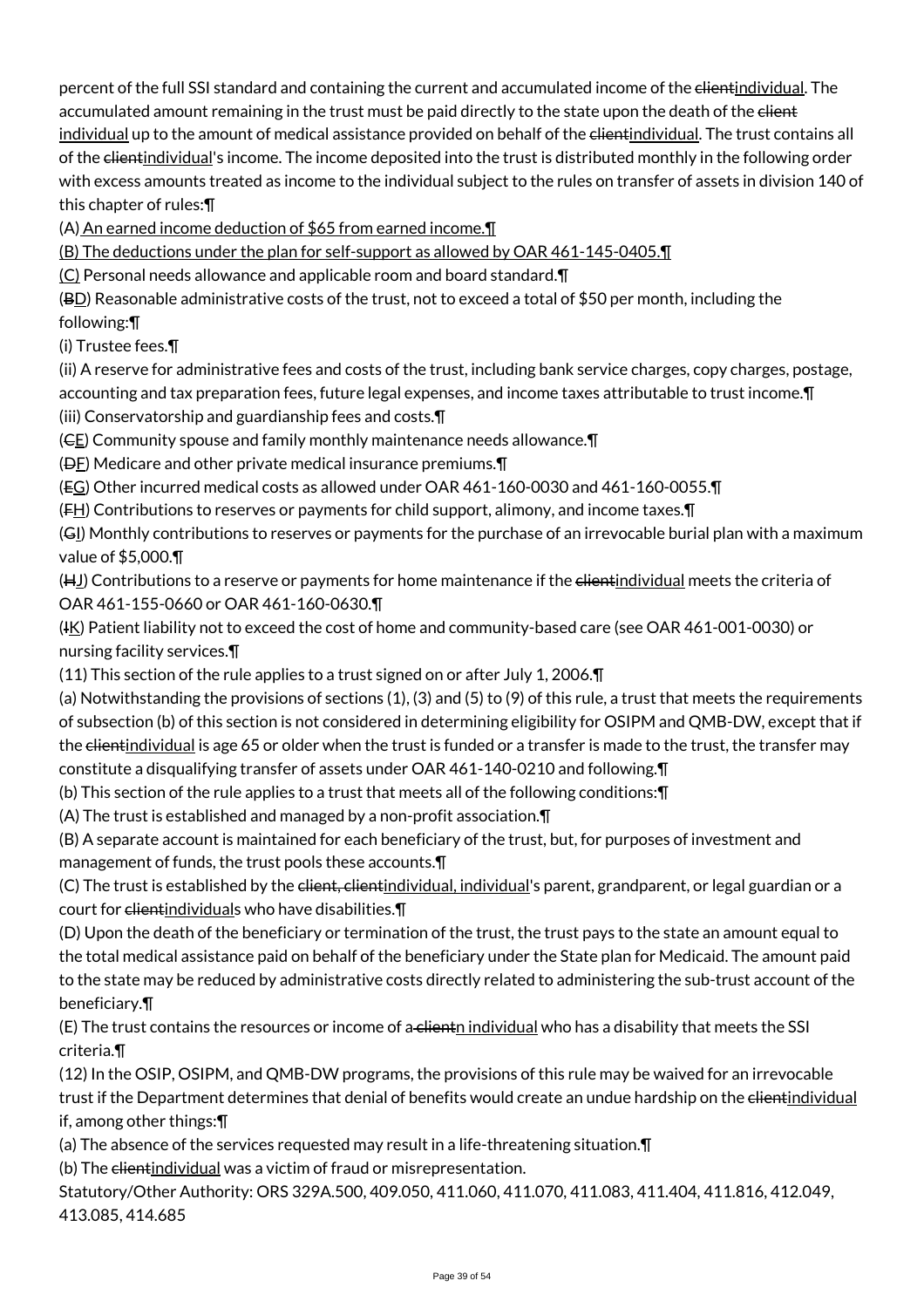Statutes/Other Implemented: ORS 329A.500, 409.010, 411.060, 411.070, 411.083, 411.404, 411.816, 412.049, 413.085, 414.685, 414.839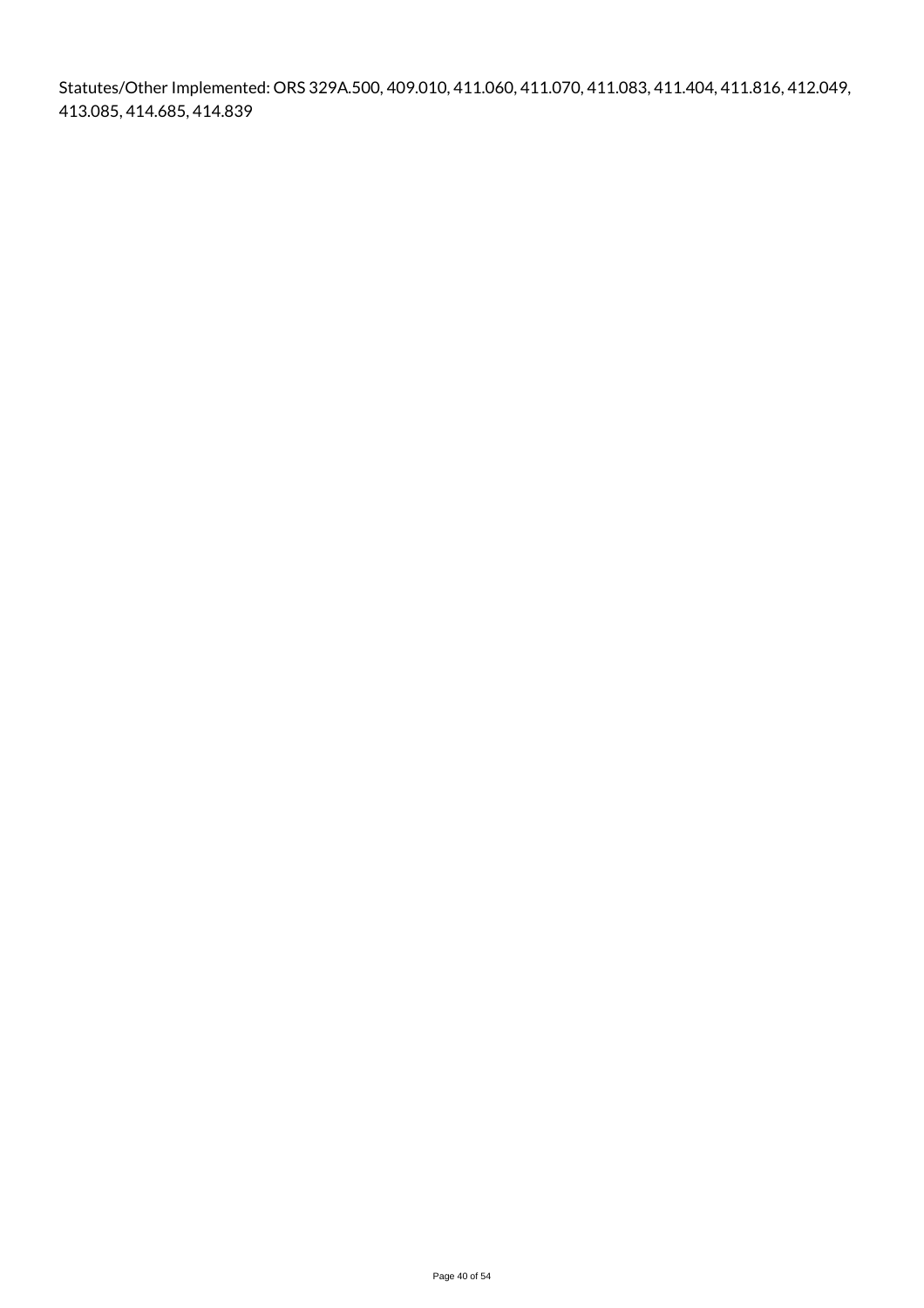### NOTICE FILED DATE: 01/31/2020

RULE SUMMARY: OAR 461-145-0915 about self-employment in the OSIP, OSIPM, and QMB programs is being amended to add conditions under which some owners or principals of corporations can be considered self-employed as well as add that filing taxes as self-employed indicates the presence of self-employment. The changes are part of a group of amendments to rules about assets from and determining treatment of various business entities. The changes will provide greater consistency across programs and aligns the rule with Integrated Eligibility.

 $CHANGFS TO RIIF$ 

461-145-0915 Self-Employment; General; OSIP, OSIPM, QMB ¶

### Retroactively effective July 6, 2020:¶

(1) For purposes of this rule:¶

(a) "Business entity" includes a sole proprietorship, a partnership, and an unincorporated limited liability company.¶

(b) "Principal" means an individual with significant authority in a "business entity" (see subsection (a) of this section), including a sole proprietor, a general partner in a partnership, or a member or manager of an unincorporated limited liability company.¶

(2) Notwithstanding any other sections of this rule:¶

(a) Homecare workers (see OAR 411-031-0020) paid by the Department are not self-employed.¶

(b) Child care providers (see OAR 461-165-0180) paid by the Department, adult foster home providers (see OAR 411-050-0602) paid by the Department, realty agents, and individuals who sell plasma, redeem beverage containers, pick mushrooms for sale, or engage in similar enterprises are considered self-employed.¶ (c) Self-employment does not include non-business activities such as property rentals (see OAR 461-145-0252) or renting a room out of the financial group's primary residence (see OAR 461-145-0340).¶

(3) Self-employment means active engagement in one's own business, trade, or profession, rather than earning a salary or wage paid by an employer or maintaining a passive ownership interest in a business entity. An individual is considered self-employed if the individual meets the criteria in subsection (2)(b) or section (5) of this rule.¶ (4) For aA principal (see subsection (1)(b) of this rule) of a corporation or incorporated limited liability company, cannot be considered self-employed unless the criteria in either subsection (a) or (b) are met. All other payments for working or performing services for the corporation or holding corporate office are considered wages and counted as earned income (seetreated in accordance with OAR 461-145-0089 and OAR461-145-0130).¶ (5) Except as provided in OAR 461-145-0089(3), an individual is self-employed for the purposes of this division of rules if the individual:¶

 $(a)$ 

(a) The individual files taxes for the incorporated business entity as self-employed on their personal taxes, rather than as a corporation.¶

(b) The individual does not file taxes and meets the criteria in section (5)(c) of this rule.¶

(5) Except as provided in OAR 461-145-0089(3), an individual is self-employed for the purposes of this division of rules if the individual meets the requirements of one or more of (a), (b), or (c):¶

(a) Files taxes as self-employed for their business on their personal taxes.¶

 $(b)$  Is considered an independent contractor by the business that employs him or her; or. I

(bc) Meets at least four of I the following criteria: \[

(A) Is engaged in an enterprise for the purpose of producing income.¶

(B) Is responsible for obtaining or providing a service or product by retaining control over the means and manner of providing the work or services offered.¶

(C) Has significant responsibility for the success or failure of the business operation and has the authority to hire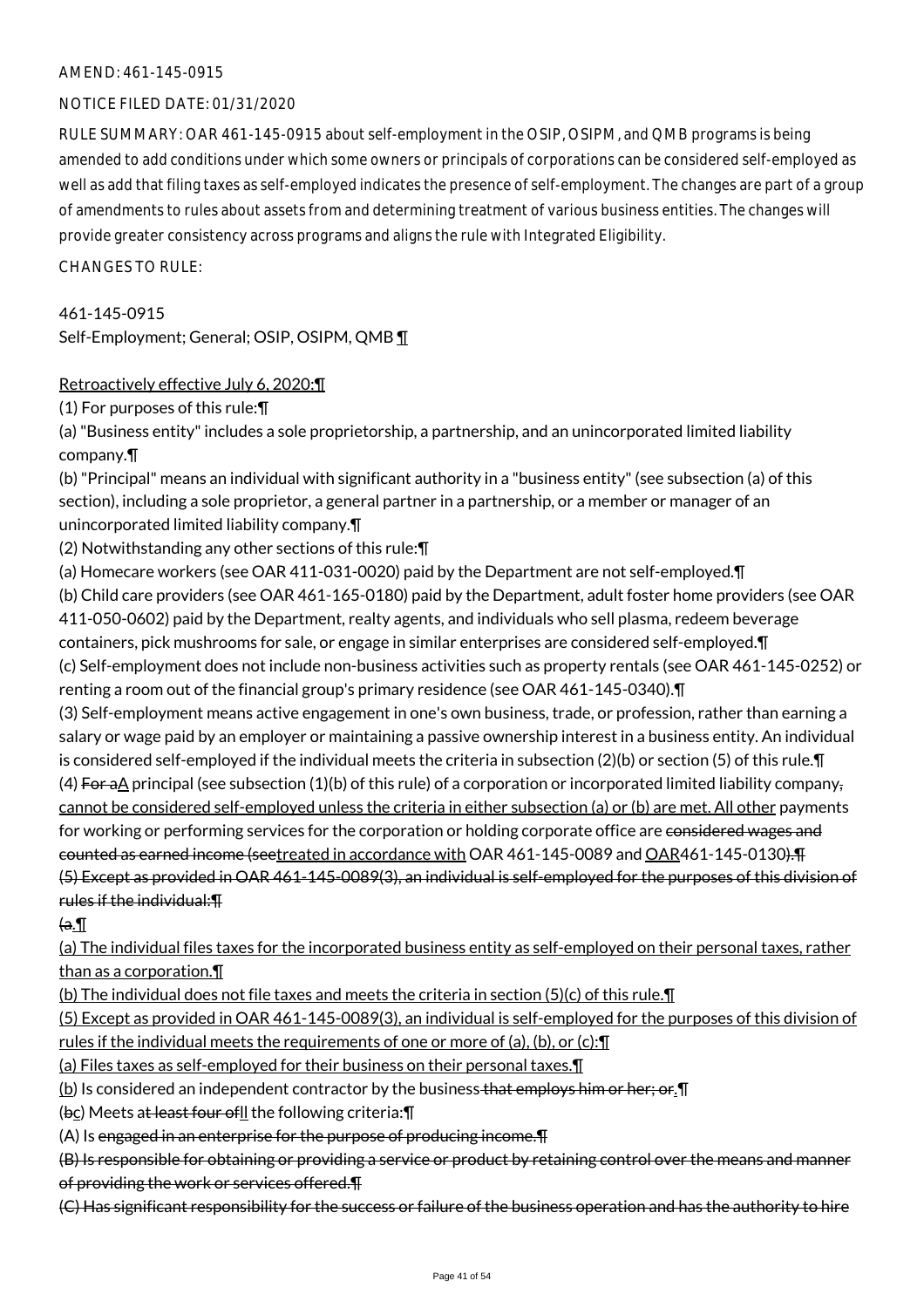and fire employenot required by the business to complete an IRS W-4 form; [

(B) Is not required to pay federal income tax or FICA payments from their paycheck(s);¶

(C) Liability or workers' compensation insurance for the individual is not paid by the business;¶

(D) Meets at least one of the following:¶

(i) Creates to perform the labor or services.¶

(D) Is not required to complete an IRS W-4 form for an employer and is not required to have federal income tax or FICA payments withheld from a pay check.¶

(E) Is not covered under an employer's liability or workers' compensation insurance policyor provides the

products or services they sell, or¶

(ii) Sets the price for the products or services they sell;¶

(E) Is responsible for the business expenses and losses; and¶

(F) Receives profits from the business.¶

(6) For a principal or any individual with an ownership interest in a business entity who cannot be considered selfemployed using the criteria in this rule:¶

(a) See OAR 461-145-0089 for individuals who are not actively working in the business entity to determine how to treat income and resources.¶

(b) See OAR 461-145-0130 f For individuals who are actively working for the business entity but do not have significant authority or responsibility for its success or failure: 1

(A) See OAR 461-145-0130 to determine how to treat income-and.

(B) See OAR 461-145-0089 to determine how to treat resources.¶

(7) For an individual who is considered self-employed:¶

(a) See OAR 461-145-0920 and 461-145-0930 to determine how to treat income from self-employment.¶

(b) See OAR 461-145-0600 to determine how to treat resources used in self-employment.

Statutory/Other Authority: ORS 409.050, 411.060, 411.070, 411.404, 411.706, 413.085, 414.685

Statutes/Other Implemented: ORS 409.010, 409.050, 411.060, 411.070, 411.400, 411.404, 411.706, 413.085, 414.685, 414.839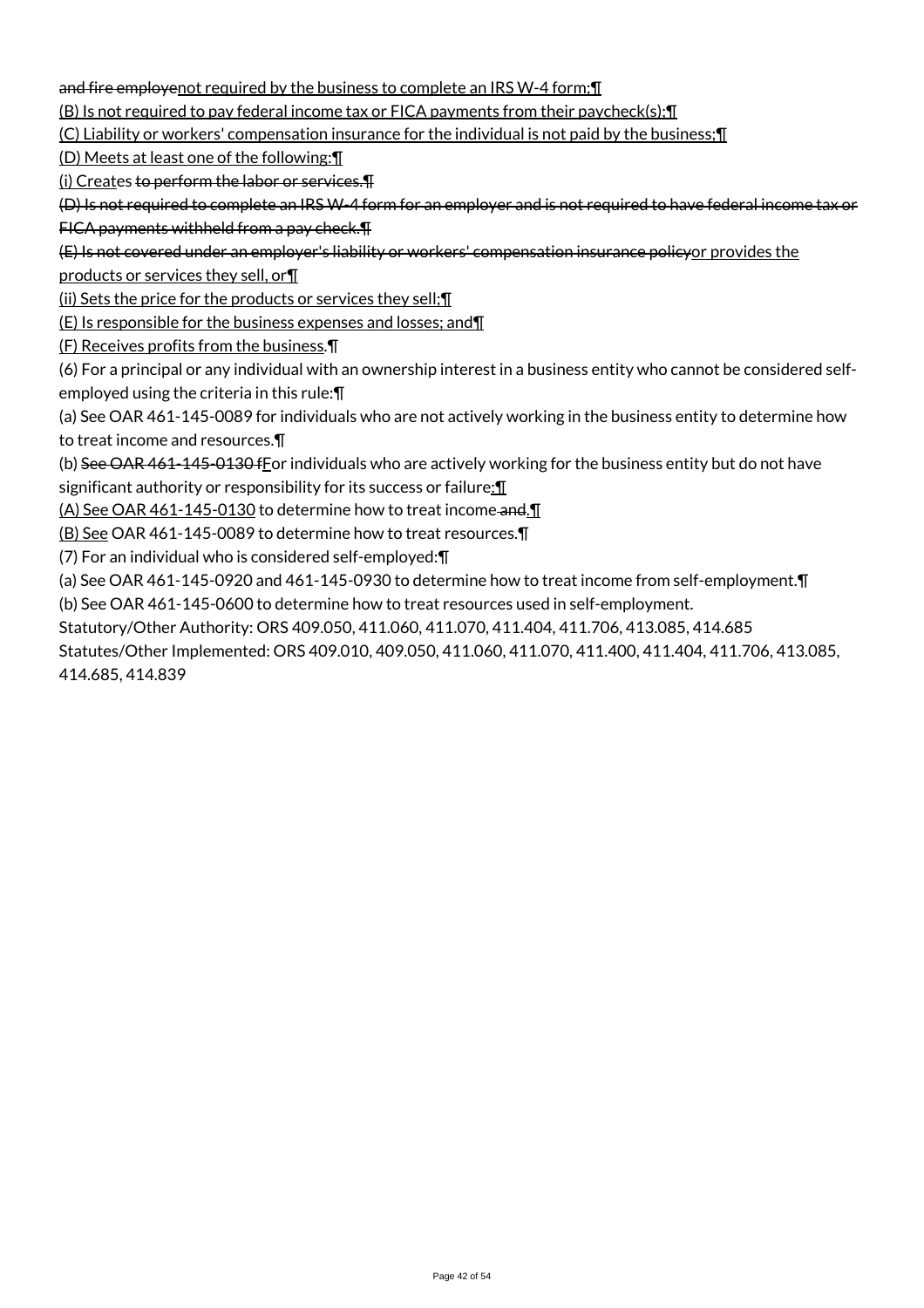### NOTICE FILED DATE: 01/31/2020

RULE SUMMARY: OAR 461-155-0660 about receiving a special need accommodation allowance, is being amended to clarify that the accommodation allowance includes the cost of homeowners insurance, not other types of insurance. This amendment makes the rule more understandable and concise.

CHANGES TO RULE:

### 461-155-0660

Special Need; Accommodation Allowance ¶

ARetroactively effective July 6, 2020, an OSIPM recipient may receive an accommodation allowance as follows:¶ (1) Temporary absence of individual from home.¶

(a) A temporary accommodation allowance may be authorized if an individual meets all the following requirements:¶

(A) The individual owns, rents or leases a primary residence.¶

(B) The individual leaves his or her home or rental property and temporarily receives services in a hospital, nursing facility, residential care facility, assisted living facility, adult foster home, specialized living facility or state psychiatric institution.¶

(C) Except for a temporary absence from the primary residence, the individual must be eligible to receive in-home services under OAR chapter 411 division 030.¶

(D) The individual cannot afford to keep the home or rental property without the allowance.¶

(E) The individual will be able to return home or rental property within six months of leaving, according to a written statement from a primary practitioner, RN, or PAS (pre-admission screening) RN.¶

(F) The home or rental property will accommodate the service plan of the individual when the individual returns.¶

(b) The allowance may be authorized for six months. If, after six months, the individual continues to meet the criteria in subsection (a) of this section, an extension may be approved in writing by a supervisor.¶

(c) The accommodation allowance equals the total of the individual's housing cost, including taxes and

homeowners insurance, plus the limited standard utility allowance for the SNAP program provided in OAR 461- 160-0420.¶

(2) Disability-associated accommodation allowance.¶

(a) In order to be eligible for an accommodation allowance under this section, an individual must meet the requirements of each of the following paragraphs:¶

(A) The individual must meet the requirements of at least one of the following subparagraphs:¶ (i) Receive SSI.¶

(ii) Have adjusted income less than the OSIPM program income standard.¶

(iii) Be receiving or be eligible to receive home and community-based care in-home services under OAR chapter 411 division 030 and be 18 years of age or older¶

(B) The individual's shelter costs exceed \$451 for a one-person need group or \$559 for a two-person need group; and¶

(C) The individual has a documented increase in rent associated with access by an individual with a disability.¶

(b) The amount of the accommodation allowance is limited to the amount of the increase in housing cost associated with the individual's access needs.¶

(3) Accommodation allowance based on increased costs associated with an individual's need for a home with an additional bedroom for a service provider.¶

(a) In order to be eligible for an accommodation allowance under this section, an individual must meet the requirements of all of the following paragraphs:¶

(A) Receive in-home services under OAR Chapter 411 Division 030.¶

(B) Require full assistance in at least four of the six activities of daily living as determined by the assessment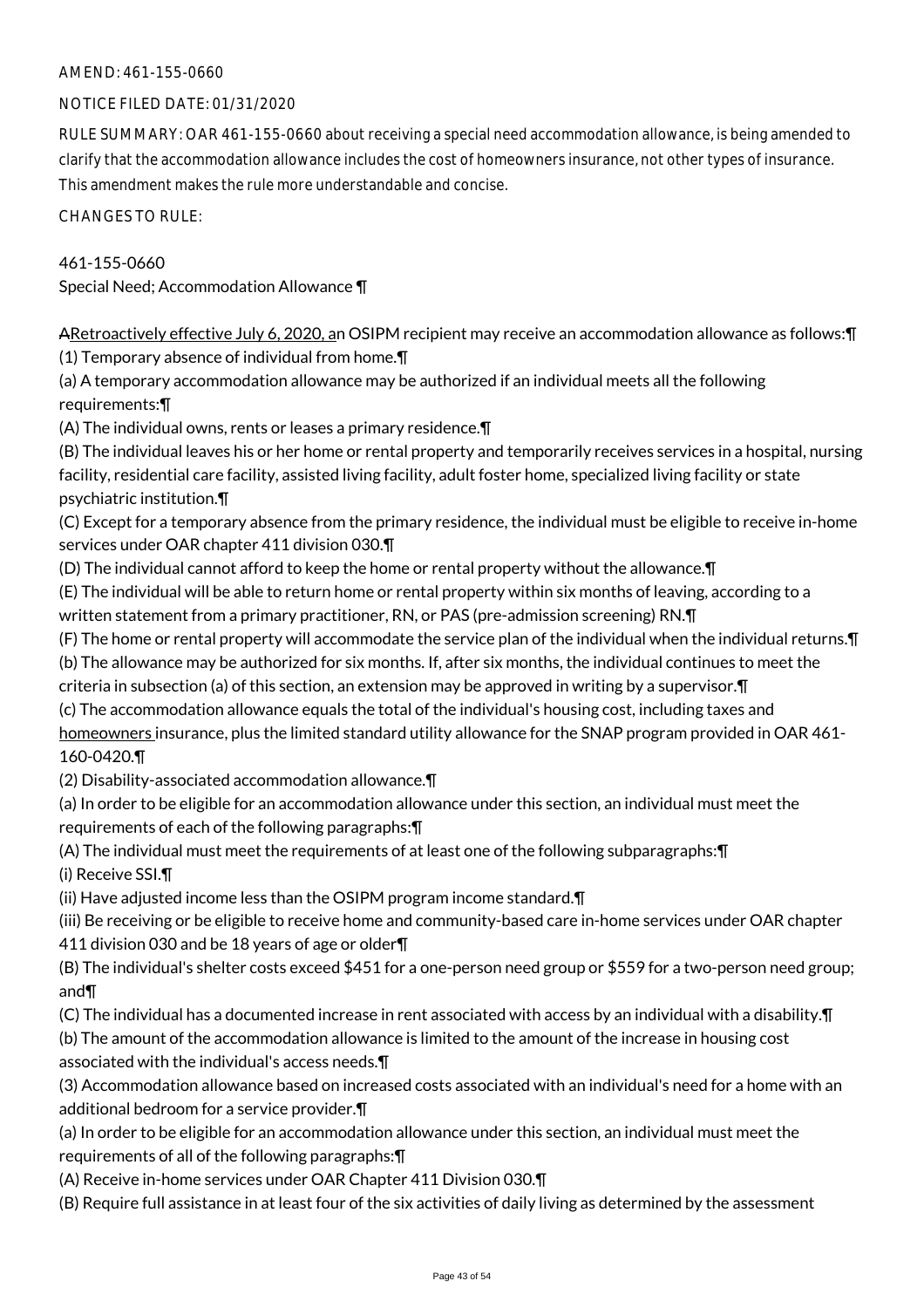described in OAR Chapter 411 Division 015.¶

(C) Receive services from one or more homecare workers who routinely sleep at the individual's home as part of the individual's service plan.¶

(b) The amount of the accommodation allowance is the limited standard utility allowance for the SNAP program under OAR 461-160-0420 plus:¶

(A) One-third of the monthly rental cost; or¶

(B) One-third of the monthly payment on the property agreement (including mortgage, trust deed, or land sale contract). The property agreement is the agreement existing at the time the individual is approved for the accommodation allowance. The accommodation allowance for the housing portion ends if the debt is refinanced, unless the refinancing was done only to reduce the original property agreement's interest rate or total monthly payment amount and the owner realized no direct or indirect payment of the home's equity value is from the refinancing.¶

(i) If the refinancing requirement is met under this paragraph, the amount of the accommodation allowance is onethird of the refinanced property agreement amount plus the limited standard utility allowance under OAR 461- 160-0420.¶

(ii) If the refinancing requirement under this paragraph is not met and the housing portion of the accommodation allowance ends, the individual remains eligible only for the limited standard utility allowance portion under OAR 461-160-0420.¶

(4) Special requirements.¶

(a) An individual who rents and qualifies for an allowance under section (2) or (3) of this rule must take the steps necessary to obtain subsidized housing under any federal or state housing program. An individual who fails, at any time, to take the steps necessary to obtain reasonably available subsidized housing is ineligible for the allowance. An individual who has been denied or revoked from participation in any rent subsidy program based on the individual's own actions is ineligible for benefits under this rule.¶

(b) An individual who rents housing and refuses subsidized housing will no longer be eligible for an accommodation allowance, except that if the housing that is offered is not suitable, related to accommodations, and the individual continues to have increased costs related to accommodations in the individual's current living situation, the accommodation allowance may continue until such time as appropriate subsidized housing is found. Statutory/Other Authority: ORS 409.050, 411.060, 411.070, 411.404, 411.704, 411.706, 413.085, 414.685 Statutes/Other Implemented: ORS 409.010, 411.060, 411.070, 411.404, 411.704, 411.706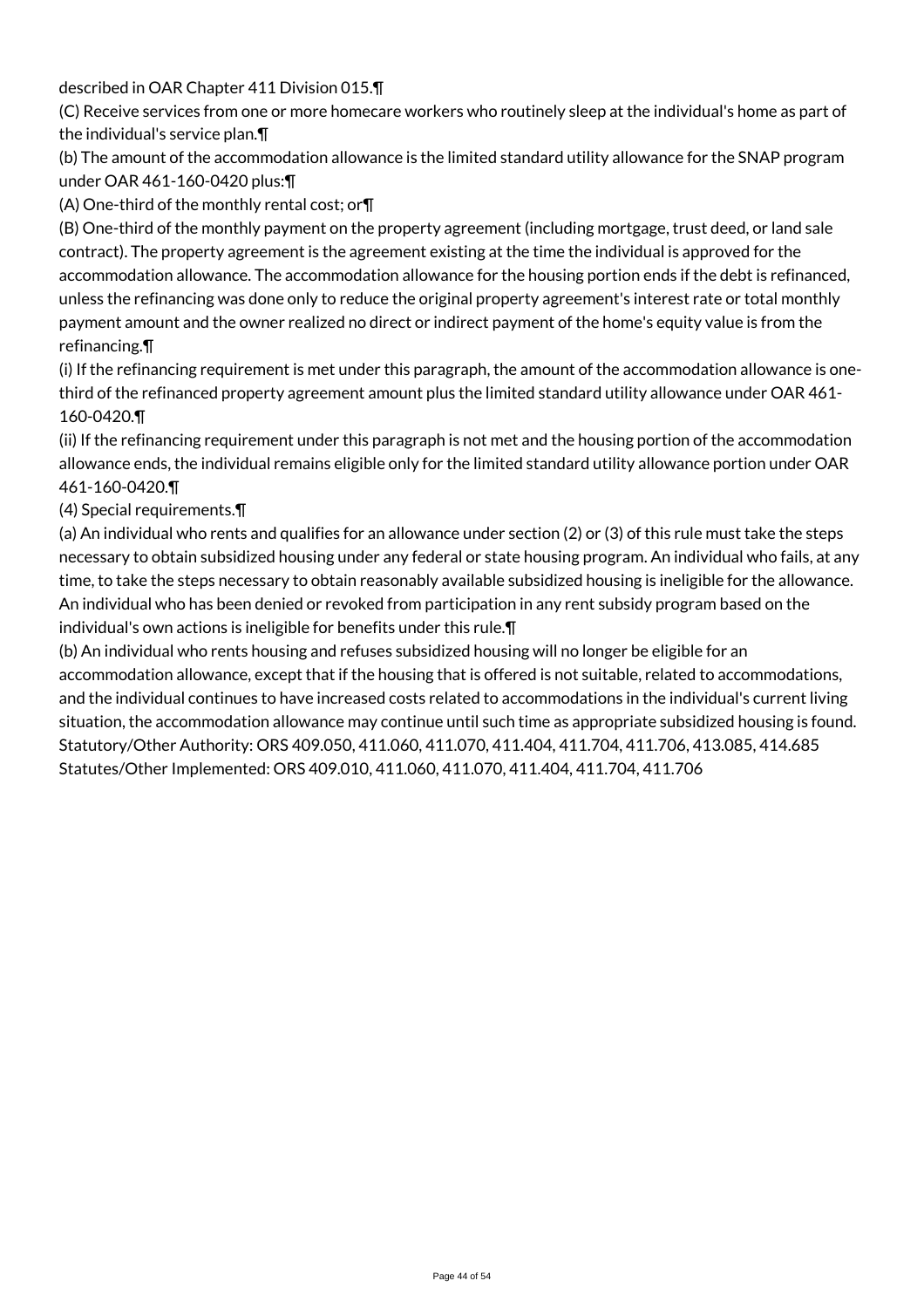### AMEND: 461-160-0580

### NOTICE FILED DATE: 01/31/2020

RULE SUMMARY: OAR 461-160-0580 about excluded resources for OSIPM except OSIPM-EPD is being amended to correct the term "monthly income allowance" to "maintenance needs allowance." This brings the rule verbiage into federal compliance and aligns the rule with current policy.

CHANGES TO RULE:

### 461-160-0580

Excluded Resource; Community Spouse Provision (OSIPM except OSIPM-EPD) ¶

IRetroactively effective July 6, 2020, in the OSIPM (except OSIPM-EPD) program:¶

(1) This rule applies to an institutionalized spouse (see OAR 461-001-0030) who has applied for benefits because the individual is in or will be in a continuous period of care (see OAR 461-001-0030).¶

(2) Whether a legally married (see OAR 461-001-0000) couple lives together or not, the determination of whether the value of the couple's resources exceeds the eligibility limit for the institutionalized spouse for the OSIPM program is made as follows:¶

(a) The first step is the determination of what the couple's combined countable (see OAR 461-001-0000) resources were at the beginning of the most recent continuous period of care. (The beginning of the continuous period of care is the first month of that continuous period.)¶

(A) Division 461-140 and 461-145 rules applicable to OSIPM describe which of the couple's resources are countable resources, and are applicable to determine whether a community spouse's resources are countable, even if the rule only applies to OSIPM clientindividuals. In

(B) The countable resources of both spouses are combined.¶

(C) At this point in the computation, the couple's combined countable resources are considered available equally to both spouses.¶

(b) The second step is the calculation of one half of what the couple's combined countable resources were at the beginning of the continuous period of care. The community spouse's half of the couple's combined resources is treated as a constant amount when determining eligibility.¶

(c) The third step is the determination of the community spouse's resource allowance. The community spouse's resource allowance is the largest of the four following amounts:¶

(A) The community spouse's half of what the couple's combined countable resources were at the beginning of the continuous period of care, but not more than \$128,640.¶

(B) \$25,728 (the state community-spouse resource allowance).¶

(C) A court-ordered community spouse resource allowance. In this paragraph and paragraph (2)(f)(C) of this rule, the term "court-ordered community spouse resource allowance" means a "court-ordered community spouse resource allowance" that, in relation to the income generated, would raise the community spouse's income to a court-approved monthly maintenance needs allowance. In cases where the elientindividual became an institutionalized spouse on or after February 8, 2006, this resource allowance must use all of the elientindividual's available income and the community spouse's income to meet the community spouse's monthly maintenance needs allowance before any resources are used to generate interest income to meet the allowance.¶

(D) After considering the income of the community spouse (see OAR 461-001-0030) and the income available from the institutionalized spouse, an amount which, if invested, would raise the community spouse's income to the monthly maintenance needs allowance. The amount described in this paragraph is the amount required to purchase a single premium immediate annuity to make up the shortfall; and the amount described in this paragraph is considered only if the amount described in subparagraph (i) of this paragraph is larger than the amount described in subparagraph (ii); it is the difference between the following:¶

(i) The monthly incomeaintenance needs allowance computed in accordance with OAR 461-160-0620. T (ii) The difference between:¶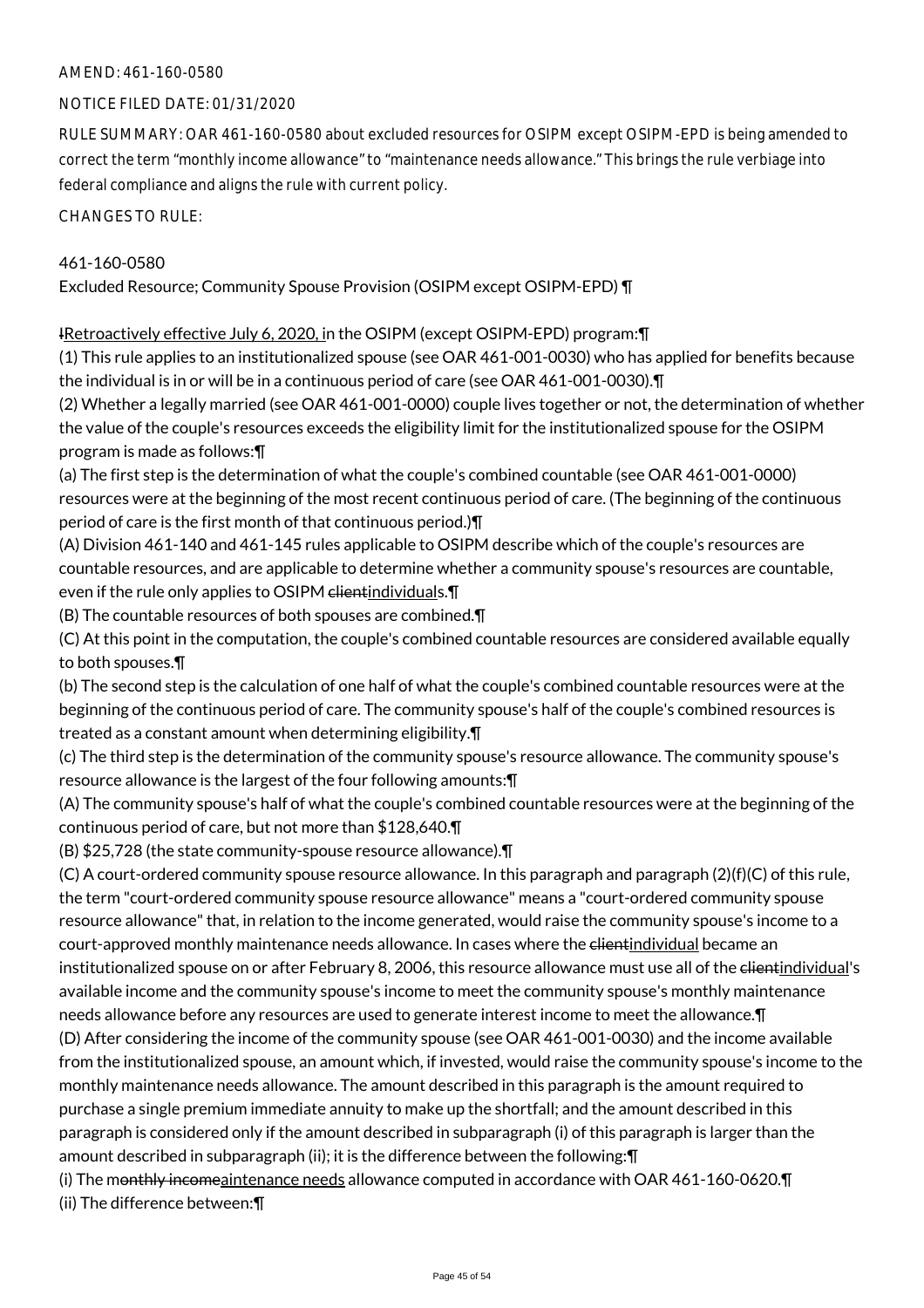(I) The sum of gross countable income of the community spouse and the institutionalized spouse; and¶

(II) The applicable need standard under OAR 461-160-0620(3)(c).¶

(d) The fourth step is the determination of what the couple's current combined countable resources are when a resource assessment is requested or the institutionalized spouse applies for OSIPM. The procedure in subsection (2)(a) (first step) of this rule is used.¶

(e) The fifth step is the subtraction of the community spouse's resource allowance from the couple's current combined countable resources. The resources remaining are considered available to the institutionalized spouse.¶ (f) The sixth step is a comparison of the value of the remaining resources to the OSIPM resource standard for one person (under OAR 461-160-0015). If the value of the remaining resources is at or below the standard, the institutionalized spouse meets this eligibility requirement. If the value of the remaining resources is above the standard, the institutionalized spouse cannot be eligible until the value of the couple's combined countable resources is reduced to the largest of the four following amounts:¶

(A) The community spouse's half of what the couple's combined countable resources were at the beginning of the continuous period of care (but not more than \$128,640) plus the OSIPM resource standard for one person.¶ (B) \$25,728 (the state community-spouse resource allowance), plus the OSIPM resource standard for one person.¶

(C) A "court-ordered community spouse resource allowance" plus the OSIPM resource standard for one person. (See paragraph  $(2)(c)(C)$  of this rule for a description of the "court-ordered community spouse resource allowance".)¶

(D) The OSIPM resource standard for one person plus the amount described in the remainder of this paragraph. After considering the income of the community spouse and the income available from the institutionalized spouse, add an amount which, if invested, would raise the community spouse's income to the monthly maintenance needs allowance. This amount is the amount required to purchase a single premium immediate annuity to make up the shortfall. Add this amount only if the amount described in subparagraph (i) of this paragraph is larger than the amount described in subparagraph (ii); it is the difference between the following:¶

(i) The monthly income allowance computed in accordance with OAR 461-160-0620.¶

(ii) The difference between:¶

(I) The sum of gross countable income of the community spouse and the institutionalized spouse; and  $\P$ 

(II) The applicable need standard under OAR 461-160-0620(3)(c).¶

(3) Once eligibility has been established, resources equal to the community spouse's resource allowance (under subsection (2)(c) of this rule) must be transferred to the community spouse if those resources are not already in that spouse's name. The institutionalized spouse must indicate his or her intent to transfer the resources and must complete the transfer to the community spouse within 90 days. This period may be extended for good cause. These resources are excluded during this period. After this period, resources owned by the institutionalized spouse but not transferred out of that spouse's name will be countable and used to determine ongoing eligibility.¶ (4) The provisions of paragraph  $(2)(c)(C)$  of this rule requiring income to be considered first may be waived if the Department determines that the resulting community resource allowance would create an undue hardship on the spouse (see OAR 461-001-0000) of the elientindividual.

Statutory/Other Authority: ORS 411.070, 411.083, 411.404, 411.706, ORS 411.060, ORS 409.050, 413.085, 414.685

Statutes/Other Implemented: ORS 411.060, 411.070, 411.083, 411.404, 411.706, ORS 409.010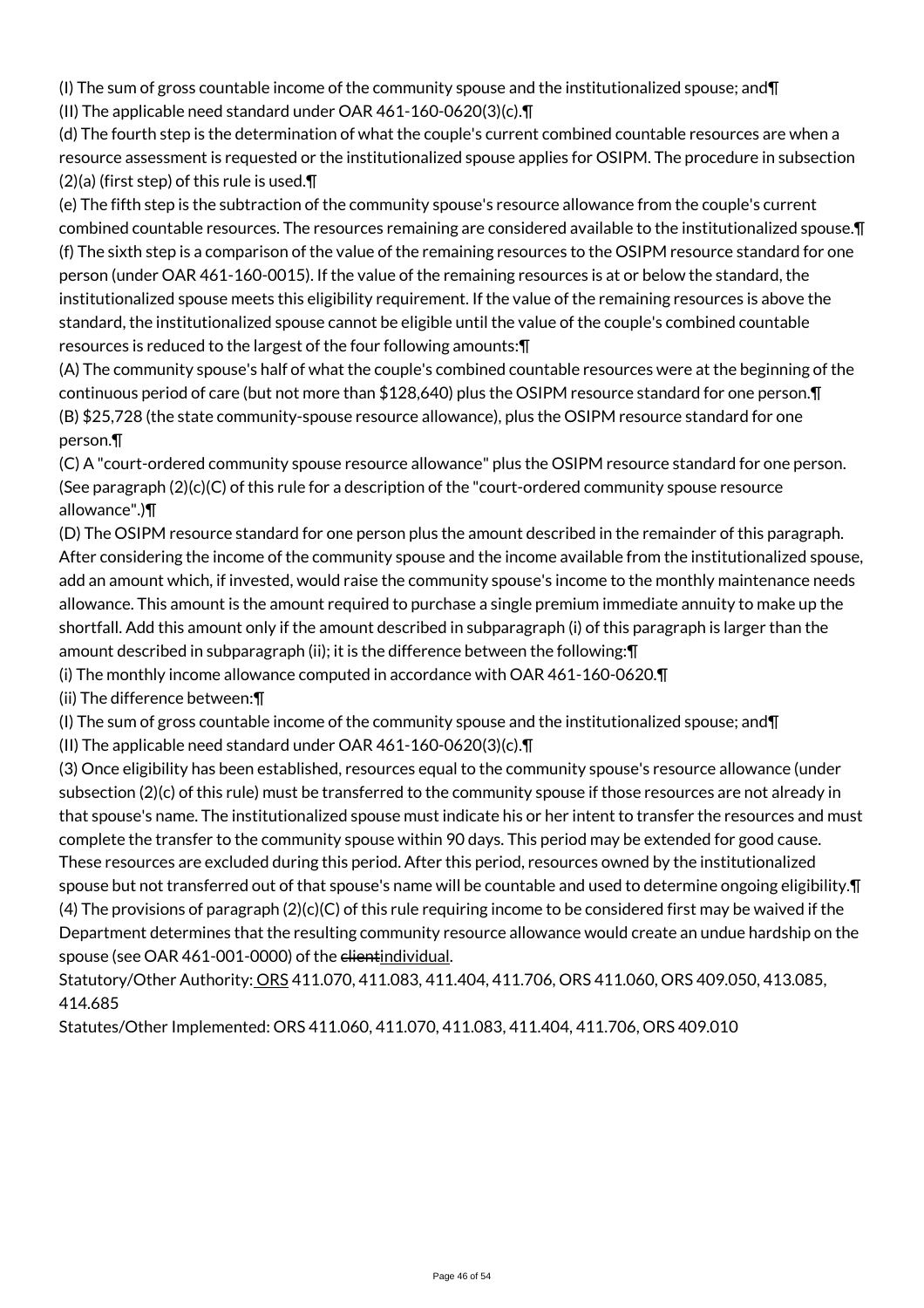### AMEND: 461-160-0630

### NOTICE FILED DATE: 01/31/2020

RULE SUMMARY: OAR 461-160-0630 about deductions for maintaining the home of a nursing facility care clients is being amended to make clear that the deduction includes the cost of homeowners insurance, not other types of insurance. This amendment makes the rule more understandable and concise.

CHANGES TO RULE:

### 461-160-0630

Deduction for Maintaining a Home; Nursing Facility Care Client ¶

IRetroactively effective July 6, 2020, in the OSIP and OSIPM programs: \[

(1) A single individual in a nursing facility is eligible for a home maintenance deduction for up to six months if all of the following are true:¶

(a) The individual would not be able to afford to keep the home or rental property without the deduction.¶

(b) A physician has documented that the individual is likely to return home within six months.¶

(c) The Department determines that maintaining the home is consistent with the individual's care needs.¶ (2) The amount of the deduction is the total of the individual's housing cost, including taxes and homeowners insurance, plus the limited standard utility allowance for the SNAP program provided in OAR 461-160-0420. Statutory/Other Authority: ORS 409.050, 411.060, 411.404, 413.085, 414.685 Statutes/Other Implemented: ORS 409.010, 411.060, 411.404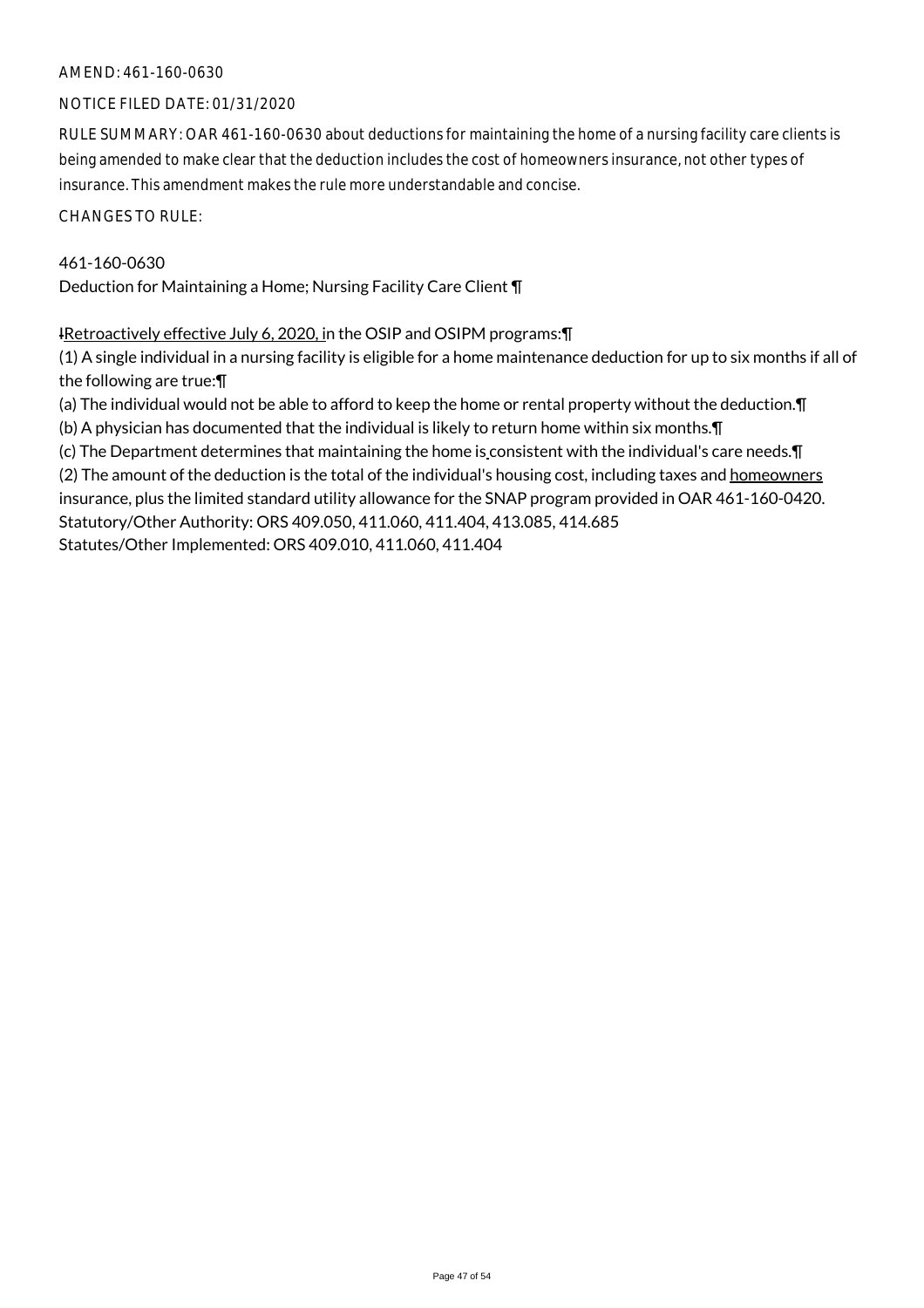### AMEND: 461-160-0800

### NOTICE FILED DATE: 01/31/2020

RULE SUMMARY: OAR 461-160-0800 about determining the participant fee in the OSIP-EPD and OSIPM-EPD programs is being amended to allow the participant fee to be based on the lesser of the participant fee calculation or the client liability calculation for individuals in a nonstandard living arrangement. This amendment aligns the rule with Integrated Eligibility.

CHANGES TO RULE:

### 461-160-0800

Determining Participant Fee; OSIP-EPD, OSIPM-EPD (Including In-Home Services) ¶

Retroactively effective July 6, 2020:¶

(1) Individuals who receive OSIP-EPD and OSIPM-EPD program benefits will have a participant fee (see section (2) of this rule) but do not have aOAR 461-001-0035).¶

(a) For individuals in a standard living arrangement (see OAR 461-001-0000), the participant fee is the amount calculated under section (2) of this rule.¶

(b) For individuals in a nonstandard living arrangement (see OAR 461-001-0000), the participant fee is the amount calculated under section (2) of this rule or the client liability as discussed in OAR 461-160-0620. (2) In the OSIP-EPD and OSIPM-EPD programs, t, whichever is less.¶

(2) The participant fee is calculated using the Federal Poverty Level (FPL) (see OAR 461-155-0290) and the individual's total countable (see OAR 461-001-0000) income as follows:¶

(a) For elientindividuals with countable income less than 75 percent of the FPL, the participant fee is \$0.\[

(b) For elientindividuals with countable income equal to or greater than 75 percent but less than 100 percent of the FPL, the participant fee is \$50 per month.¶

(c) For elientindividuals with countable income equal to or greater than 100 percent but less than 250 percent of the FPL, the participant fee is \$100 per month.¶

(d) For elientindividuals with countable income equal to or greater than 250 percent of the FPL, the participant fee is \$150 per month.¶

(3) The participant fee under section  $(2)$  of this rule must be paid each month as a condition of eligibility for as long as the individual is anreceiving OSIP-EPD or OSIPM-EPD-client.

(4) OSIP-EPD and OSIPM-EPD clientindividuals in a licensed community-based care facility must pay room and board costs in addition to their participant fees.¶

(5) The local office may waive unpaid participant fees if the individual provides verification (OAR 461-115-0610) of significant economic difficulty, such as, but not limited to, homelessness, divorce, domestic violence (see OAR 461-001-0000), or illness.

Statutory/Other Authority: ORS 411.060, 411.070, 414.042

Statutes/Other Implemented: ORS 411.060, 411.070, 414.042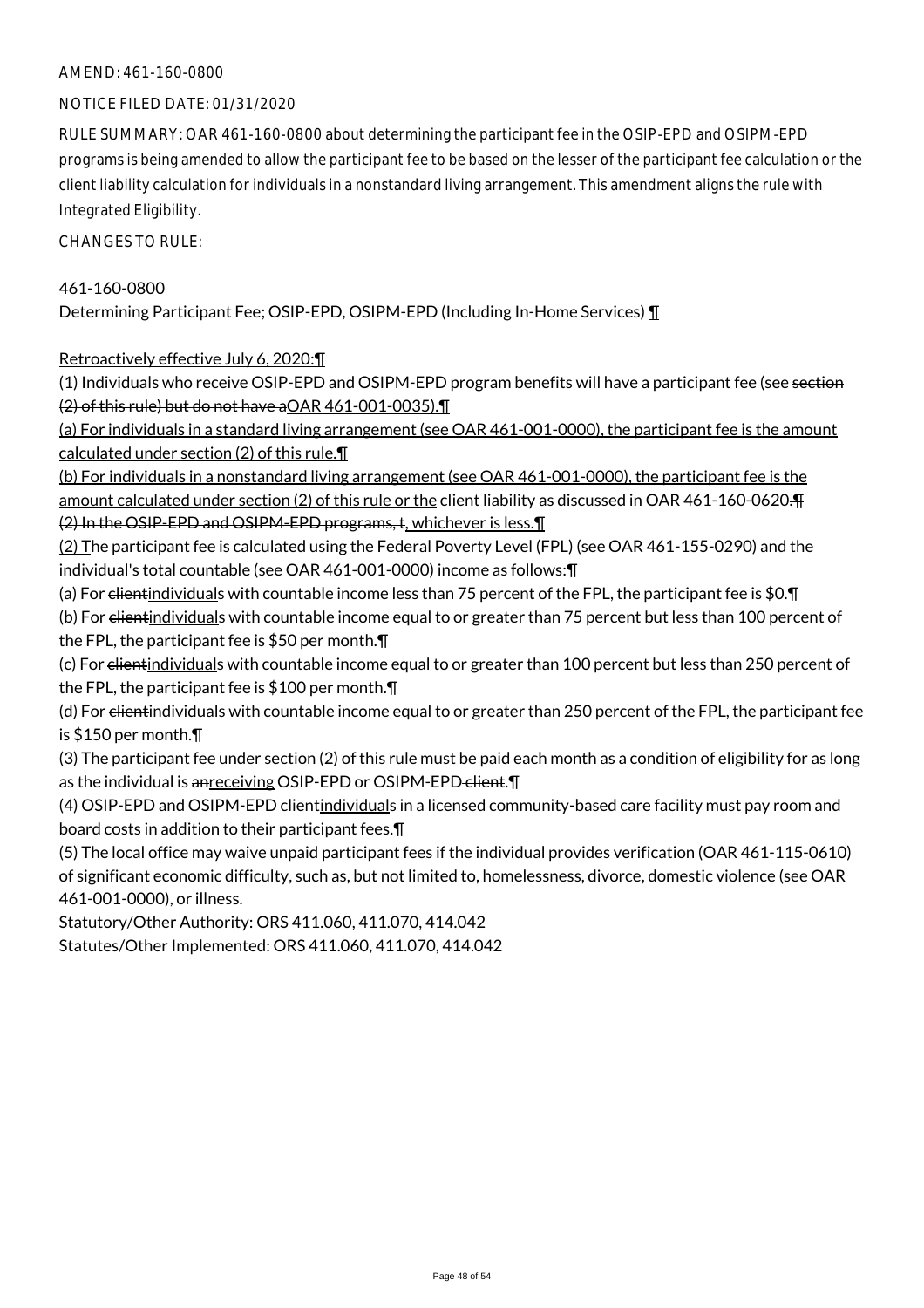# NOTICE FILED DATE: 01/31/2020

RULE SUMMARY: OAR 461-175-0230 about notices for individuals in nonstandard living situations is being amended to require a certain notices be sent when an individual's participant fee is changing in different situations. This amendment aligns the rule with Integrated Eligibility.

CHANGES TO RULE:

# 461-175-0230

Notice Situation; Nonstandard Living Situations ¶

# Retroactively effective July 6, 2020:¶

(1) In the SNAP program:¶

(a) A timely continuing benefit decision notice (see OAR 461-001-0000) is sent to terminate, suspend, or reduce benefits if the notice occurs as a result of any of the following situations:¶

(A) A clientn individual has been admitted or committed to an institution. II

(B) A clientn individual has been placed in foster care, skilled nursing care, intermediate care, or long-term hospitalization.¶

(C) A clientn individual is placed in official custody or a correctional facility. $\P$ 

(D) A clientn individual enters a drug or alcohol residential treatment facility.¶

(E) A client individual leaves a drug or alcohol residential treatment facility without reapplying for SNAP benefits.¶

(b) No decision notice (see OAR 461-001-0000) is required if the Department determines that a resident of a group living (see OAR 461-001-0015) facility or a drug or alcohol treatment center is ineligible as a result of one of the following actions taken against the center or facility:¶

(A) Disqualification by Food and Nutrition Services (FNS) as an authorized representative.¶

(B) Loss of certification with the Department.¶

(c) A resident of a facility that is disqualified or loses its certification as described in subsection (b) of this section may still qualify for SNAP benefits through a separate application.¶

(2) Except as provided in section (3) of this rule, for all programs except the SNAP program, a basic decision notice (see OAR 461-001-0000) is sent to terminate, suspend, or reduce benefits in each of the following situations:¶ (a) The clientindividual has been admitted or committed to an institution, or the clientindividual loses Medicaid eligibility while in the institution.¶

(b) The clientindividual has been placed in skilled nursing care, intermediate care, or long-term hospitalization. I (c) The clientindividual is placed in official custody or a correctional facility. $\P$ 

(3) Except as provided in OAR 461-175-0300, in the OSIPM program, a elientindividual receiving home and community-based care (see OAR 461-001-0030) or long -term care services is sent -¶

(a) A timely continuing benefit decision notice in each of the following situations:¶

(A) A reduction or closure of services occurs as the result of a process of reevaluating both the functional impairment levels of a clientn individual and the requirements of a clientn individual for assistance in performing activities of daily living.¶

(B) Services are closing because the  $d$ -dientindividual has not paid the client liability. $\P$ 

(C) The client (see OAR 461-160-0610) or participant fee (see OAR 461-001-0035).¶

(C) The individual receives benefits in the OSIP-IC or OSIPM-IC program, and benefits will end under OAR 411- 030-0100.¶

(D) There is a change in special needs as described in OAR 461-180-0040.¶

(E) Except as provided in subsection (b) of this section, when there is an increase in the client liability or participant fee as described in OAR 461-160-0610 and OAR 461-160-0620.¶

(b) A continuing benefit decision notice (see OAR 461-001-0000) when there is an increase in a client liability or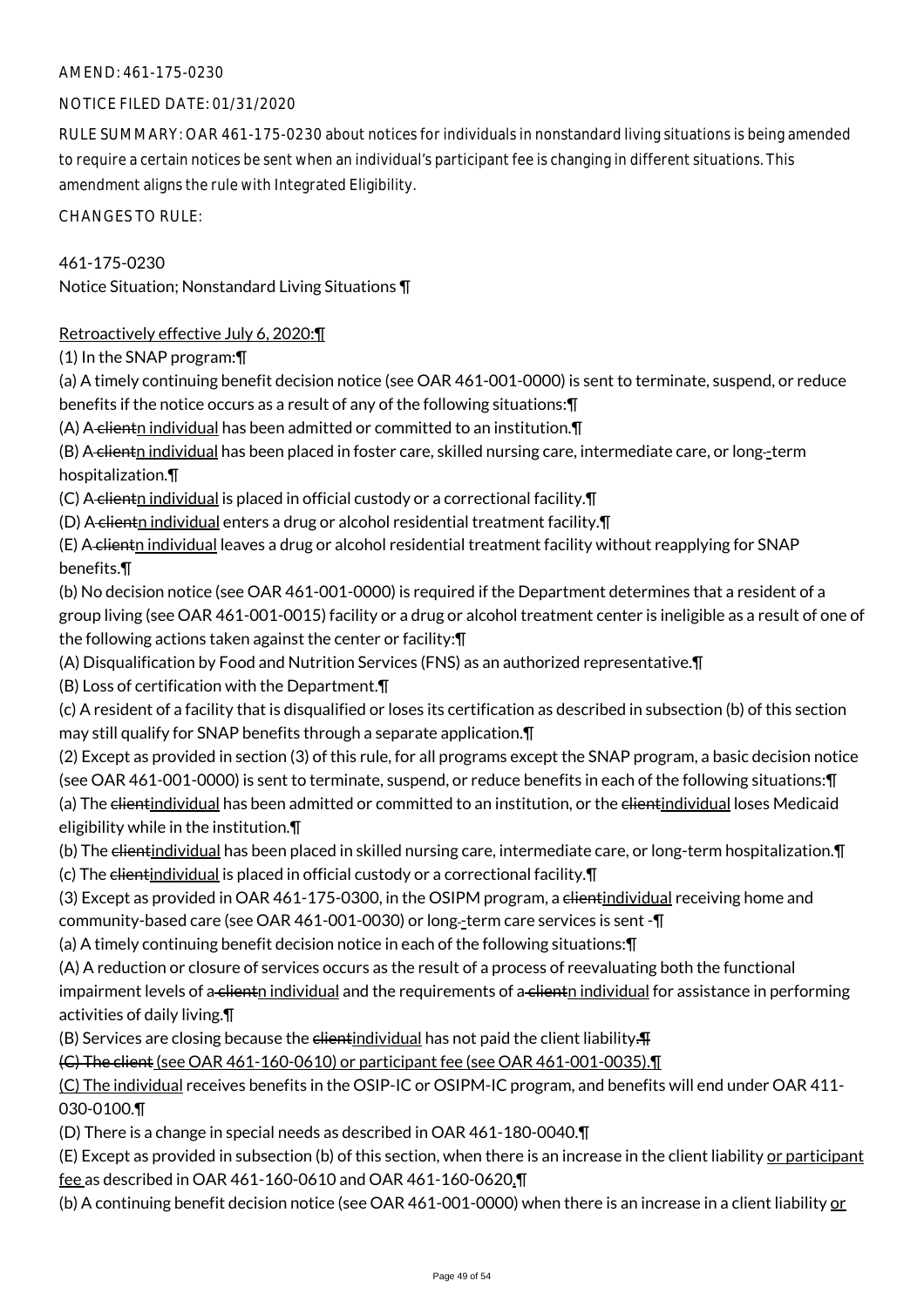participant fee as a result of any of the following:¶

(A) A cost-of-living adjustment (COLA).¶

(B) A mass change under a program operated by a federal agency.¶

(C) A mass change to payments in a program operated by the Department. ¶

 $(c)$  A basic decision notice when there is a decrease in the client liability or participant fee.

Statutory/Other Authority: ORS 329A.500, 409.050, 411.060, 411.101, 411.404, 411.816, 412.014, 412.049, 413.085, 414.685

Statutes/Other Implemented: ORS 411.060, 411.085, 411.095, 411.099, 411.101, 411.103, 411.816, 412.014, 412.049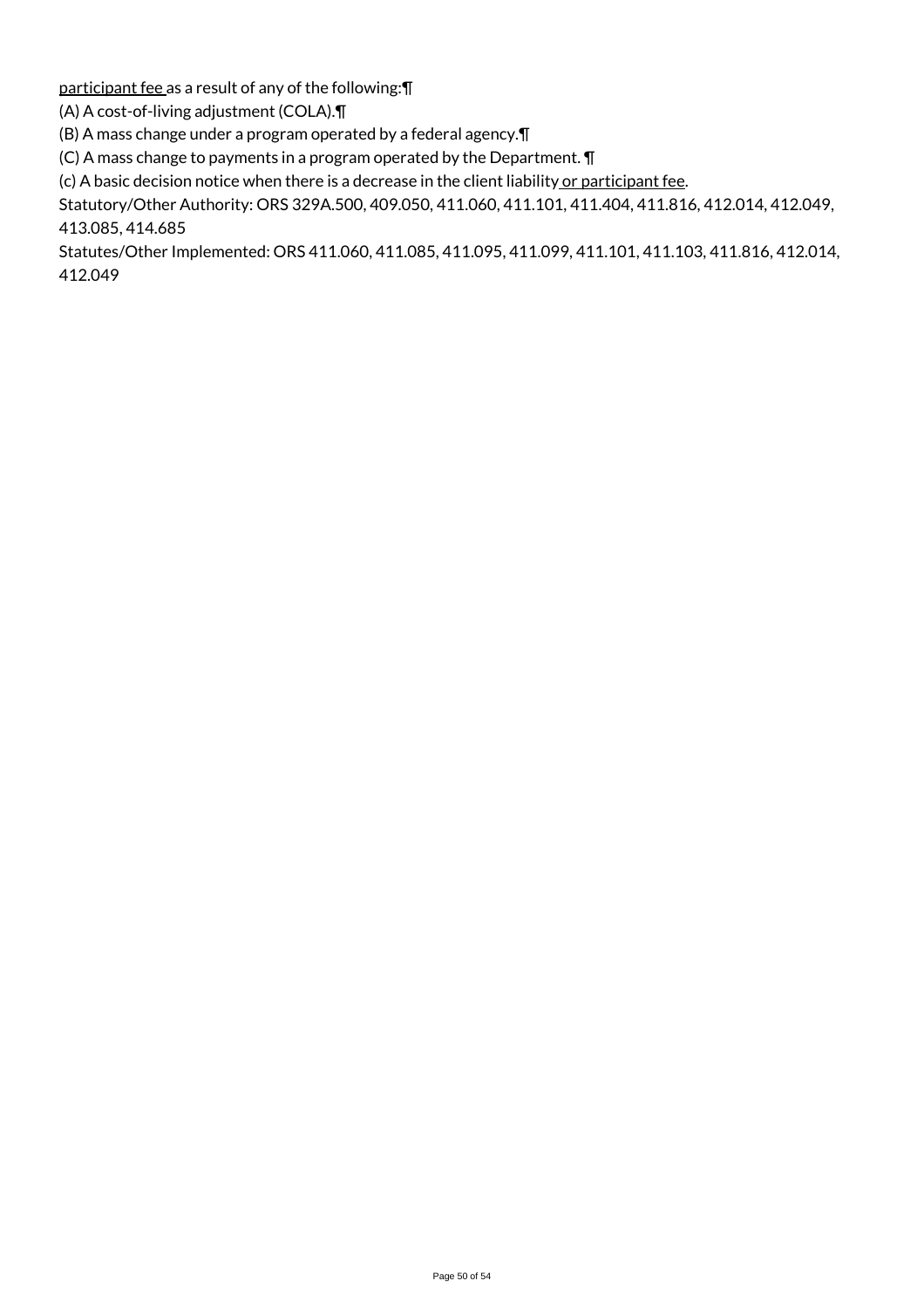### NOTICE FILED DATE: 01/31/2020

RULE SUMMARY: OAR 461-175-0300 about prior notice, notice situations is being amended to add participant fee to the notice situations for client liability. This amendment aligns the rule with Integrated Eligibility.

CHANGES TO RULE:

461-175-0300 Notice Situation; Prior Notice ¶

# Retroactively effective July 6, 2020:¶

(1) Except as provided in section (5) of this rule, when benefits in any Department program except a medical program and the SNAP program will end or be reduced after a specific period of time, the Department may issue a decision notice (see OAR 461-001-0000) informing the benefit group (see OAR 461-110-0750) of the date benefits will end or be reduced, and no further decision notice is required.¶

(2) Except as provided in section (5) of this rule, in any Department program except a medical program and the SNAP program, if the benefit group was informed in writing when the benefits began that the benefit group would receive benefits only for a specific period of time a basic decision notice (see OAR 461-001-0000) may be used to- -¶

(a) Deny an application to start or continue benefits after the completion of a certification period (see OAR 461- 001-0000) or to approve benefits at a level lower than the prior certification period.¶

(b) Indicate that benefits have been ended or reduced when no timely application is submitted.¶

(3) A basic decision notice is used when a special need allowance granted for a specific period of time is removed at the end of the specified period and the benefit group was informed of this in writing when the allowance began. A timely continuing benefit decision notice (see OAR 461-001-0000) is required if stopping the special need allowance results in benefit closure.¶

(4) In the JOBS Plus program, a basic decision notice is used if--¶

(a) An employer submits a wage reimbursement billing and the Department calculates a supplement (see OAR 461-190-0416 about supplements);¶

(b) The benefit group received a timely continuing benefit decision notice that the method of payment would be changed from cash to employer-paid wages; and¶

(c) The notice specified the period of time that benefits would be diverted.¶

(5) No additional decision notice is required when:¶

(a) Notwithstanding OAR 461-115-0010(6), when a benefit group submits an application for a program from which they currently are receiving benefits.¶

(b) In the OSIPM program:¶

(A) An indivual's client's liability (see OAR 461-160-0610) or participant fee (see OAR 461-001-0035) returns to the previous liability amount after the Department sent the elientindividual a basic decision notice for a decrease in the client liability or participant fee due to a one-time allowable deduction and that notice also specified when the deduction no longer would apply causing the client liability <u>or participant fee</u> to return to the previous liability amount; or¶

(B) A clientn individual's benefits are being closed or reduced and the Department sent the clientindividual a basic decision notice of eligibility and a simultaneous continuing benefit decision notice (see OAR 461-001-0000) because the <del>client</del>individual's circumstances changed between the date of the clientindividual's application and the date of the Department's eligibility decision and the change caused the elient individual's benefits to be reduced or closed.¶

(c) In the ERDC program when a filing group (see OAR 461-110-0310 and 461-110-0350) is receiving priority processing (see OAR 461-170-0150(2)) but does not return postponed verification to the Department by the last day of the month in which the application period ends (see OAR 461-115-0190).¶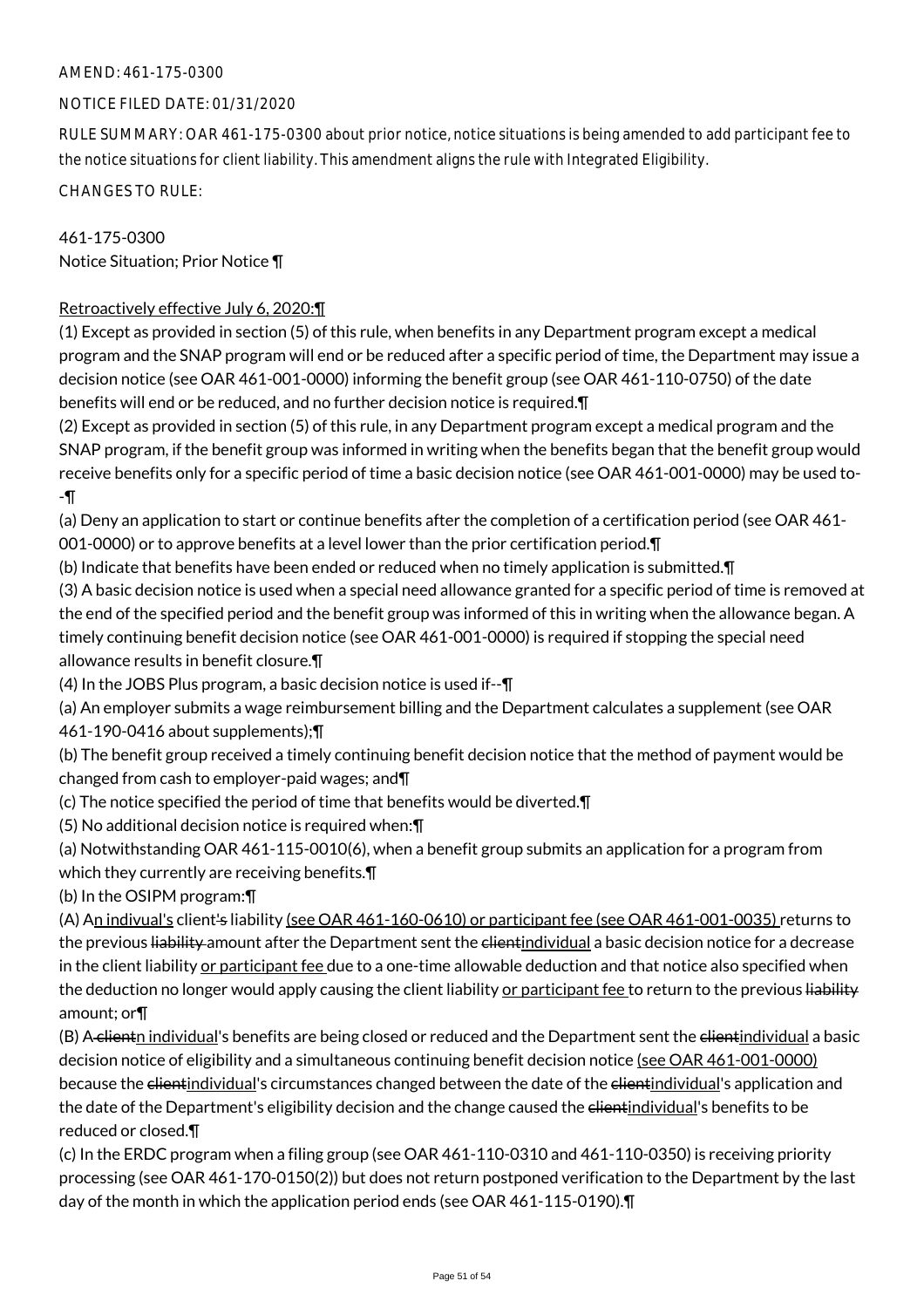(d) A decision notice that included the eligibility begin and end dates for the three consecutive months of Employment Payments (see OAR 461-001-0025 and 461-135-1270) was given and the three-month eligibility period ends.¶

(e) A decision notice that informed the JPI benefit group in writing, when their benefits began, that they would receive JPI (see OAR 461-135-1260) benefits only for a specific period of time.¶

(f) A decision notice that included the eligibility begin and end dates was given for the reduced ERDC copay described in OAR 461-155-0150(13) and the three-month eligibility period ends.¶

(g) A decision notice that included the eligibility begin and end dates was given for TA-DVS program benefits and the 90-day eligibility period ends.¶

(6) In the SNAP program:¶

(a) A basic decision notice is used to close benefits if the benefit group was informed in writing, when their benefits began, that they would receive benefits only for a specific period of time.¶

(b) No decision notice is required if the elientindividual is provided a decision notice at the time of application or redetermination that -¶

(A) The allotment of the benefit group would vary from month to month and listed the anticipated changes;¶ (B) In the case the client individual applied at the same time for both cash assistance and SNAP benefits, the SNAP benefits would be reduced or closed upon approval of the cash assistance; or¶

(C) In the case of a benefit group receiving benefits under expedited services with postponed verification:¶ (i) The expedited services benefits would close if the Department did not receive the postponed verification within the timeframe established under OAR 461-115-0690.¶

(ii) The expedited services benefits may be adjusted beyond the timeframe established under OAR 461-115-0690 based on the verified information provided to the Department without further notice.

Statutory/Other Authority: ORS 183.417, 411.060, 411.070, 411.117, 411.404, 411.706, 411.816, 412.006, 412.014, 412.049, 414.231, 414.826

Statutes/Other Implemented: ORS 183.417, 411.060, 411.070, 411.117, 411.404, 411.706, 411.816, 412.006, 412.014, 412.049, 414.231, 414.826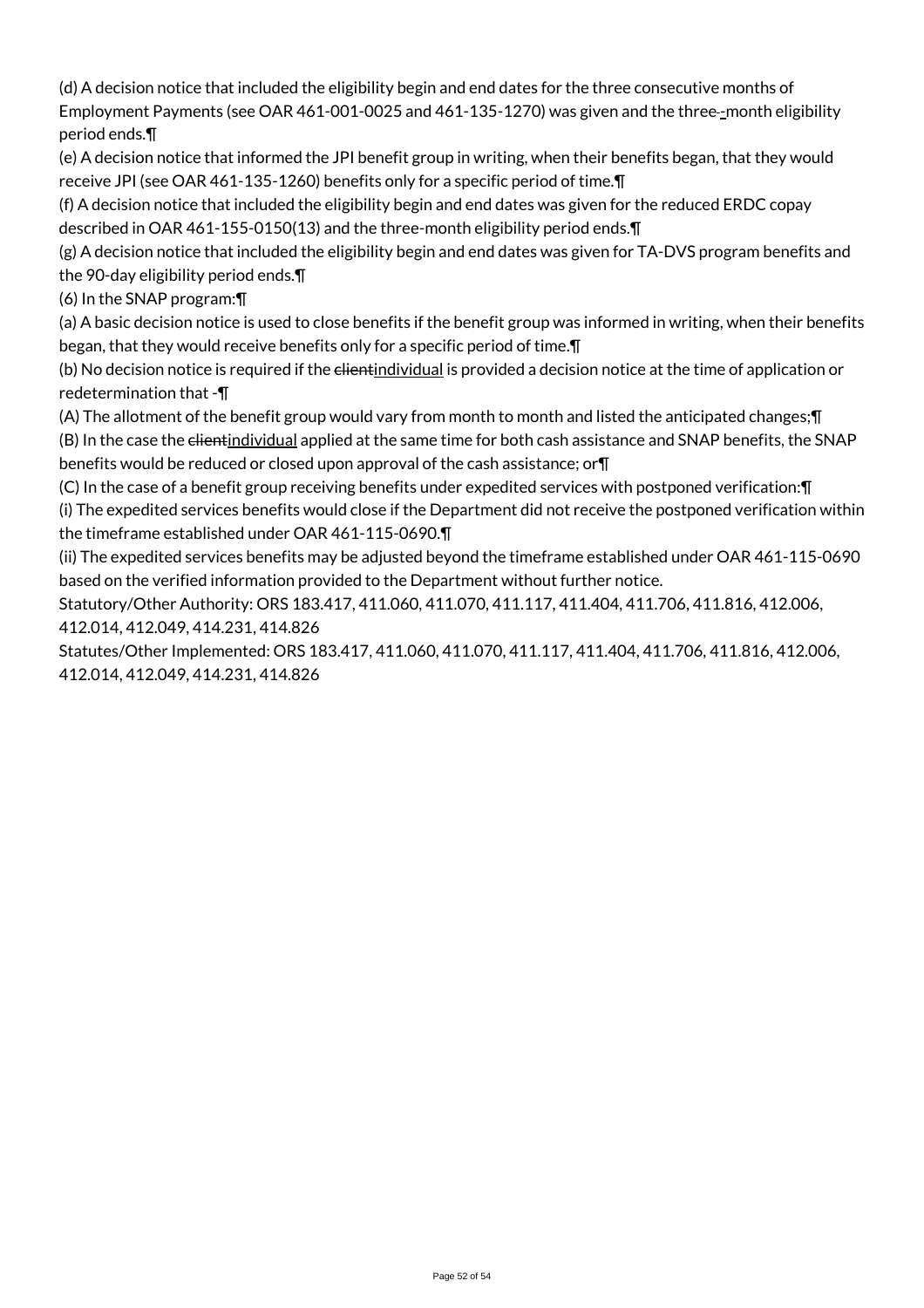### AMEND: 461-180-0020

### NOTICE FILED DATE: 01/31/2020

RULE SUMMARY: OAR 461-180-0020 about effective dates when there are changes in income or income deductions that cause increases is being amended to integrate decreases in EPD participant fees into sections that currently describe the effective date for decreases in liability only as some participant fees may be based on client liability calculations. It is also being amended to make all decreases in liability or participant fee, except those due to changes in service setting, effective the month they are reported or discovered. This amendment aligns the rule with Integrated Eligibility.

CHANGES TO RULE:

### 461-180-0020

Effective Dates; Changes in Income or Income Deductions That Cause Increases ¶

For all programs in Chapter 461, except the ERDC program, this rule is used to determine the effective date when a change in income or income deductions causes an increase in benefits. FRetroactively effective July 6, 2020, for all changes, the effective date is one of the following:¶

(1) In the GA, REF, SFPSS, and TANF programs, the effective date for an anticipated change reported before the payment month is the first of the payment month in which it will occur. If the change is not reported until the month it occurs or later, the effective date is the first of the month following the month in which the change was reported.¶

(2) In the SNAP program:¶

(a) The effective date when verification is not requested is the first of the month following the date the change was reported.¶

(b) The effective date if verification is requested is:¶

(A) The first of the month following the date the change was reported if verification is received no later than the due date for the verification.¶

(B) The first of the month following the date the verification is received by the Department, if received after the verification due date.¶

(3) In the OSIPM and QMB programs, the effective date for increases resulting from reported changes is determined as follows:¶

(a) If, based on the reported change, the individual is determined eligible for a new program with a higher benefit level, the effective date for the new program is determined in accordance with OAR 461-180-0090.¶

(b) For changes in income or increased deductions due to changes to an individual's marital status or number of eligible dependents that reduce client liability (see OAR 461-160-0610) or the OSIPM-EPD participant fee: Fig.

(A) If the change was reported timely, the change is effective the month the change occurred.¶

(B) If the change was not reported timely, the change is effective the month it (see OAR 461-001-0035), the

effective date is the first of the month in which the change is reported or discovered. I

(c) For medical costs allowed in accordance with OAR 461-160-0030 that reduce liabilitythe client liability or participant fee:¶

(A) One-time and ongoing costs that have already been paid when the change is reported are allowed in the month they weare paireported.

(B) For one-time and ongoing costs that have been incurred but not paid, the change is effective the month the individual reports they willpaid the cost or begian making payments.  $\P$ 

(d) When the decrease in client liability is caused by increased deductions due to a change to an individual's marital status or number of eligible dependents, the effective date is:¶

(A) The first of the month the change occurred, if the change was reported timely.¶

(B) The first of the moa higher maintenance standard due to a change in service setting, the effective date is the date the individual moves intho the change was reported or discovered, if the change was not reported timelynew